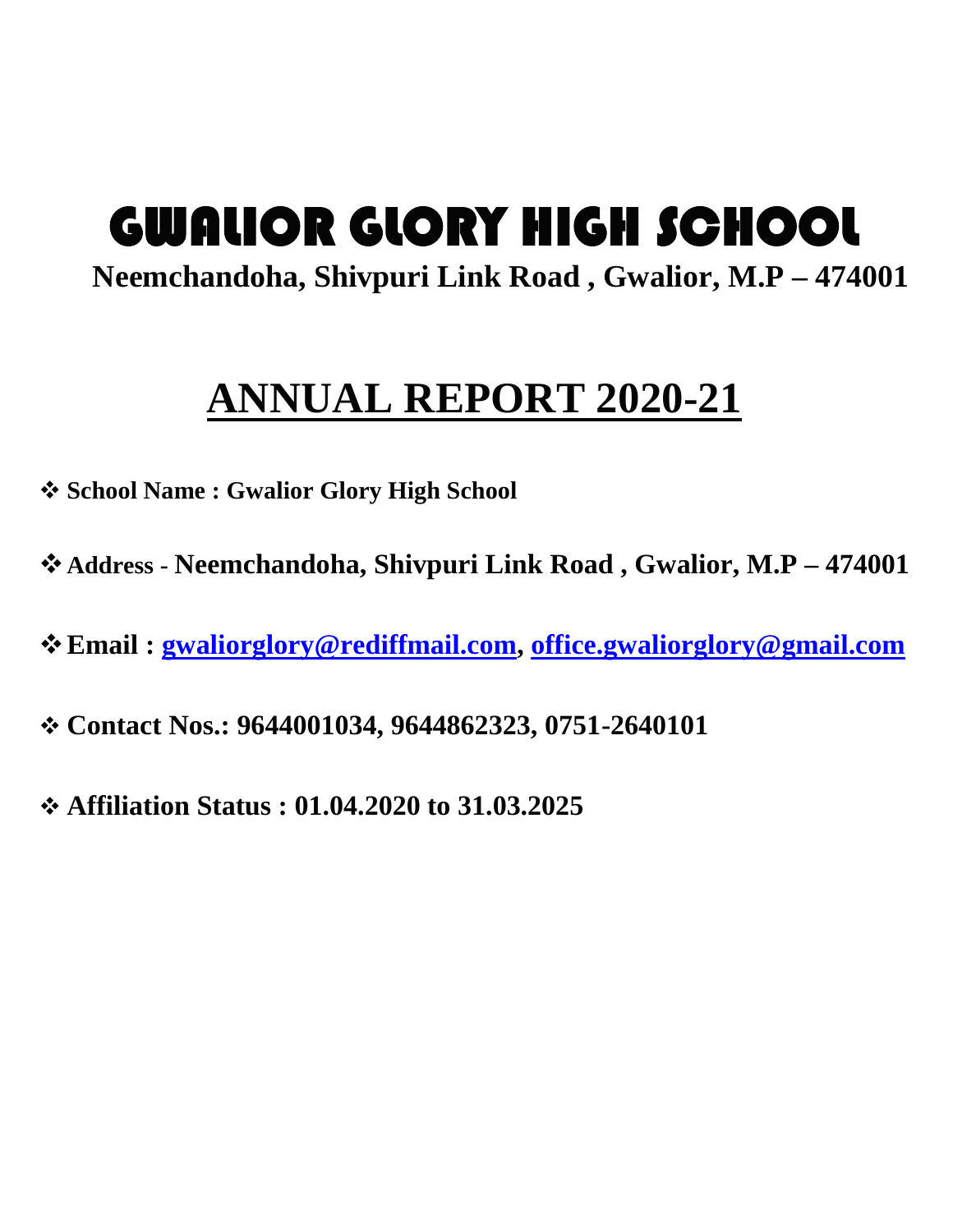## **SCHOOL INFRASTRUCTURE**



School Building **Biology Lab** Chemistry Lab









Physics Lab **Computer Lab** Physics Lab **Dance Room** 





Smart Class **Art Room** Library **Library** 









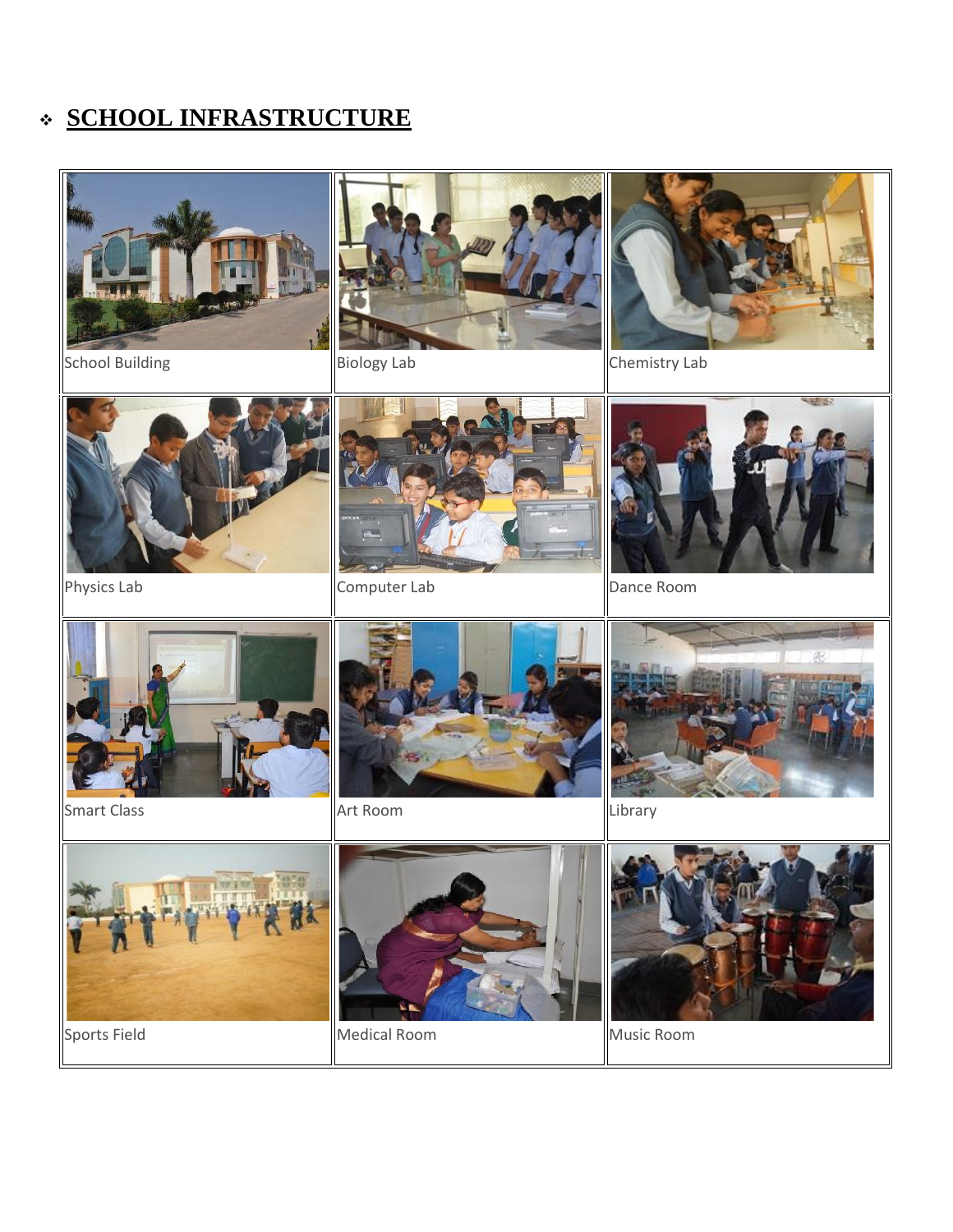## **Academic Calendar**

## **SCHOOL CALENDAR FOR THE SESSION 2021-22 (I to V)**

**APRIL**

|               |                | 5                                           | 12                                                      | 19                                        | 26                                  |
|---------------|----------------|---------------------------------------------|---------------------------------------------------------|-------------------------------------------|-------------------------------------|
| <b>MONDAY</b> |                |                                             | Drawing<br>Competition                                  | <b>Express Yourself</b><br>World heritage | PTM<br>$Cl. 6 - 8$                  |
|               |                |                                             | Cl. 1 & 2                                               | Day<br>Cl. 5                              | MCQ Tests begin<br>$Cl. 1 - 5$      |
|               |                |                                             |                                                         |                                           |                                     |
|               |                | $\boldsymbol{6}$                            | 13                                                      | 20                                        | 27                                  |
| TUESDAY       |                |                                             |                                                         |                                           | <b>PTM</b><br>Cl. 9, 10, 12         |
|               |                | $\overline{7}$<br><b>New Session</b>        | 14                                                      | 21                                        | 28                                  |
| WEDNESDAY     |                | begins Cl. 1 - 5                            | Dr. Ambedkar<br>Jayanti                                 | Ram Navami                                | GK test<br>$Cl. 1 - 8$              |
|               | $\mathbf{1}$   | 8                                           | 15                                                      | 22                                        | 29                                  |
| THURSDAY      |                | <b>Know Your</b><br>teachers<br>$Cl. 1 - 5$ | <b>Poster Making</b><br>Go green -Save<br>Earth<br>Cl.3 | Earth Day                                 | <b>Computer Test</b><br>$Cl. 1 - 5$ |
|               | $\overline{2}$ | $\overline{9}$                              | 16                                                      | 23                                        | 30                                  |
| <b>FRIDAY</b> | Good Friday    |                                             | Slogan Writing<br>World Health Day<br>Cl.4              |                                           | MCQ Tests end<br>$Cl. 1 - 5$        |
|               | $\overline{3}$ | 10                                          | 17                                                      | 24                                        |                                     |
| SATURDAY      |                |                                             |                                                         | <b>PTM</b><br>$Cl. 1 - 5$                 |                                     |
|               | $\overline{4}$ | 11                                          | 18                                                      | 25                                        |                                     |
| SUNDAY        |                |                                             | World heritage<br>Day                                   | MahavirJayanti                            |                                     |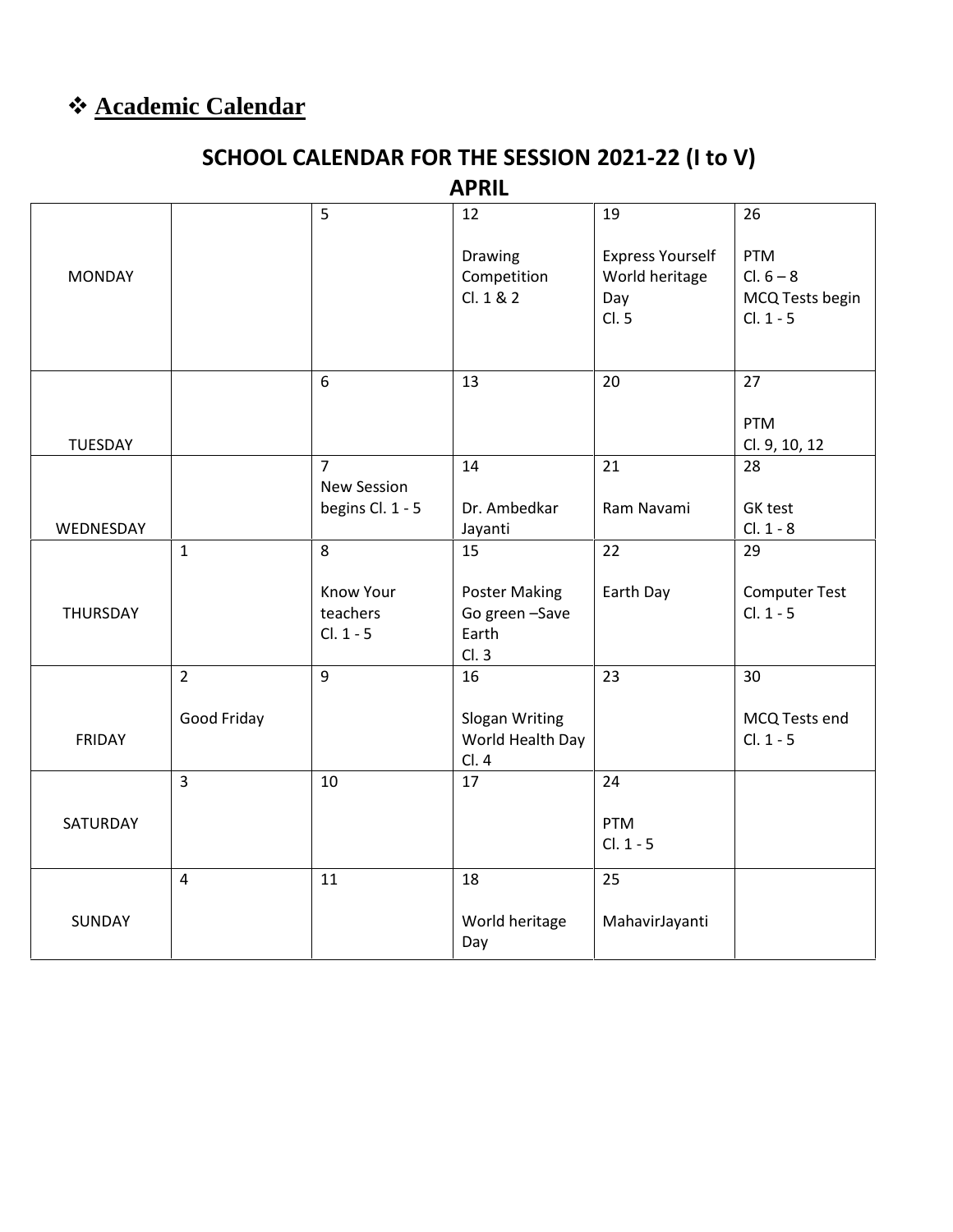| <b>MONDAY</b> |                                | 5                | 12<br>UT/PT begins<br>$Cl. 1 - 5$   | 19               | 26<br>Poem<br>Recitation<br>(English) |
|---------------|--------------------------------|------------------|-------------------------------------|------------------|---------------------------------------|
| TUESDAY       |                                | $6\,$            | 13                                  | 20               | 27<br>Reading<br>(English)            |
| WEDNESDAY     |                                | $\overline{7}$   | 14                                  | 21<br>Bakr - Eid | 28<br>Speech<br>(English)             |
| THURSDAY      | $\mathbf{1}$<br>School Reopens | $\,8\,$          | 15                                  | 22               | 29<br>Poem<br>writing(English)        |
| FRIDAY        | $\overline{2}$                 | $\boldsymbol{9}$ | $16\,$                              | 23               | 30                                    |
| SATURDAY      | $\overline{3}$                 | $10\,$           | $17\,$<br>UT/PT ends<br>$Cl. 1 - 5$ | 24               | 31                                    |
| SUNDAY        | $\overline{4}$                 | 11               | 18                                  | 25               |                                       |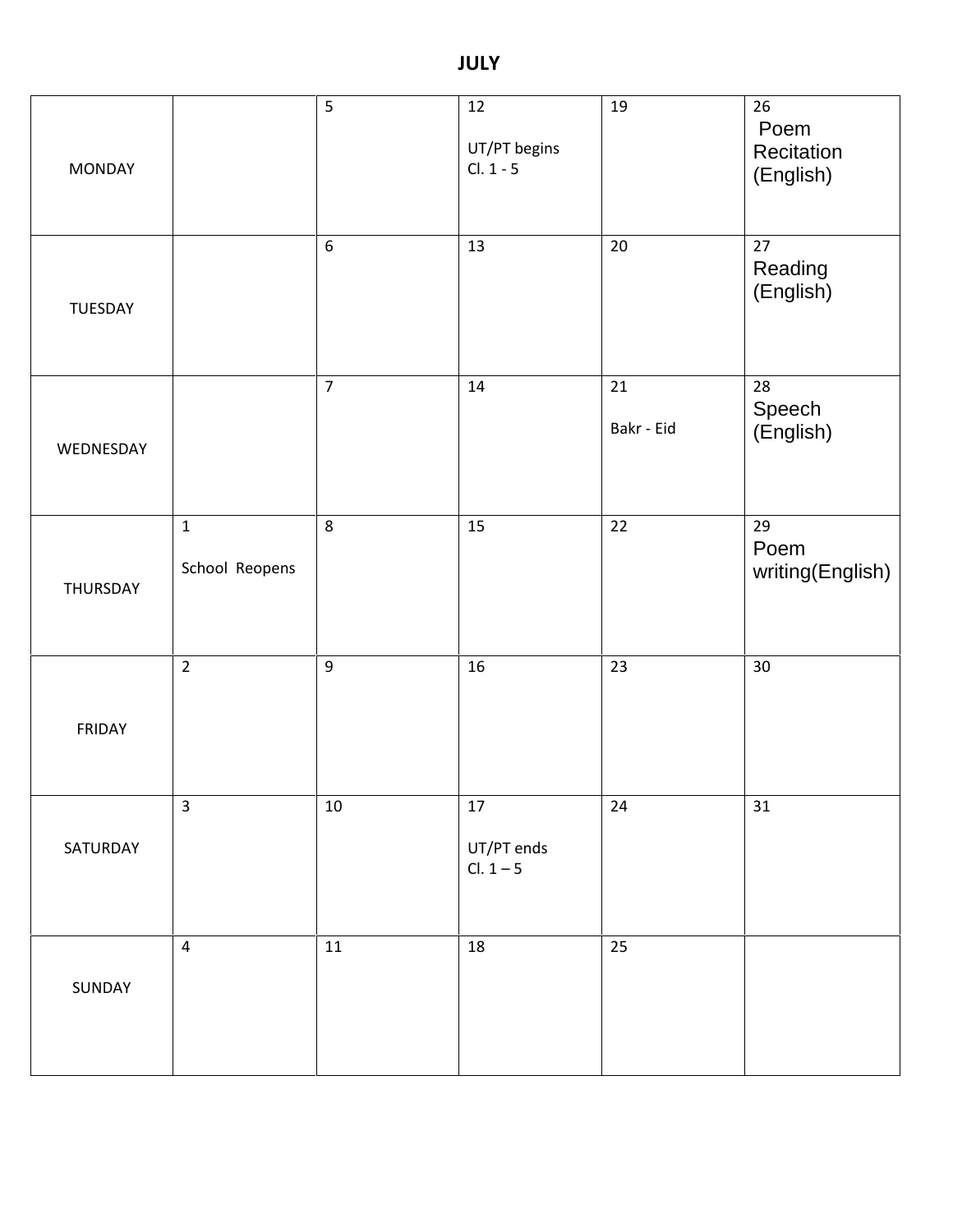#### **AUGUST**

|                 | 30           | $\overline{2}$ | 9                                                          | 16               | 23                                                                                |
|-----------------|--------------|----------------|------------------------------------------------------------|------------------|-----------------------------------------------------------------------------------|
| <b>MONDAY</b>   |              |                |                                                            |                  |                                                                                   |
| <b>TUESDAY</b>  | 31           | 3              | 10                                                         | 17               | 24<br>Matka<br>Decoration<br>Class IV                                             |
| WEDNESDAY       |              | $\overline{4}$ | 11<br>Class I and II<br>Rakhi<br>Making                    | 18               | 25<br><b>Virtual Kavi</b><br>Sammelan<br>(Veer Ras)<br>Class V (Inter<br>section) |
| <b>THURSDAY</b> |              | 5              | 12<br>Class III Hindi<br>Poem<br>Recitation<br>(Patriotic) | 19<br>Moharram   | 26                                                                                |
| <b>FRIDAY</b>   |              | 6              | 13                                                         | 20               | 27<br>RakshaBandhan                                                               |
| <b>SATURDAY</b> |              | $\overline{7}$ | 14                                                         | 21               | 28                                                                                |
| <b>SUNDAY</b>   | $\mathbf{1}$ | $8\,$          | 15<br>Independence<br>Day<br>(Celebrations)                | 22<br>Janmashtmi | 29                                                                                |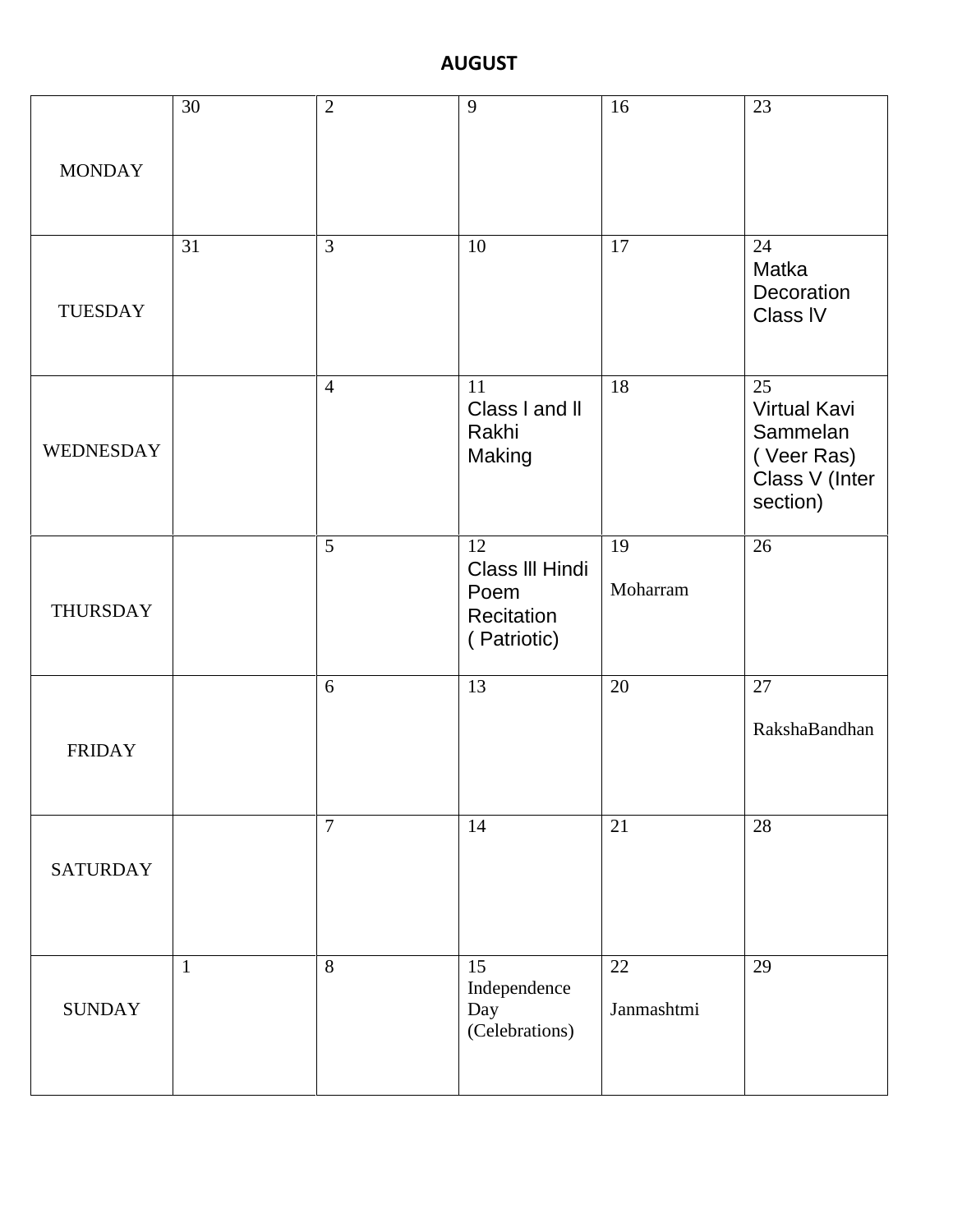#### **SEPTEMBER**

|                 |                    | 6                                               | 13                                     | 20                       | $27\,$ |
|-----------------|--------------------|-------------------------------------------------|----------------------------------------|--------------------------|--------|
| <b>MONDAY</b>   |                    | Orals begin<br>Classes 1 - 5                    |                                        | $6 - 12$<br>Paper 3      |        |
| <b>TUESDAY</b>  |                    | $\tau$                                          | 14                                     | 21<br>$1 - 5$<br>Paper 3 | 28     |
| WEDNESDAY       | $\mathbf{1}$       | $8\,$                                           | 15                                     | 22                       | 29     |
| THURSDAY        | $\overline{2}$     | $\mathbf{9}$                                    | 16<br>I Term exams<br>begin<br>$1 - 5$ | 23<br>$1 - 5$<br>Paper 4 | 30     |
| <b>FRIDAY</b>   | $\overline{3}$     | $10\,$<br>Ganesh<br>Chaturthi<br>(Celebrations) | $17\,$                                 | 24                       |        |
| <b>SATURDAY</b> | $\overline{4}$     | $11\,$<br>Orals end                             | 18<br>$1 - 5$<br>Paper 2               | 25<br>$1-5$<br>Paper 5   |        |
| <b>SUNDAY</b>   | 5<br>Teachers' Day | $12\,$                                          | 19                                     | 26                       |        |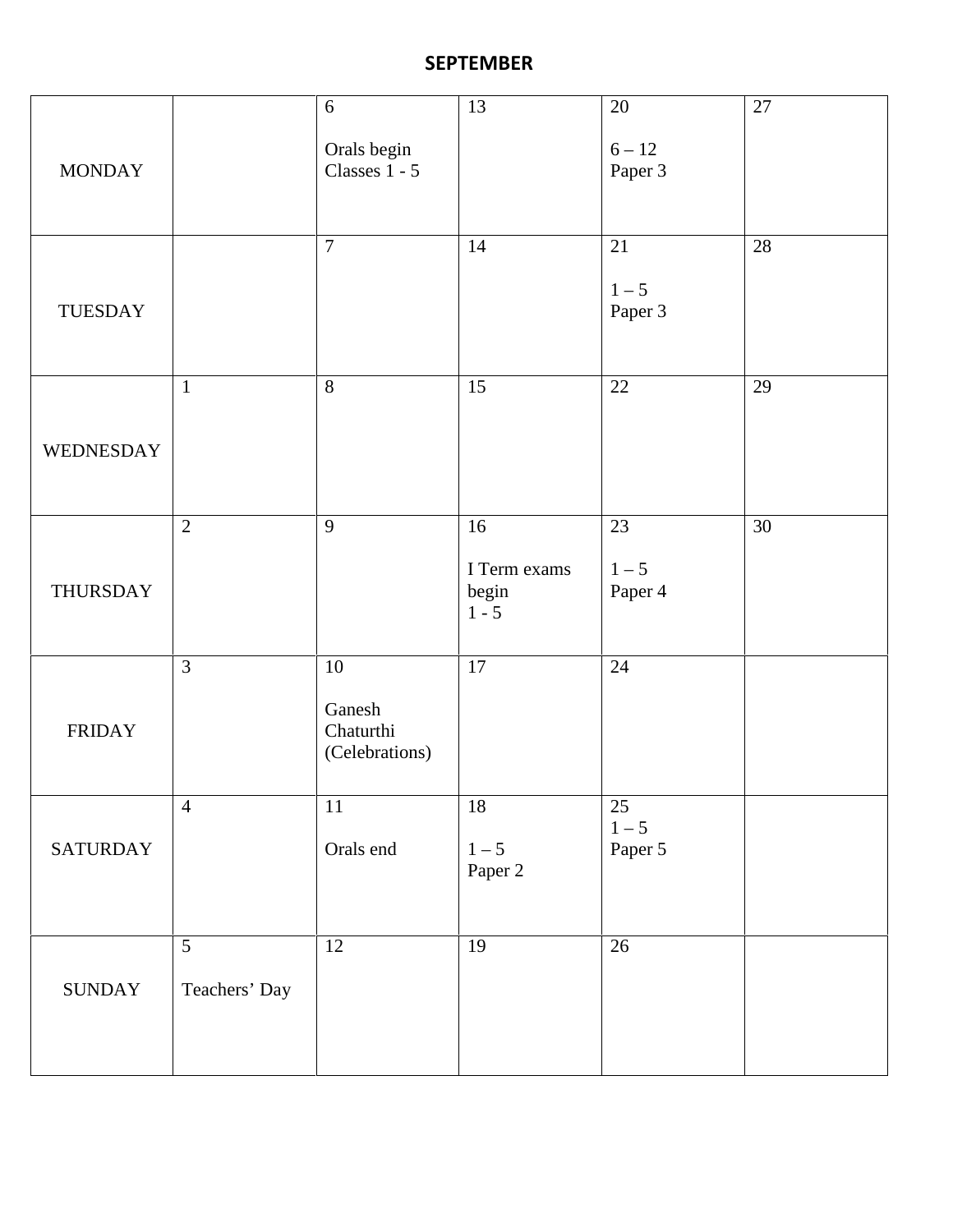| <b>MONDAY</b>   |                                                          | $\overline{4}$<br>Bandhanwar<br><b>Making Class I</b><br>and II              | 11                             | 18                | 25 |
|-----------------|----------------------------------------------------------|------------------------------------------------------------------------------|--------------------------------|-------------------|----|
| <b>TUESDAY</b>  |                                                          | 5<br><b>Puppet Making</b><br>(Ramayan<br>characters)Class<br>$\mathbf{III}$  | 12<br>Reports Day<br>$6 - 12$  | 19<br>Eid-e-Milad | 26 |
| WEDNESDAY       |                                                          | 6<br>Mask Making (<br>Mythological<br>characters)<br>Class IV                | 13                             | 20                | 27 |
| <b>THURSDAY</b> |                                                          | $\overline{7}$<br><b>Best Diwali</b><br>Home Corner<br>Decoration<br>Class V | 14<br>Dussehra break<br>begins | 21                | 28 |
| <b>FRIDAY</b>   | $\mathbf{1}$                                             | 8                                                                            | 15<br>Dussehra                 | 22                | 29 |
| <b>SATURDAY</b> | $\overline{2}$<br>Gandhi Jayanti<br>& Shastri<br>Jayanti | 9<br>Reports Day<br>$1 - 5$                                                  | 16<br>Dussehra ends            | 23                | 30 |
| <b>SUNDAY</b>   | $\overline{3}$                                           | $10\,$                                                                       | 17                             | 24                | 31 |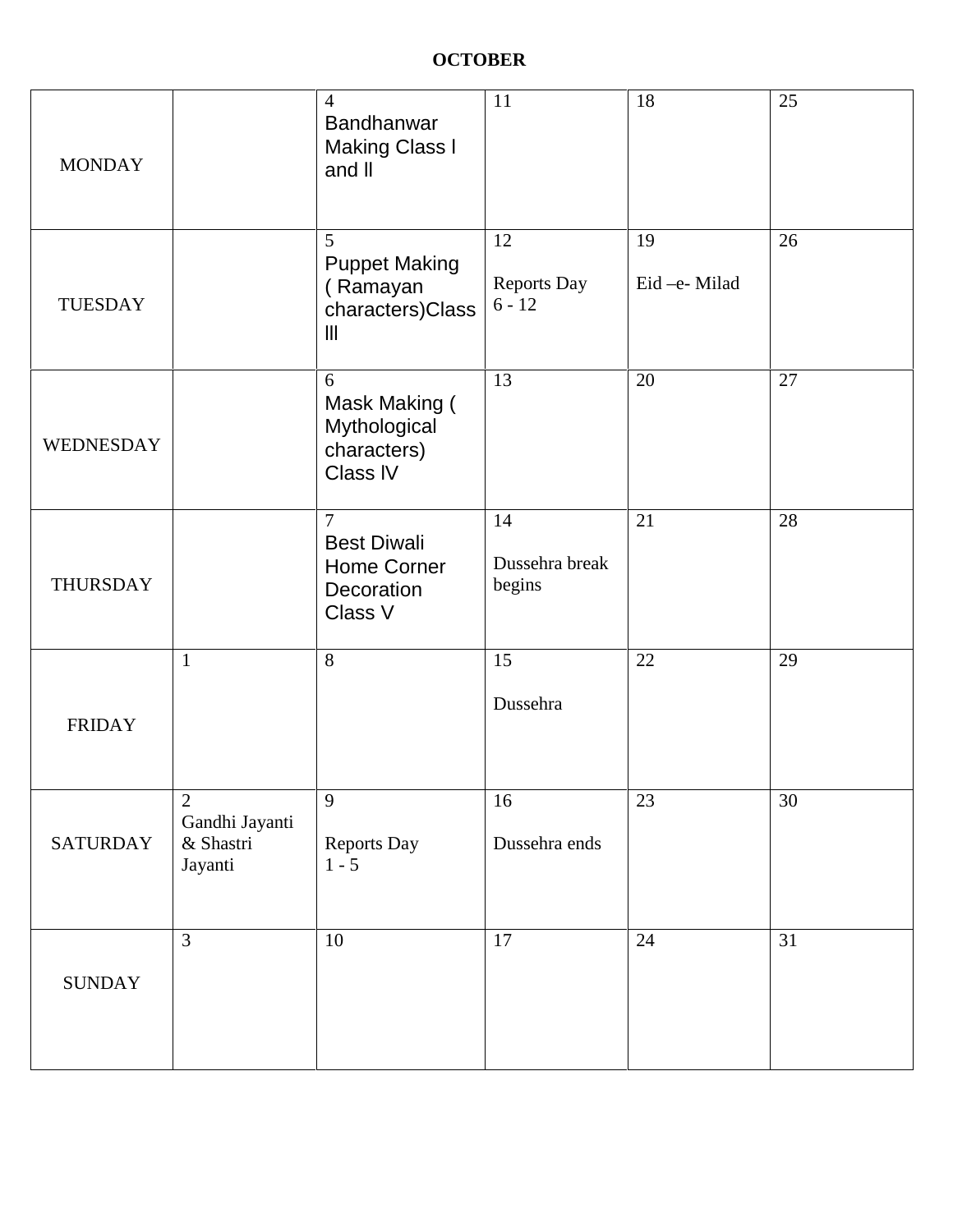#### **NOVEMBER**

| <b>MONDAY</b>    | $\mathbf{1}$                                                 | 8      | 15<br>Mono acting<br>Competition<br>Class I and II                         | 22 | 29 |
|------------------|--------------------------------------------------------------|--------|----------------------------------------------------------------------------|----|----|
| <b>TUESDAY</b>   | $\overline{2}$<br>Diwali Break<br><b>Begins</b><br>Dhanteras | 9      | 16<br>Mythological<br>story telling<br>competition<br>Class III            | 23 | 30 |
| <b>WEDNESDAY</b> | $\overline{2}$<br>Choti Diwali                               | $10\,$ | 17<br><b>Best PPT</b><br>presentation<br>on Guru<br>Nanak de ji<br>Class V | 24 |    |
| <b>THURSDAY</b>  | $\overline{4}$<br>Diwali                                     | 11     | 18<br>Best photo<br>Competition<br>(Nature<br>Scene)<br>Class IV           | 25 |    |
| <b>FRIDAY</b>    | 5<br>Govardhan<br>Pooja                                      | 12     | 19<br><b>Guru Nanak</b><br>Jayanti                                         | 26 |    |
| <b>SATURDAY</b>  | 6<br>Diwali break<br>ends<br>BhaiDooj                        | 13     | 20                                                                         | 27 |    |
| <b>SUNDAY</b>    | $\overline{7}$                                               | 14     | 21                                                                         | 28 |    |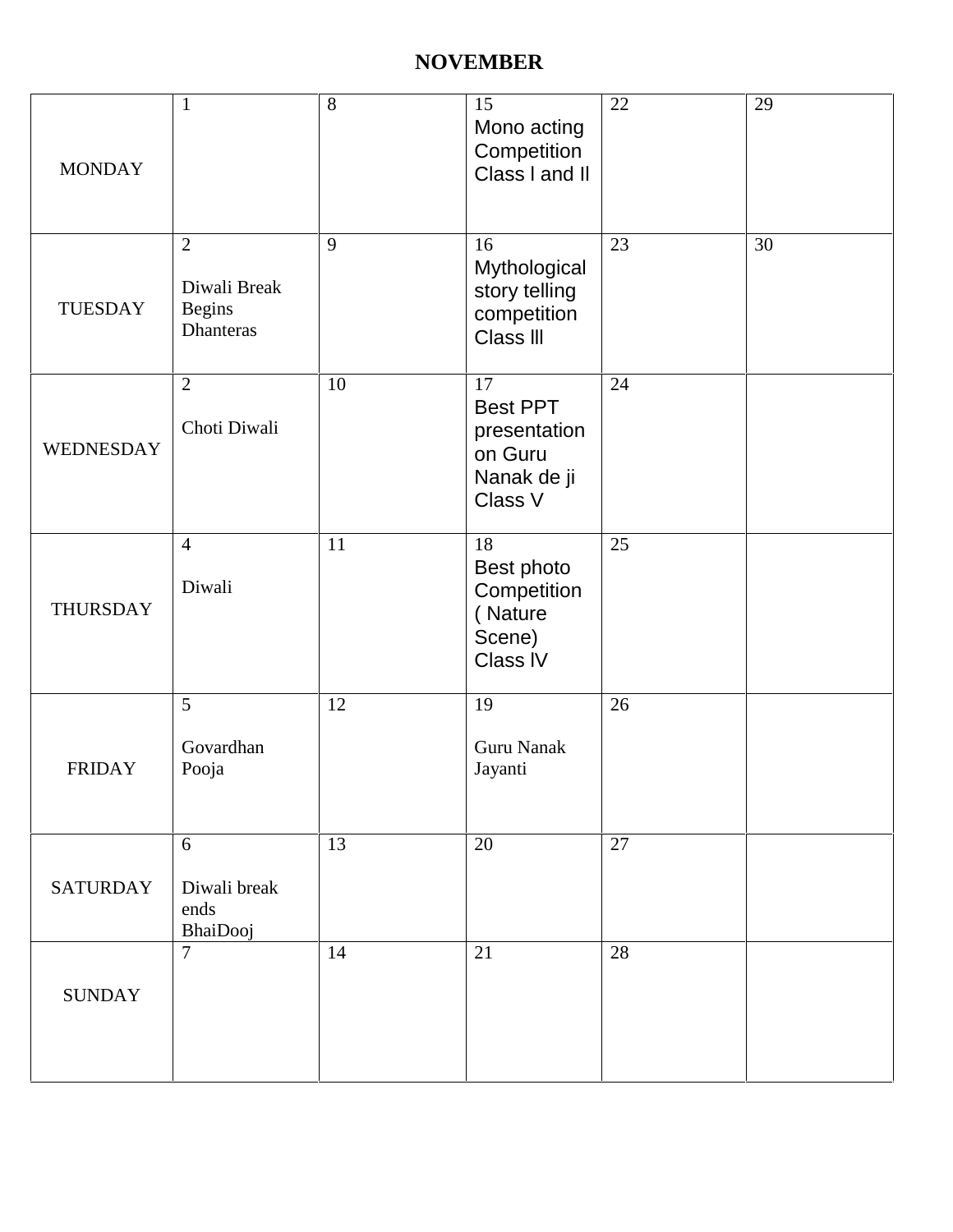#### **DECEMBER**

| <b>MONDAY</b>   |                | $\sqrt{6}$<br>Orals begin<br>$1 - 5$ | 13                           | $20\,$                | $27\,$          |
|-----------------|----------------|--------------------------------------|------------------------------|-----------------------|-----------------|
| TUESDAY         |                | $\boldsymbol{7}$                     | 14                           | 21<br>UT ends Cl. 1-5 | $28\,$          |
| WEDNESDAY       | $\mathbf{1}$   | $8\,$                                | 15                           | $22\,$                | 29              |
| THURSDAY        | $\overline{2}$ | $\mathbf{9}$                         | 16<br>UT begins<br>Cl. $1-5$ | 23                    | $30\,$          |
| <b>FRIDAY</b>   | $\mathfrak{Z}$ | $10\,$                               | 17                           | $24\,$                | $\overline{31}$ |
| <b>SATURDAY</b> | $\overline{4}$ | $11\,$<br>Orals end                  | $18\,$                       | $25\,$<br>Christmas   |                 |
| <b>SUNDAY</b>   | 5              | $12\,$                               | 19                           | $26\,$                |                 |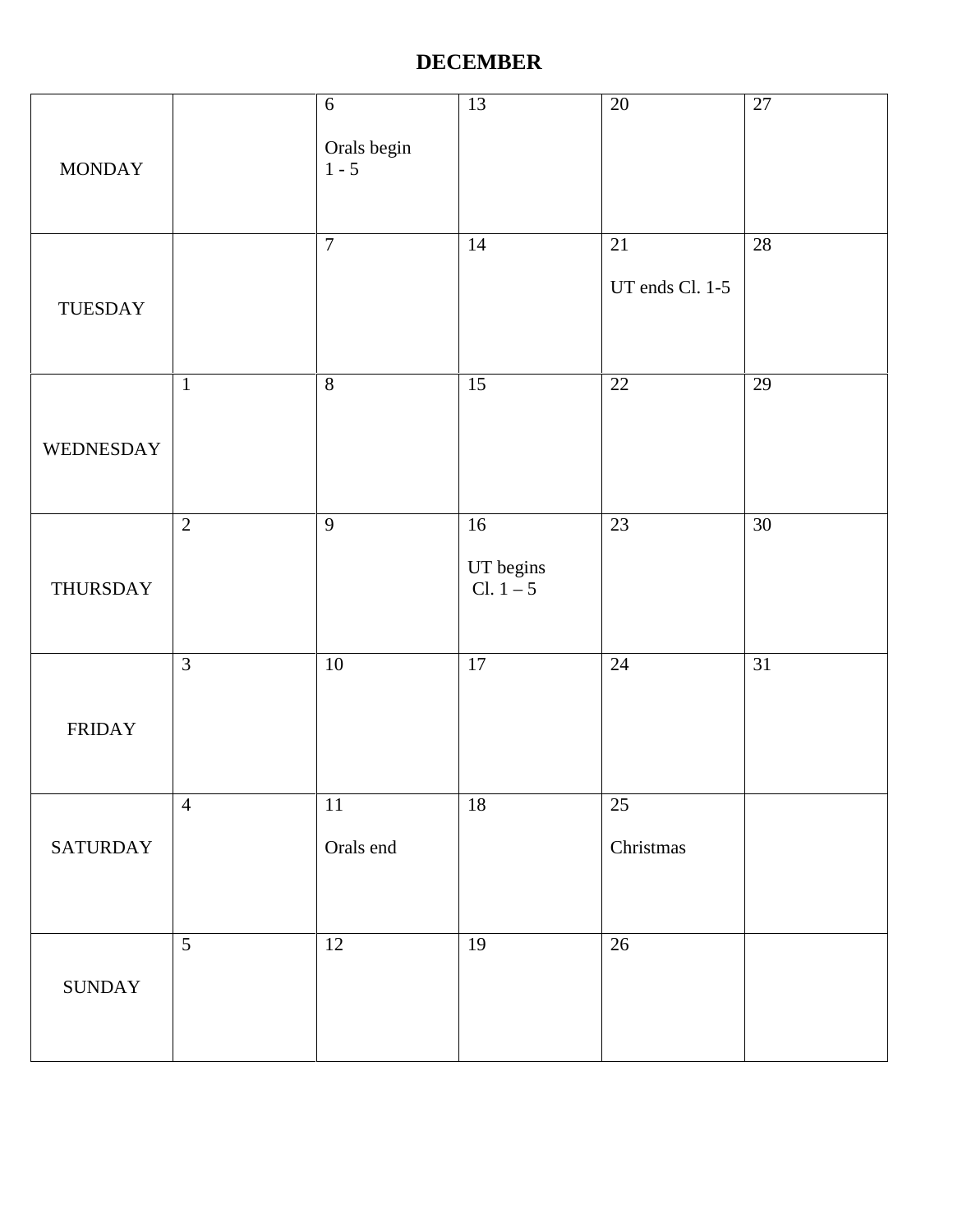### **JANUARY**

| <b>MONDAY</b>   | 31             | 3<br>School Reopens | $10\,$                                                                 | 17<br><b>Tricolor Salad</b><br>Decoration<br>Class I and II | 24                                                          |
|-----------------|----------------|---------------------|------------------------------------------------------------------------|-------------------------------------------------------------|-------------------------------------------------------------|
| TUESDAY         |                | $\overline{4}$      | 11<br>Science<br><b>Model Making</b><br>and<br>Presentation<br>Class V | 18<br>Tricolor<br>Flower<br><b>Making Class</b><br>Ш        | 25                                                          |
| WEDNESDAY       |                | $5\overline{)}$     | 12                                                                     | 19                                                          | 26<br>Republic Day<br>(Celebrations)                        |
| THURSDAY        |                | 6                   | 13                                                                     | 20                                                          | 27                                                          |
| <b>FRIDAY</b>   |                | $\overline{7}$      | 14<br>MakaraSankranti                                                  | 21                                                          | 28<br>Maths<br>Tangram<br>Making<br>Competition<br>Class IV |
| <b>SATURDAY</b> | $\mathbf{1}$   | 8                   | 15                                                                     | 22                                                          | 29                                                          |
| <b>SUNDAY</b>   | $\overline{2}$ | 9                   | 16                                                                     | 23                                                          | 30                                                          |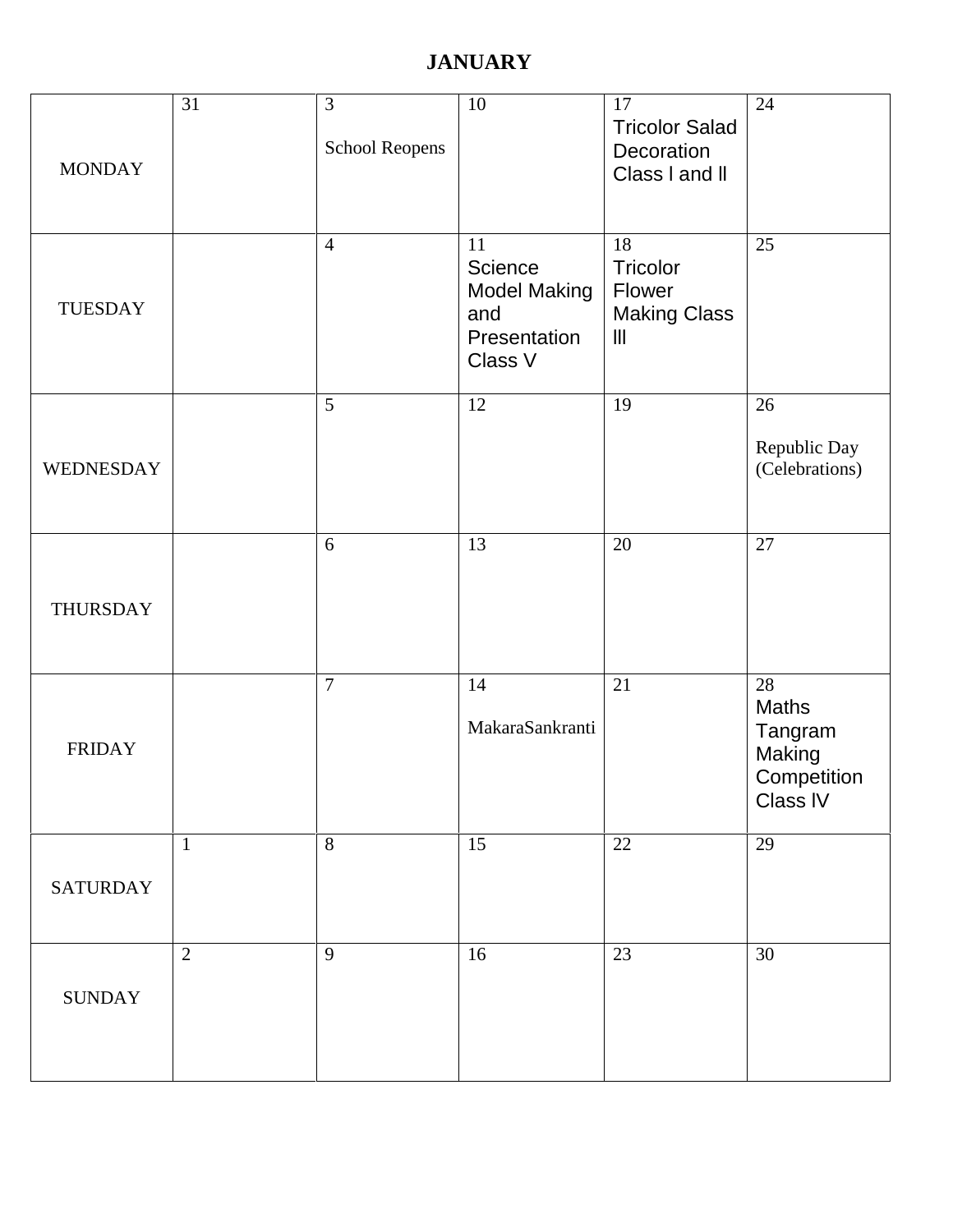#### **FEBRUARY**

| <b>MONDAY</b>    |                                                         | $\tau$<br>Solo Dance<br>Competition<br>Class I and II | 14<br>Solo Singing<br>Competition<br>Class IV | 21 | $28\,$ |
|------------------|---------------------------------------------------------|-------------------------------------------------------|-----------------------------------------------|----|--------|
| <b>TUESDAY</b>   | $\mathbf{1}$                                            | 8<br>Solo Dance<br>Competition<br>Class III           | 15<br>Solo Singing<br>Competition<br>Class V  | 22 |        |
| <b>WEDNESDAY</b> | $\mathbf{2}$                                            | 9                                                     | 16                                            | 23 |        |
| THURSDAY         | 3                                                       | 10                                                    | 17                                            | 24 |        |
| <b>FRIDAY</b>    | $\overline{4}$                                          | 11                                                    | $18\,$                                        | 25 |        |
| <b>SATURDAY</b>  | 5<br><b>BASANT</b><br><b>PANCHAMI</b><br>(Celebrations) | 12                                                    | 19                                            | 26 |        |
| <b>SUNDAY</b>    | 6                                                       | 13                                                    | 20                                            | 27 |        |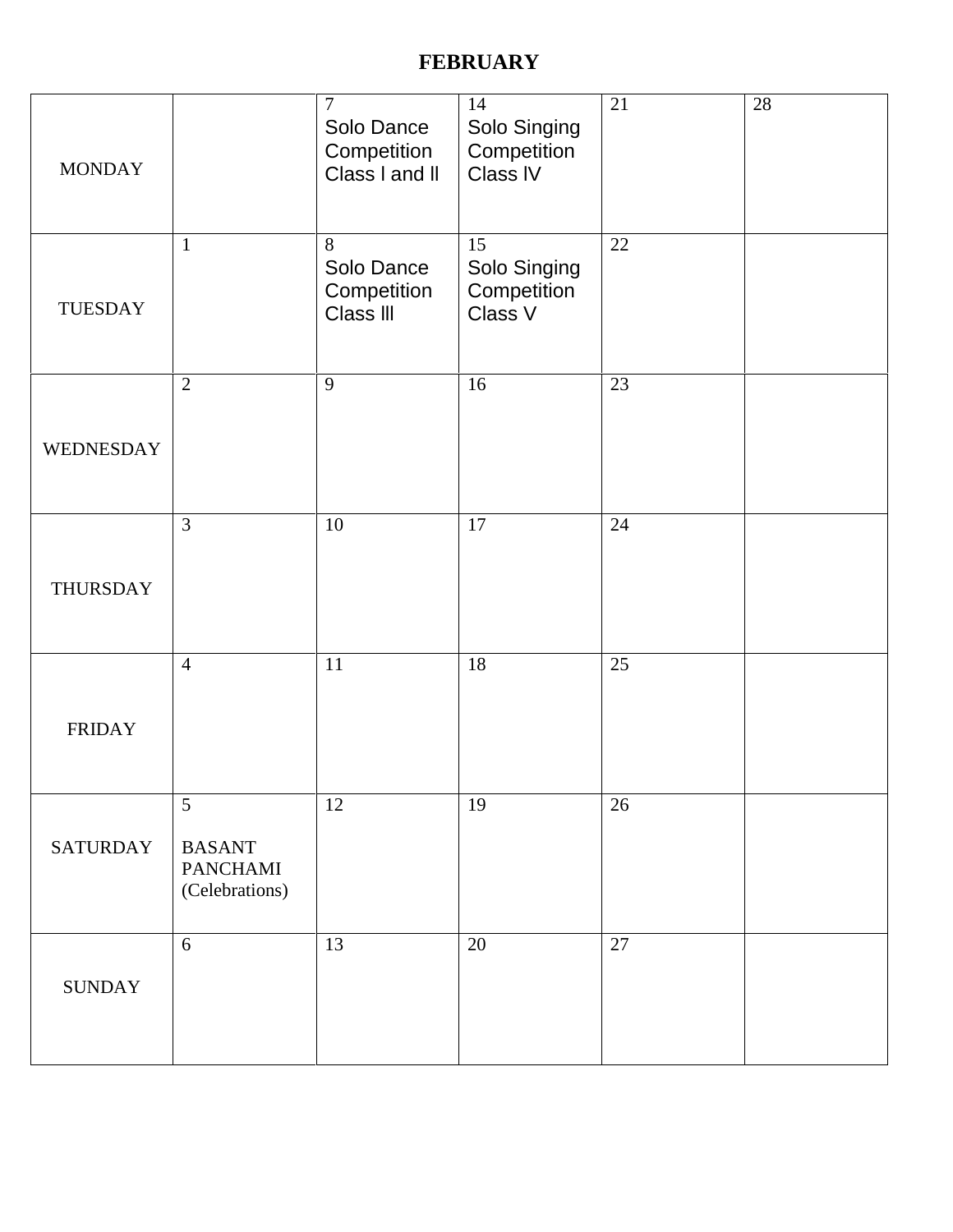#### **MARCH**

| <b>MONDAY</b>   |                                  | $\boldsymbol{7}$ | 14                          | 21     | 28              |
|-----------------|----------------------------------|------------------|-----------------------------|--------|-----------------|
| TUESDAY         | $\mathbf{1}$<br><b>SHIVRATRI</b> | $\, 8$           | 15                          | 22     | $29\,$          |
| WEDNESDAY       | $\sqrt{2}$                       | $\overline{9}$   | 16                          | 23     | $\overline{30}$ |
| THURSDAY        | $\mathfrak{Z}$                   | $10\,$           | 17                          | $24\,$ | $\overline{31}$ |
| <b>FRIDAY</b>   | $\overline{4}$                   | $11\,$           | 18<br>$\operatorname{HOLI}$ | $25\,$ |                 |
| <b>SATURDAY</b> | $\mathfrak{S}$                   | $12\,$           | 19                          | $26\,$ |                 |
| <b>SUNDAY</b>   | $\sqrt{6}$                       | 13               | $20\,$                      | $27\,$ |                 |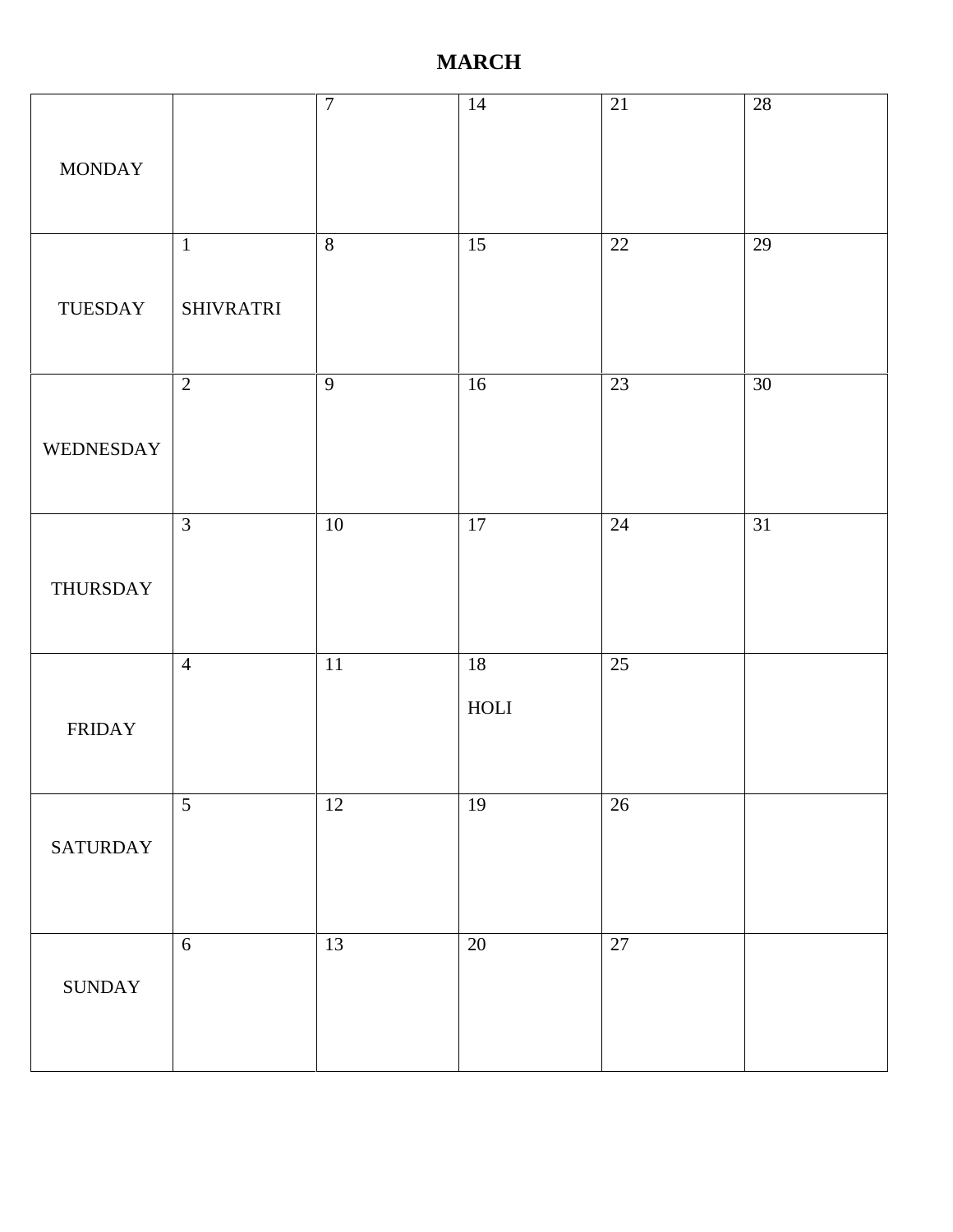#### **SCHOOL CALENDAR FOR THE SESSION 2021-22**

#### **(VI to XII)**

#### **APRIL**

| <b>MONDAY</b>   |                                        | 5<br>Reports Day Cl.<br>8                                             | 12<br>Heritage week<br>celebration Cl. 6 Intra<br>Class Insignia Making<br>Cl. 8 | 19<br>Intra Class Diary entry<br>Cl. 9 | 26<br>$\bold{PTM}$<br>$Cl.6 - 8$          |
|-----------------|----------------------------------------|-----------------------------------------------------------------------|----------------------------------------------------------------------------------|----------------------------------------|-------------------------------------------|
| TUESDAY         |                                        | 6<br>Reports Day Cl.<br>9                                             | 13<br>Intra Class Poster<br>Making Cl. 7                                         | 20                                     | 27<br><b>PTM</b><br>Cl. 9, 10, 12         |
| WEDNESDAY       |                                        | $\tau$<br>Reports Day Cl.<br>11<br>New Session begins<br>$Cl. 1 - 10$ | 14<br>Dr. Ambedkar<br>Jayanti                                                    | $21\,$<br>Ram Navami                   | 28<br>GKtest<br>$Cl.1 - 8$                |
| <b>THURSDAY</b> | $\mathbf{1}$<br>Reports Day<br>Cl. 6   | $\,8\,$<br>New Session begins<br>Cl. 12                               | 15<br>Intra-class<br>Turncoat<br>Class 12<br>Intra Class speech Cl.<br>$10\,$    | 22<br>Earth Day                        | 29<br><b>Computer Test</b><br>$Cl. 1 - 5$ |
| <b>FRIDAY</b>   | $\overline{2}$<br>Good Friday          | 9                                                                     | 16                                                                               | $\overline{23}$                        | $\overline{30}$                           |
| <b>SATURDAY</b> | $\mathfrak{Z}$<br>Reports Day<br>Cl. 7 | $10\,$                                                                | 17                                                                               | 24<br>${\rm PTM}$<br>$Cl. 1 - 5$       |                                           |
| <b>SUNDAY</b>   | $\overline{4}$                         | 11                                                                    | 18<br>World heritage Day                                                         | 25<br>Mahavir Jayanti                  |                                           |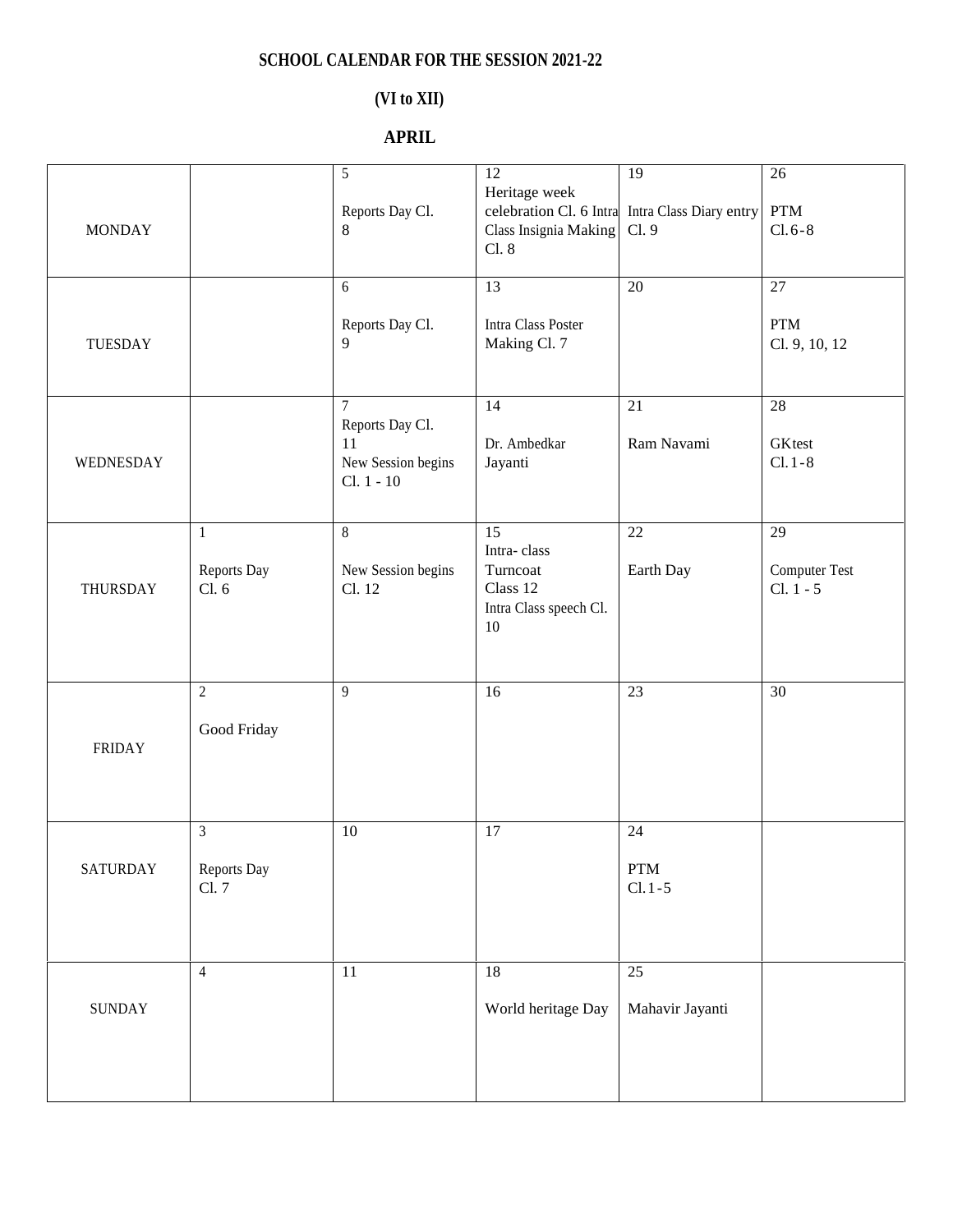**MONDAY** 5 12 UT/PT begins Cl. 1 - 12 19 UT ends Cl. 6 - 8 26 **Intra Class Eng Extempore Competition – Cl. 8** TUESDAY 6 13 20 27 **Intra Class Eng Extempore Competition – Cl. 8** WEDNESDAY  $\begin{array}{|c|c|c|c|c|}\n\hline\n14 & 21 \\
\hline\n\end{array}$ Bakr - Eid 28 **Career Counseling Session for Cl.10 – Prospects afterX** THURSDAY 1 School Reopens 8 15 22 **Adolescent Counseling Session – Cl. 6 –'Knowing Yourself'** 29 **Intra Class Diary Cover/BookMark Making Competition – Cl. 9** FRIDAY 2 9 16 23 30 **Intra Class Story Telling (Theme- Life of Scientists / Discoveries made by them)-Cl.7 Intra Class Zine Making Competition – Cl.11 and 12** SATURDAY 3  $\vert$  10  $\vert$  17 UT/PT ends Cl.  $1 - 5, 9 - 12$ 24 31 **Intra Class Story Telling (Theme- Life of Scientists / Discoveries made by them)-Cl.7** SUNDAY 4 11 18 25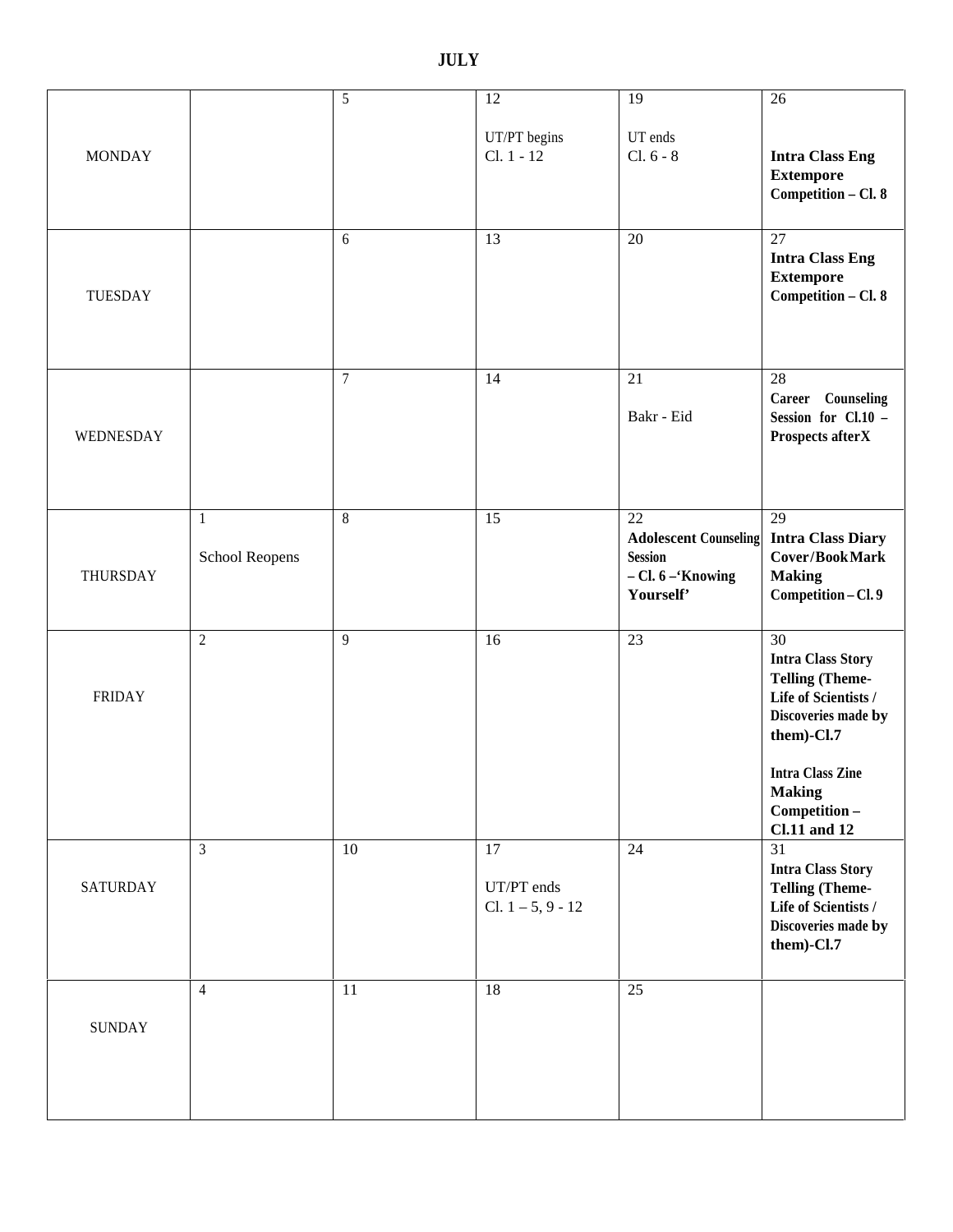**AUGUST**

| <b>MONDAY</b>    | 30 | $\mathfrak{2}$<br><b>Intra-Class Hindi</b><br><b>Speech Competition</b><br>$Cl.6-$<br>Theme:Independence<br>Day<br>Intra Class One Act<br>Play (Hindi) $-$ Cl.8 $-$<br><b>Theme-Freedom</b><br><b>Fighters</b> | 9<br><b>Career</b><br><b>Counseling Week</b><br>for Cl.11 and 12<br>on various Career<br><b>Prospects</b> | 16                            | 23<br>Adolescent<br>Counseling<br>Session-Cl. 10-<br><b>Aggression</b><br><b>Management Tool</b><br>Kit                          |
|------------------|----|----------------------------------------------------------------------------------------------------------------------------------------------------------------------------------------------------------------|-----------------------------------------------------------------------------------------------------------|-------------------------------|----------------------------------------------------------------------------------------------------------------------------------|
| <b>TUESDAY</b>   | 31 | 3<br><b>Intra-Class Hindi</b><br><b>Speech Competition</b><br>Cl.6<br>Theme:<br><b>Independence Day</b><br><b>IntraClassOneAct</b><br>Play (Hindi)-Cl.8<br><b>Theme-Freedom</b><br><b>Fighters</b>             | 10                                                                                                        | 17                            | 24                                                                                                                               |
| <b>WEDNESDAY</b> |    | $\overline{4}$                                                                                                                                                                                                 | <b>11</b><br><b>Intra Class Hindi</b><br><b>Poem Recitation -</b><br>Cl.7 (Theme-<br><b>Hindi Poets)</b>  | 18                            | $\overline{25}$<br><b>Adolescent</b><br>Counseling<br>Session-Cl. 9-<br><b>Being Assertive</b><br>'Coping with Peer<br>Pressure' |
| THURSDAY         |    | 5                                                                                                                                                                                                              | 12<br><b>Intra Class Hindi</b><br><b>Poem Recitation -</b><br>Cl.7 (Theme-<br><b>Hindi Poets)</b>         | 19<br>Moharram                | 26                                                                                                                               |
| <b>FRIDAY</b>    |    | 6                                                                                                                                                                                                              | 13                                                                                                        | 20                            | 27<br>Raksha Bandhan                                                                                                             |
| <b>SATURDAY</b>  |    | $\overline{7}$                                                                                                                                                                                                 | 14                                                                                                        | 21                            | 28                                                                                                                               |
| <b>SUNDAY</b>    | -1 | $\overline{8}$                                                                                                                                                                                                 | $\overline{15}$<br>Independence Day<br>(Celebrations)                                                     | $\overline{22}$<br>Janmashtmi | $\overline{29}$                                                                                                                  |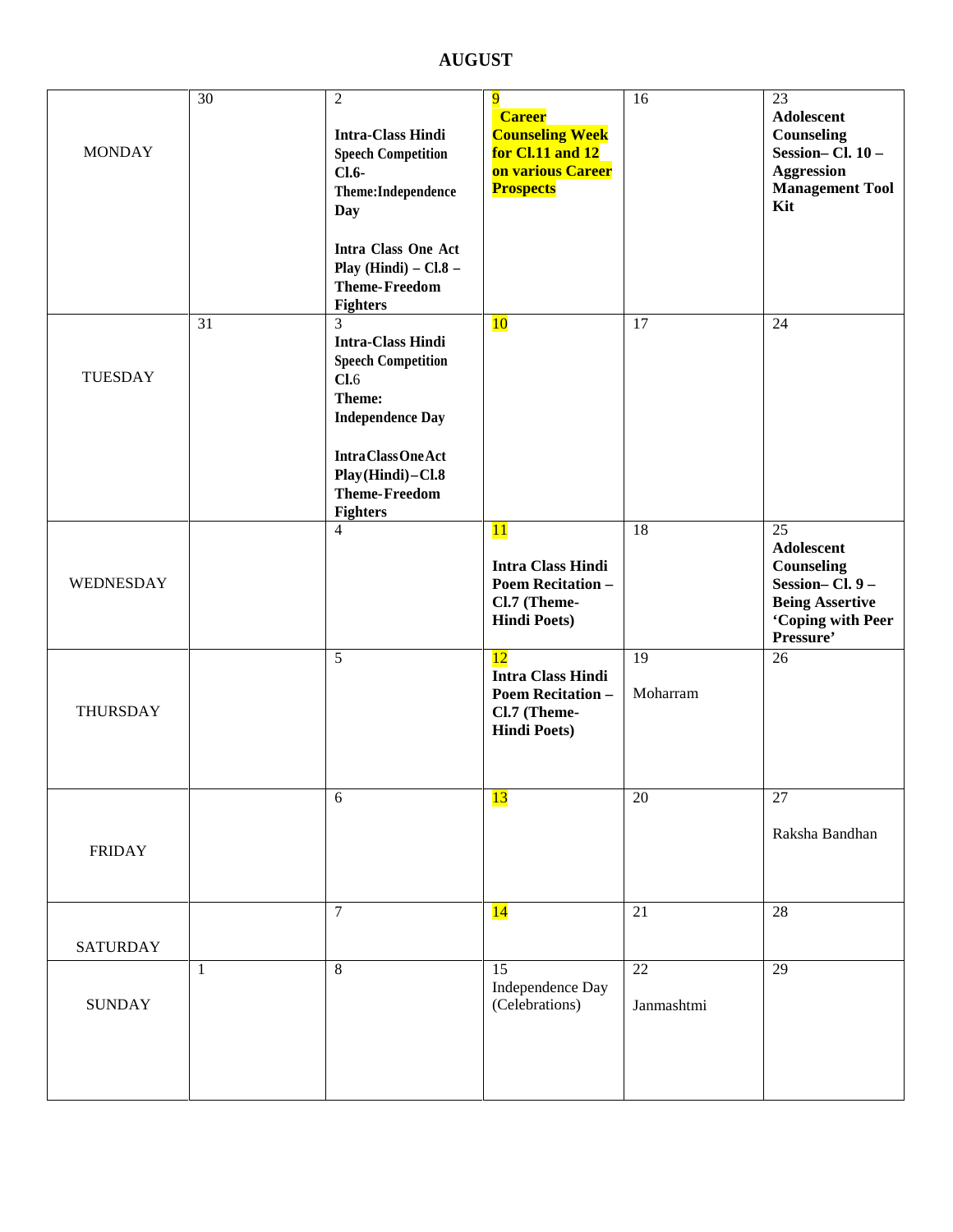#### **SEPTEMBER**

| <b>MONDAY</b>           |                    | $6\,$<br>Orals begin<br>Classes $1 - 5$      | $\overline{13}$                                 | $20\,$<br>$6 - 12$<br>Paper 3                              | $\overline{27}$<br>$6-8$<br>Paper 6<br>$9 - 12$<br>Paper 6 |
|-------------------------|--------------------|----------------------------------------------|-------------------------------------------------|------------------------------------------------------------|------------------------------------------------------------|
| <b>TUESDAY</b>          |                    | $\boldsymbol{7}$                             | 14                                              | $21\,$<br>$1 - 5$<br>Paper 3                               | 28                                                         |
| WEDNESDAY               | $\mathbf{1}$       | $\,8\,$                                      | 15<br>I Term exams begin<br>$6 - 12$<br>Paper 1 | 22<br>$6-8$<br>Paper 4                                     | 29<br>$6-8$<br>Paper 7                                     |
| THURSDAY                | $\overline{2}$     | 9                                            | 16<br>I Term exams begin<br>$1 - 5$             | 23<br>$1 - 5$<br>Paper 4<br>$9 - 12$<br>Paper 4            | 30                                                         |
| <b>FRIDAY</b>           | $\overline{3}$     | $10\,$<br>Ganesh Chaturthi<br>(Celebrations) | 17<br>$6 - 12$<br>Paper 2                       | 24<br>$6-8$<br>Paper 5                                     |                                                            |
| <b>SATURDAY</b>         | $\overline{4}$     | 11<br>Orals end                              | 18<br>$1 - 5$<br>Paper 2                        | $\overline{25}$<br>$1-5$<br>Paper 5<br>$9 - 12$<br>Paper 5 |                                                            |
| $\operatorname{SUNDAY}$ | 5<br>Teachers' Day | 12                                           | 19                                              | $26\,$                                                     |                                                            |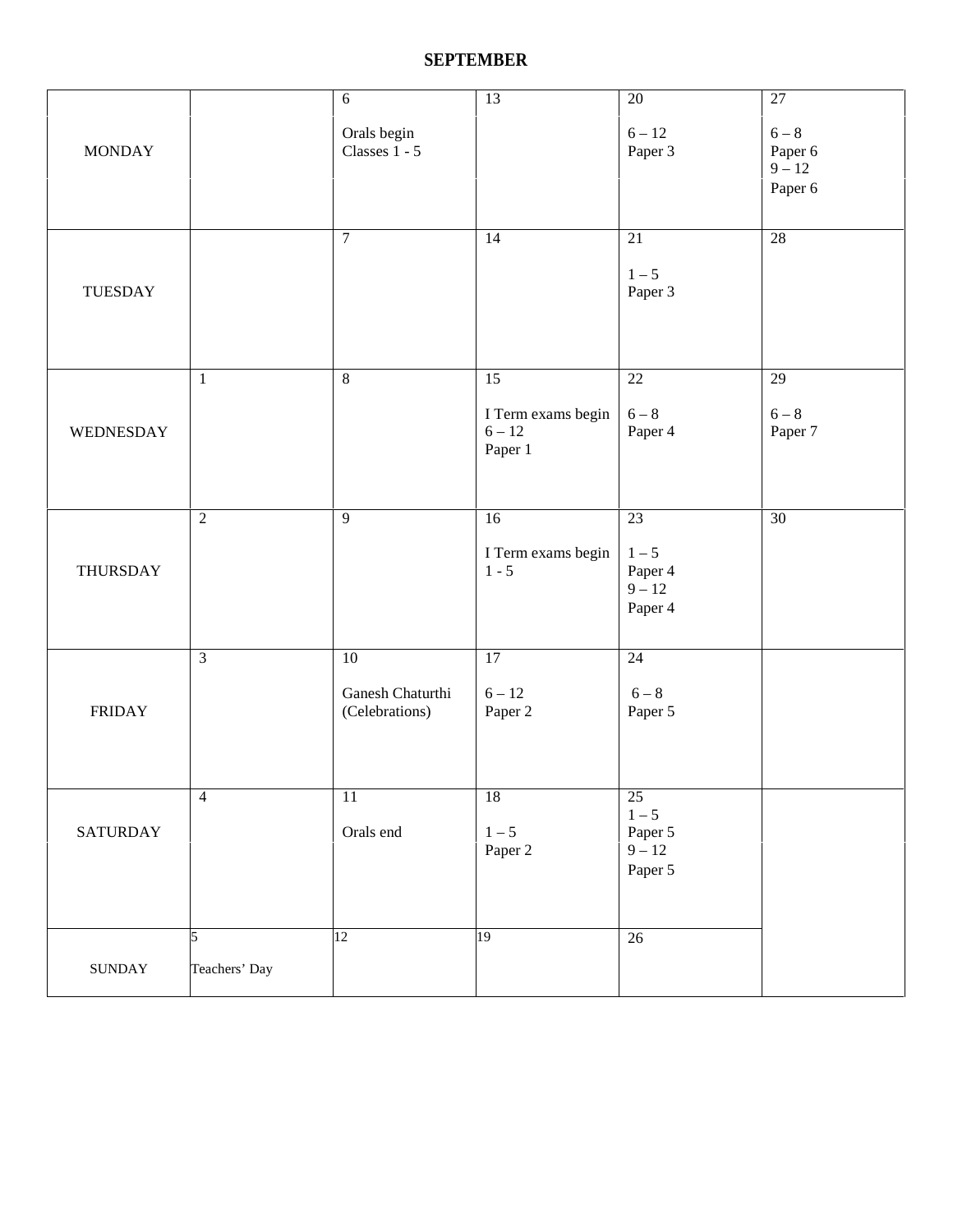#### **OCTOBER**

| <b>MONDAY</b>    |                                                       | $\overline{4}$                                                                            | 11                             | 18<br><b>Intra-Class</b><br><b>Campaigning for</b><br><b>Cause</b> (Theme-<br><b>Protect</b><br><b>Environment from</b><br>pollution)- Cl. 8 | 25<br><b>Session on 'Time</b><br>Management' and<br><b>Profile Creation</b><br>for Cl.11                                                                                                                                       |
|------------------|-------------------------------------------------------|-------------------------------------------------------------------------------------------|--------------------------------|----------------------------------------------------------------------------------------------------------------------------------------------|--------------------------------------------------------------------------------------------------------------------------------------------------------------------------------------------------------------------------------|
| <b>TUESDAY</b>   |                                                       | 5                                                                                         | 12<br>Reports Day<br>$6 - 12$  | 19<br>Eid-e-Milad                                                                                                                            | 26<br>Intra - Class<br><b>Guided</b><br><b>Composition (Eng)</b><br>Cl.6                                                                                                                                                       |
| <b>WEDNESDAY</b> |                                                       | 6                                                                                         | 13                             | 20<br><b>Intra-Class</b><br><b>Campaigning for</b><br><b>Cause</b> (Theme-<br><b>Protect</b><br><b>Environment from</b><br>pollution)- Cl. 8 | 27<br><b>Intra Class</b><br><b>'Destination</b><br>Imagination'<br><b>Competition for</b><br>Cl 9 & 10 (Theme-<br><b>My Invention for</b><br>Cl. 9 and Incident<br>I would change in<br><b>History for Cl.10)</b>              |
| THURSDAY         |                                                       | $\tau$<br>Adolescent<br><b>Counseling Session-</b><br>Cl.7 - 'Parents as Best<br>Friends' | 14<br>Dussehra break<br>begins | 21<br><b>KSHITIJ</b> (Cl.6)<br>and TAMANNA<br>$(Cl.10)$ commence                                                                             | $\overline{28}$<br><b>Intra Class</b><br><b>'Destination</b><br>Imagination'<br><b>Competition for</b><br>Cl 9 & 10 (Theme-<br><b>My Invention for</b><br>Cl. 9 and Incident<br>I would change in<br><b>History for Cl.10)</b> |
| <b>FRIDAY</b>    | 1                                                     | 8                                                                                         | 15<br>Dussehra                 | 22                                                                                                                                           | 29<br><b>Intra Class Ad</b><br>Mad Show - Cl 12                                                                                                                                                                                |
| <b>SATURDAY</b>  | $\overline{2}$<br>Gandhi Jayanti<br>& Shastri Jayanti | 9<br><b>Reports Day</b><br>$1 - 5$                                                        | 16<br>Dussehra ends            | 23                                                                                                                                           | 30                                                                                                                                                                                                                             |
| <b>SUNDAY</b>    | $\overline{3}$                                        | 10                                                                                        | 17                             | 24                                                                                                                                           | 31                                                                                                                                                                                                                             |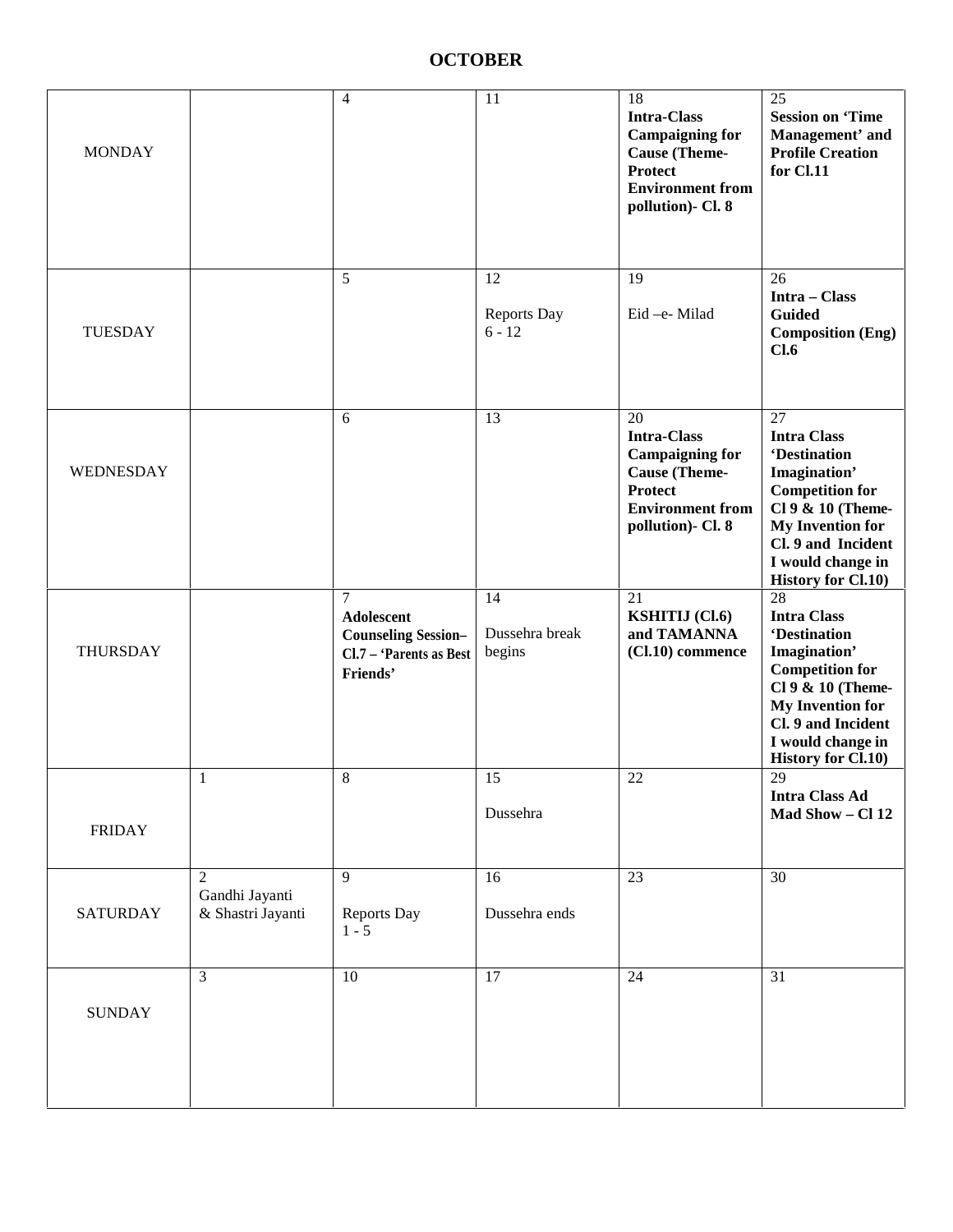#### **NOVEMBER**

| <b>MONDAY</b>   | 1                                                            | $8\,$<br>Intra - Class<br><b>Collage Making</b><br>$(Cl.6)$ - Theme-<br><b>Children's Day</b>                                       | 15<br><b>Intra-Class</b><br><b>English Report</b><br>Writing<br>Competition<br>(Theme-<br>Children's Day )-<br>Cl.7 | 22<br><b>Intra Class Ad</b><br>Mad Show - Cl 11                                                                | 29<br>Adolescent<br><b>Counseling Session-</b><br>$Cl.8 - 'Building$<br>Resilience'<br>Intra-Class<br><b>T Shirt Designing</b><br>$(Cl.10)$ -Theme-<br>'Resolutions' |
|-----------------|--------------------------------------------------------------|-------------------------------------------------------------------------------------------------------------------------------------|---------------------------------------------------------------------------------------------------------------------|----------------------------------------------------------------------------------------------------------------|----------------------------------------------------------------------------------------------------------------------------------------------------------------------|
| <b>TUESDAY</b>  | $\overline{2}$<br>Diwali Break<br><b>Begins</b><br>Dhanteras | 9                                                                                                                                   | 16                                                                                                                  | 23                                                                                                             | 30                                                                                                                                                                   |
| WEDNESDAY       | $\overline{2}$<br>Choti Diwali                               | 10                                                                                                                                  | 17                                                                                                                  | 24                                                                                                             |                                                                                                                                                                      |
| THURSDAY        | $\overline{4}$<br>Diwali                                     | 11                                                                                                                                  | 18                                                                                                                  | 25<br><b>Counseling Session</b><br>- Gearing up for<br><b>Boards!!!- Coping</b><br>with Exam Stress<br>(C1.12) |                                                                                                                                                                      |
| <b>FRIDAY</b>   | 5<br>Govardhan Pooja                                         | 12<br><b>Intra Class</b><br><b>Acrostic Poem</b><br>Writing<br><b>Competition Cl.9</b><br>(Theme-<br><b>Children's Day</b> )        | 19<br>Guru Nank Jayanti                                                                                             | 26                                                                                                             |                                                                                                                                                                      |
| <b>SATURDAY</b> | 6<br>Diwali break ends<br>Bhai Dooj                          | 13<br><b>Intra Class</b><br><b>Acrostic Poem</b><br><b>Writing</b><br><b>Competition Cl.9</b><br>(Theme-<br><b>Children's Day</b> ) | 20                                                                                                                  | 27                                                                                                             |                                                                                                                                                                      |
| <b>SUNDAY</b>   | $\overline{7}$                                               | 14                                                                                                                                  | 21                                                                                                                  | 28                                                                                                             |                                                                                                                                                                      |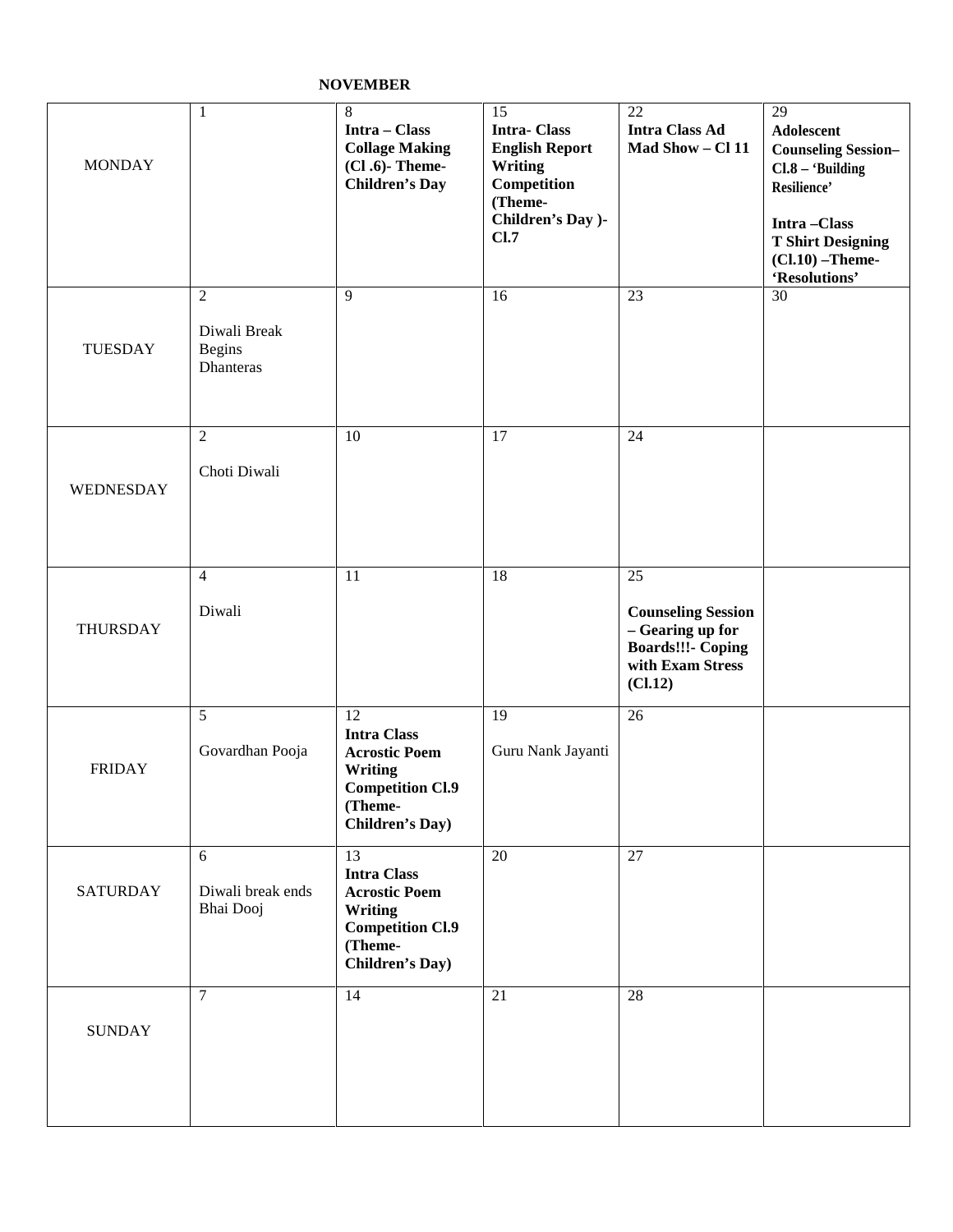#### **DECEMBER**

|                                                |                                                                  |                                                                  | 27                                                                                                               |
|------------------------------------------------|------------------------------------------------------------------|------------------------------------------------------------------|------------------------------------------------------------------------------------------------------------------|
| Orals begin<br>$1 - 5$                         | Pre Board Cl. 12<br>Paper 1                                      |                                                                  | <b>Family Quiz</b><br>(Prelims)<br>Cl.6<br>and Cl.7                                                              |
|                                                |                                                                  |                                                                  | <b>Intra Class Eng</b><br><b>Report Writing /</b><br>Factual<br><b>Description Cl.8</b><br>(Theme-<br>Christmas) |
| $\tau$                                         | 14<br>PT Cl. 9 & 10<br>Paper 1                                   | 21<br>UT ends Cl. 1-5<br>PT Cl. 9 & 10-4<br>Pre-Board<br>Paper 4 | $28\,$                                                                                                           |
| 8<br>Intra Class Eng<br>Debate -Cl.11          | $\overline{15}$                                                  | $\overline{22}$                                                  | $\overline{29}$                                                                                                  |
| 9                                              | 16<br>UT begins<br>$Cl. 1 - 8$<br>PT Cl. 9 & 10 - 2<br>Pre-Board | 23                                                               | 30                                                                                                               |
| 10                                             | 17                                                               | 24<br>UT end Cl. 6-8<br>PT Cl. 9&10-5<br>Pre-Board<br>Paper 5    | 31                                                                                                               |
| 11<br>Orals end<br>${\rm Al/IT}$<br>Cl. 9 & 10 | 18<br>PT Cl. 9 & 10<br>Paper 3<br>Pre-Board<br>Paper 3           | 25<br>Christmas                                                  |                                                                                                                  |
| $\overline{12}$                                | 19                                                               | $\overline{26}$                                                  |                                                                                                                  |
|                                                |                                                                  | Paper 2                                                          |                                                                                                                  |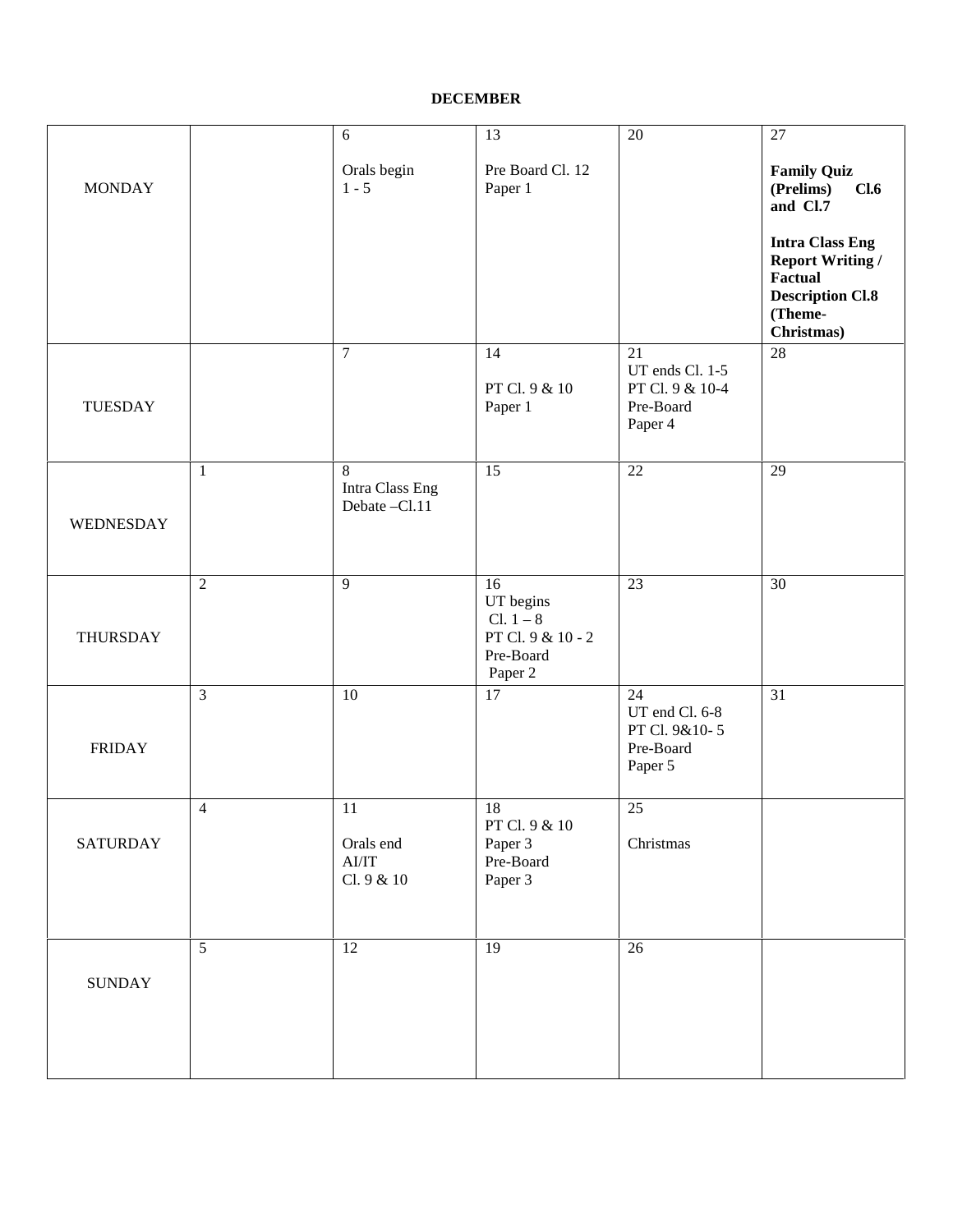#### **JANUARY**

| <b>MONDAY</b>   | 31<br>Pre Board Paper 6 | $\mathfrak{Z}$<br>School Reopens                                                             | 10                     | 17<br>Class 10 Pre Board<br>begins Paper 1 | 24                                   |
|-----------------|-------------------------|----------------------------------------------------------------------------------------------|------------------------|--------------------------------------------|--------------------------------------|
| <b>TUESDAY</b>  |                         | 4<br>Intra - Class<br><b>Declamation</b><br><b>Competition Cl.9</b><br>(Theme-Youth<br>Icon) | 11                     | 18                                         | $\overline{25}$<br>Pre Board Paper 4 |
| WEDNESDAY       |                         | 5<br><b>Intra-Class Kite</b><br><b>Decoration</b><br><b>Competition Cl.6</b><br>and 7        | 12                     | 19<br>Pre Board Paper 2                    | 26<br>Republic Day<br>(Celebrations) |
|                 |                         | Intra - Class<br><b>Declamation</b><br><b>Competition Cl.9</b><br>(Theme-Youth<br>Icon)      |                        |                                            |                                      |
| THURSDAY        |                         | 6<br><b>Intra-Class Eng</b><br>Speech (Theme-<br>Republic Day) -<br>Cl.8                     | 13                     | 20                                         | 27                                   |
| <b>FRIDAY</b>   |                         | $\overline{7}$<br><b>Intra-Class Eng</b><br>Speech (Theme-<br>Republic Day) -<br>Cl.8        | 14<br>Makara Sankranti | 21                                         | 28<br>Pre Board Paper 5              |
| <b>SATURDAY</b> | $\mathbf{1}$            | $\,8\,$                                                                                      | 15                     | $\overline{22}$<br>Pre Board Paper 3       | 29                                   |
| <b>SUNDAY</b>   | $\overline{2}$          | 9                                                                                            | 16                     | 23                                         | 30                                   |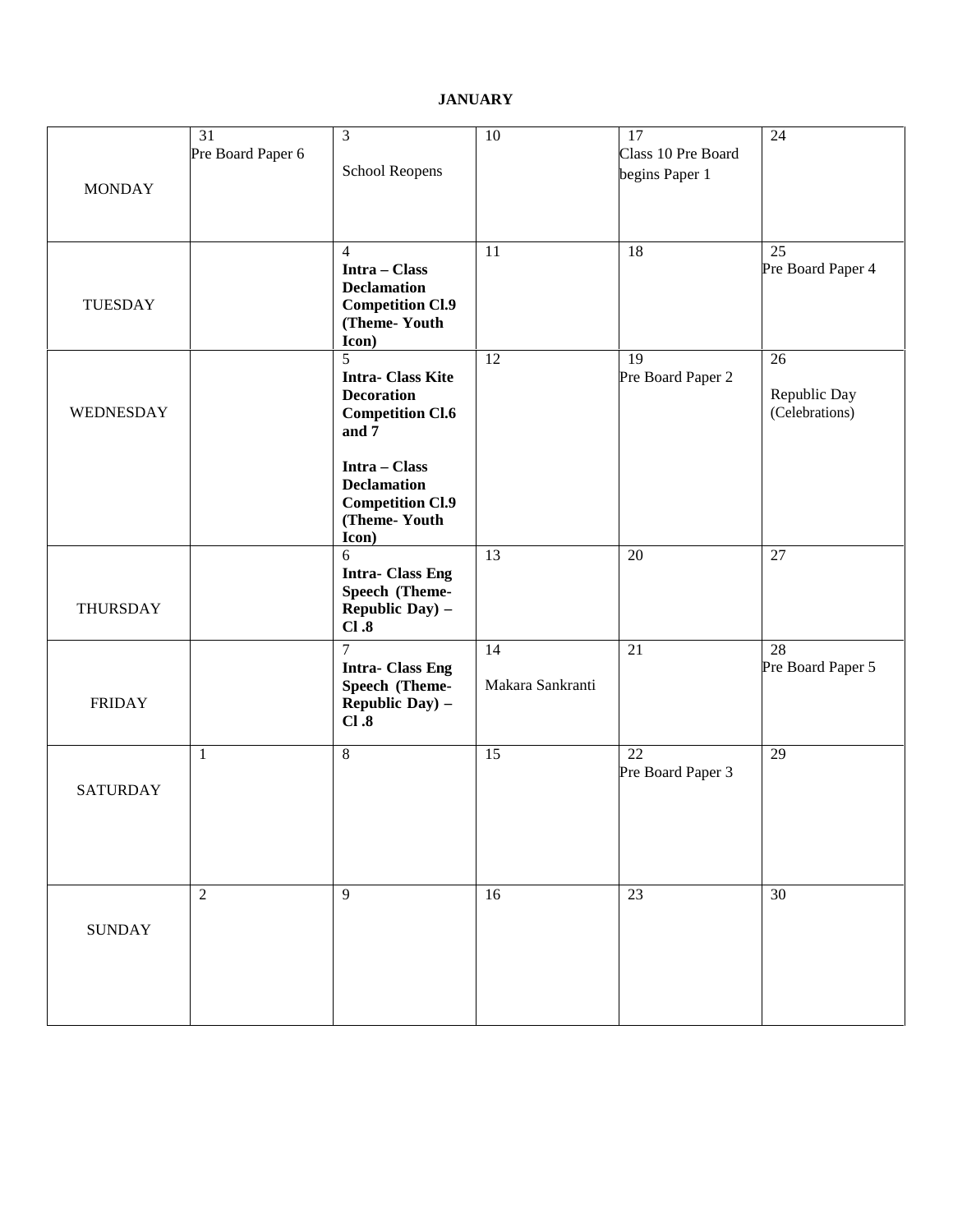#### **FEBRUARY**

|                                |                                     | $\overline{7}$  | $\overline{14}$ | 21              | $28\,$ |
|--------------------------------|-------------------------------------|-----------------|-----------------|-----------------|--------|
|                                |                                     |                 |                 |                 |        |
| <b>MONDAY</b>                  |                                     |                 |                 |                 |        |
|                                |                                     |                 |                 |                 |        |
|                                | $\mathbf{1}$                        | $\sqrt{8}$      | $\overline{15}$ | $\overline{22}$ |        |
|                                |                                     |                 |                 |                 |        |
| TUESDAY                        |                                     |                 |                 |                 |        |
|                                |                                     |                 |                 |                 |        |
|                                |                                     |                 |                 |                 |        |
|                                | $\overline{2}$                      | $\overline{9}$  | $\overline{16}$ | 23              |        |
| WEDNESDAY                      |                                     |                 |                 |                 |        |
|                                |                                     |                 |                 |                 |        |
|                                |                                     |                 |                 |                 |        |
|                                | $\overline{3}$                      | $10\,$          | $\overline{17}$ | $\overline{24}$ |        |
|                                |                                     |                 |                 |                 |        |
| THURSDAY                       |                                     |                 |                 |                 |        |
|                                | $\overline{4}$                      | $\overline{11}$ | 18              | 25              |        |
|                                |                                     |                 |                 |                 |        |
| $\ensuremath{\mathsf{FRIDAY}}$ |                                     |                 |                 |                 |        |
|                                |                                     |                 |                 |                 |        |
|                                | $\overline{5}$                      | $\overline{12}$ | $\overline{19}$ | $\overline{26}$ |        |
| <b>SATURDAY</b>                | $\operatorname{BASANT}$<br>PANCHAMI |                 |                 |                 |        |
|                                | (Celebrations)                      |                 |                 |                 |        |
|                                | $6\phantom{.}6$                     | 13              | 20              | 27              |        |
| $\operatorname{SUNDAY}$        |                                     |                 |                 |                 |        |
|                                |                                     |                 |                 |                 |        |
|                                |                                     |                 |                 |                 |        |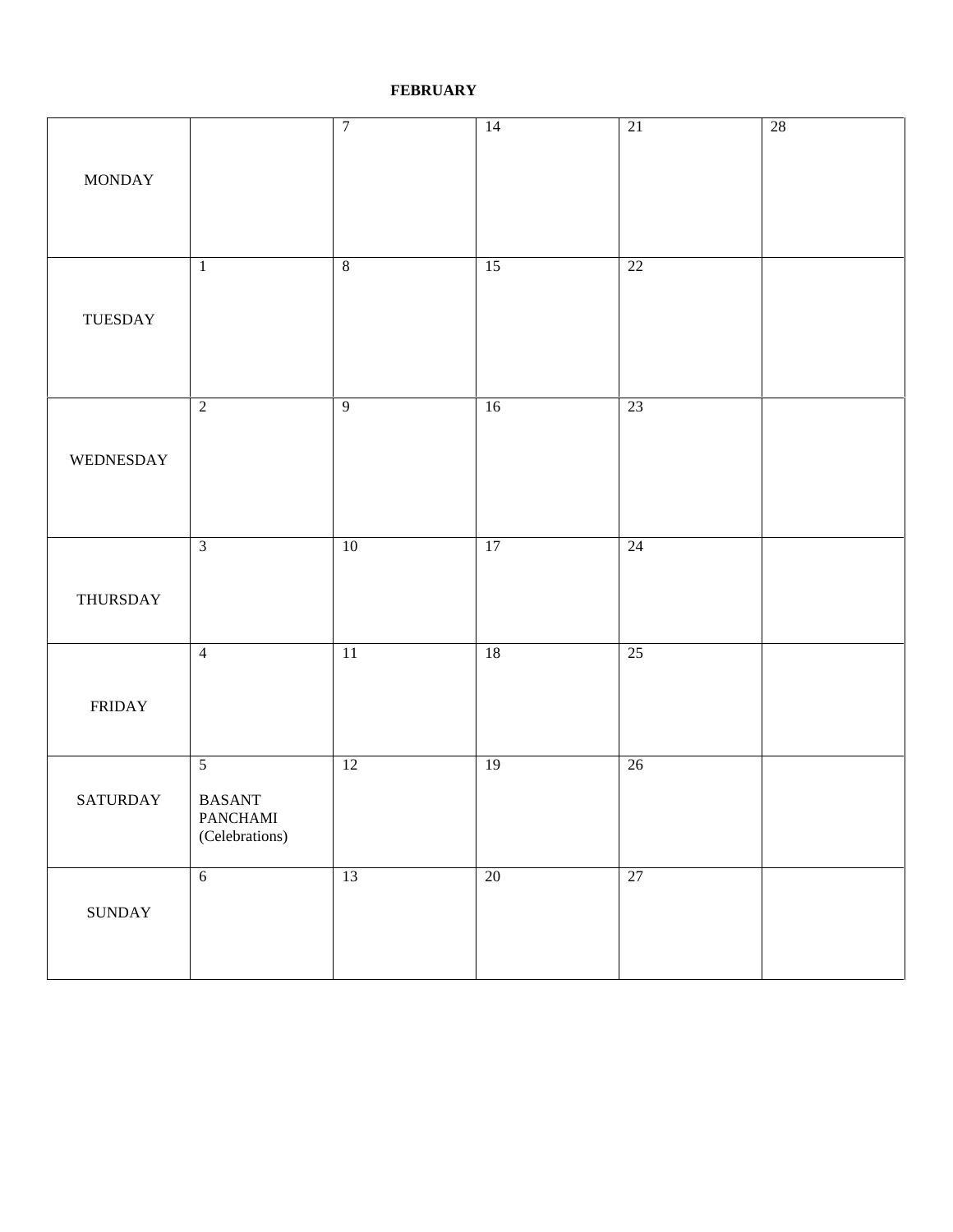#### **MARCH**

| <b>MONDAY</b> |                                                           | $\overline{7}$  | $\overline{14}$                             | $\overline{21}$ | $28\,$ |
|---------------|-----------------------------------------------------------|-----------------|---------------------------------------------|-----------------|--------|
| TUESDAY       | $\mathbf{1}$<br><b>SHIVRATRI</b>                          | $\overline{8}$  | 15<br>Annual exam ends<br>Classes I-IX & XI | 22              | 29     |
| WEDNESDAY     | $\overline{2}$<br>Annual exam begins<br>Classes I-IX & XI | $\overline{9}$  | $\overline{16}$                             | 23              | 30     |
| THURSDAY      | $\mathfrak{Z}$                                            | $10\,$          | $17\,$                                      | 24              | $31\,$ |
| <b>FRIDAY</b> | $\overline{4}$                                            | $\overline{11}$ | $18$<br>$_{\rm HOLI}$                       | 25              |        |
| SATURDAY      | $\overline{5}$                                            | 12              | $\overline{19}$                             | $\overline{26}$ |        |
| <b>SUNDAY</b> | $\sqrt{6}$                                                | $\overline{13}$ | $\overline{20}$                             | 27              |        |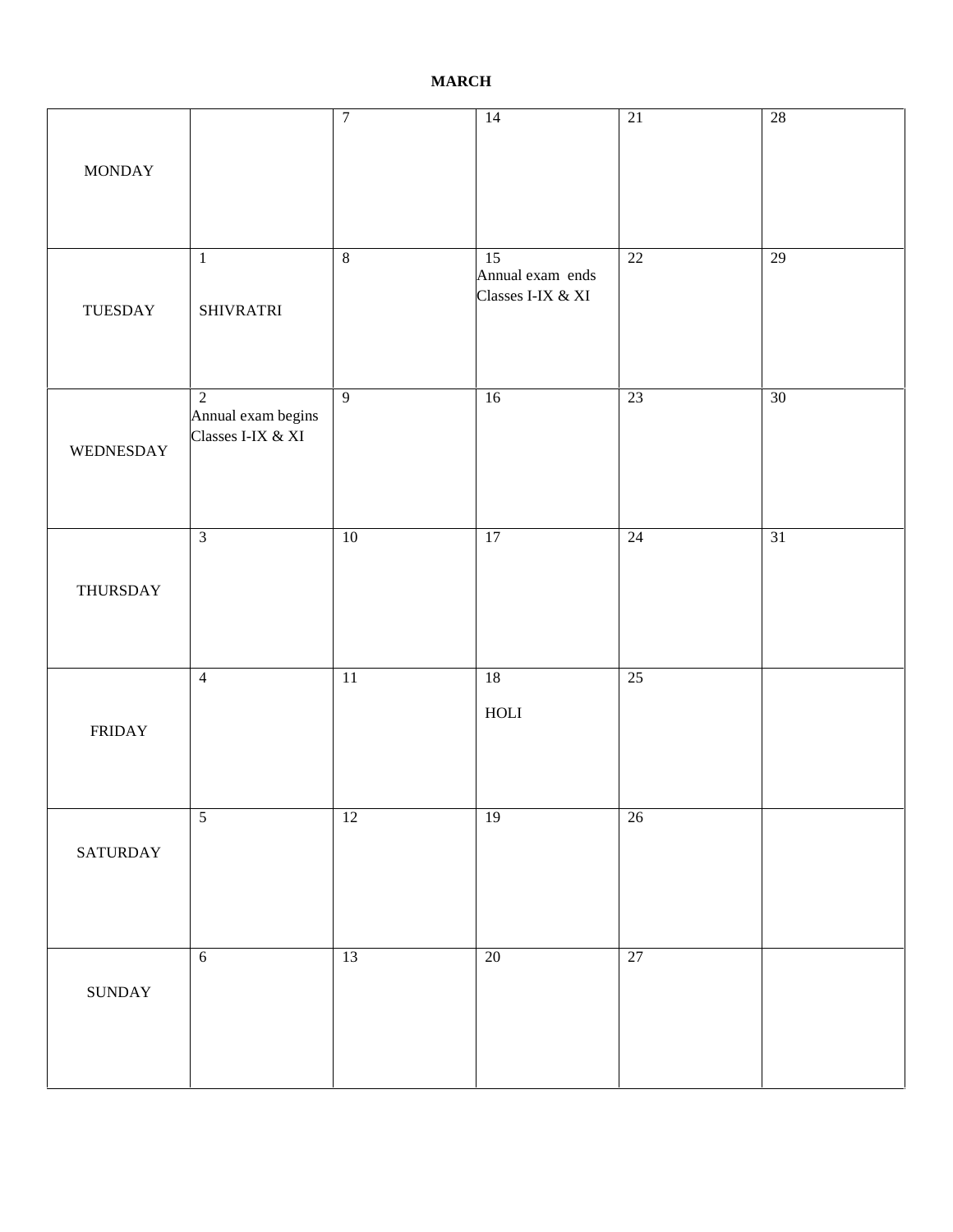## **Details of Teacher's Including Qualifications**

| S.N.                | <b>STAFF NAME</b>                              | <b>DESIG</b><br><b>NATION</b> | <b>OUALIFICATION</b>                                            | <b>EXPERIENC</b><br>E<br>(Yrs) |
|---------------------|------------------------------------------------|-------------------------------|-----------------------------------------------------------------|--------------------------------|
| $\mathbf{1}$        | <b>RAJESHWARI</b><br><b>SAWANT</b>             | <b>PRINCIPAL</b>              | M.A, M.Ed, PhD                                                  | 30.9                           |
| $\overline{2}$      | ANJALI AGRAWAL                                 | <b>PRT</b>                    | M.H.Sc., M.Lib                                                  | 11.0                           |
| 3                   | ANJALI KUMARI                                  | PRT                           | <b>MCA Pursing</b>                                              | $\overline{3}$                 |
| $\overline{4}$<br>5 | <b>AYSHA SIDDIQUI</b><br><b>CHARANJIT KAUR</b> | <b>PRT</b><br><b>PRT</b>      | M A (Pre.), B.COM, B.Ed,<br>D.El.Ed<br>B.A., M.A., B.Ed, PGDCA, | 10.0<br>6.1                    |
|                     |                                                |                               | CTET, CSB                                                       |                                |
| 6                   | <b>DIVYA SHARMA</b>                            | <b>PRT</b>                    | B.Sc., B.Ed                                                     | 3.0                            |
| $\boldsymbol{7}$    | <b>EKTA VIG</b>                                | <b>PRT</b>                    | M.COM, PGDCA, D.El.Ed                                           | 12.0                           |
| 8<br>9              | <b>GAURI SHARMA</b>                            | <b>PRT</b>                    | B.A., PGDCA, M.A. (Yoga)                                        | 12.6                           |
|                     | <b>INDRA SHARMA</b>                            | <b>PRT</b>                    | B.Sc (Hons) (Maths), B.Ed                                       | 18.4                           |
| 10                  | <b>JYOTI SAHANI</b>                            | <b>PRT</b>                    | BCOM, MBA, B.ED                                                 | 13.0                           |
| 11                  | <b>KANIKA SAHNI</b>                            | <b>PRT</b>                    | M.A., B.Ed, D.El.Ed<br>B.SC., B.Ed, M.A. (ENG)                  | 5.5                            |
| 12                  | <b>MAMTA ARORA</b>                             | <b>PRT</b>                    |                                                                 | 14.0                           |
| 13                  | <b>MAMTA MATHUR</b>                            | <b>PRT</b>                    | B.A., M.A.(Eco), (Hin), B.Ed                                    | 4.3                            |
| 14                  | MANISHA SHARMA                                 | <b>PRT</b>                    | B.A., B.Ed., M.A., D.El.Ed                                      | 18.0                           |
| 15                  | <b>MANJARI</b><br>VIJAYVARGIYA                 | <b>PRT</b>                    | <b>B.A., DIPLOMA IN FASHION</b><br><b>DESIGNING</b><br>, IGD    | 9.0                            |
| 16                  | <b>MANJEET MAAN</b>                            | <b>PRT</b>                    | $M.A.$ , $B.Ed$                                                 | 13                             |
| 17                  | <b>MEETU TOMAR</b>                             | <b>PRT</b>                    | M.COM, B.Ed, D.El.Ed                                            | 22.0                           |
| 18                  | <b>MITALI</b><br><b>CHAKRABORTY</b>            | <b>PRT</b>                    | B.Com, M.Com, B.Ed (Pursuing)                                   | 10.8                           |
| 19                  | MONIKA ARORA                                   | <b>PRT</b>                    | B.Sc, B.Ed, UPTET, M.Sc (I),<br>D.El.Ed                         | 17.0                           |
| 20                  | NAMRATA PATHAK                                 | <b>PRT</b>                    | B.Sc. M.A., B.Ed, D.El.Ed                                       | 6.2                            |
| 21                  | NAVIKA CHANDWANI                               | <b>PRT</b>                    | <b>BSC</b>                                                      | $\overline{4}$                 |
| 22                  | <b>NEELESH TOMAR</b>                           | <b>PRT</b>                    | M.COM, B.Ed, D.El.Ed                                            | 19.0                           |
| 23                  | <b>NEHA CHUGH</b>                              | <b>PRT</b>                    | M.COM, B.Ed                                                     | 5                              |
| 24                  | <b>NEHA SHARMA</b>                             | <b>PRT</b>                    | B.Sc, M.Sc, B.Ed., D.El.Ed                                      | 11.0                           |
| 25                  | <b>PALLAVI</b><br><b>SHRIVASTAVA</b>           | <b>PRT</b>                    | B.A., B.Ed., M.A., D.El.Ed                                      | 11.0                           |
| 26                  | PARUL MEHRA                                    | <b>PRT</b>                    | B.Sc., B.Ed., C.S (INTER.)                                      | 14.6                           |
| 27                  | PRASHANTI CHOPRA                               | <b>PRT</b>                    | M.A (HISTORY), ADCPSM<br>Dos, B.Ed                              | 16.0                           |
| 28                  | PREETI BHATT                                   | <b>PRT</b>                    | B.A., M.A., D.Ed                                                | 8.2                            |
| 29                  | PREETI SHRIVASTAVA                             | <b>PRT</b>                    | MCA, B.IT, B.A.                                                 | 11.0                           |
| 30                  | <b>RITASHA VIG</b>                             | <b>PRT</b>                    | B.COM, M.A., B.Ed, D.El.Ed                                      | 14.8                           |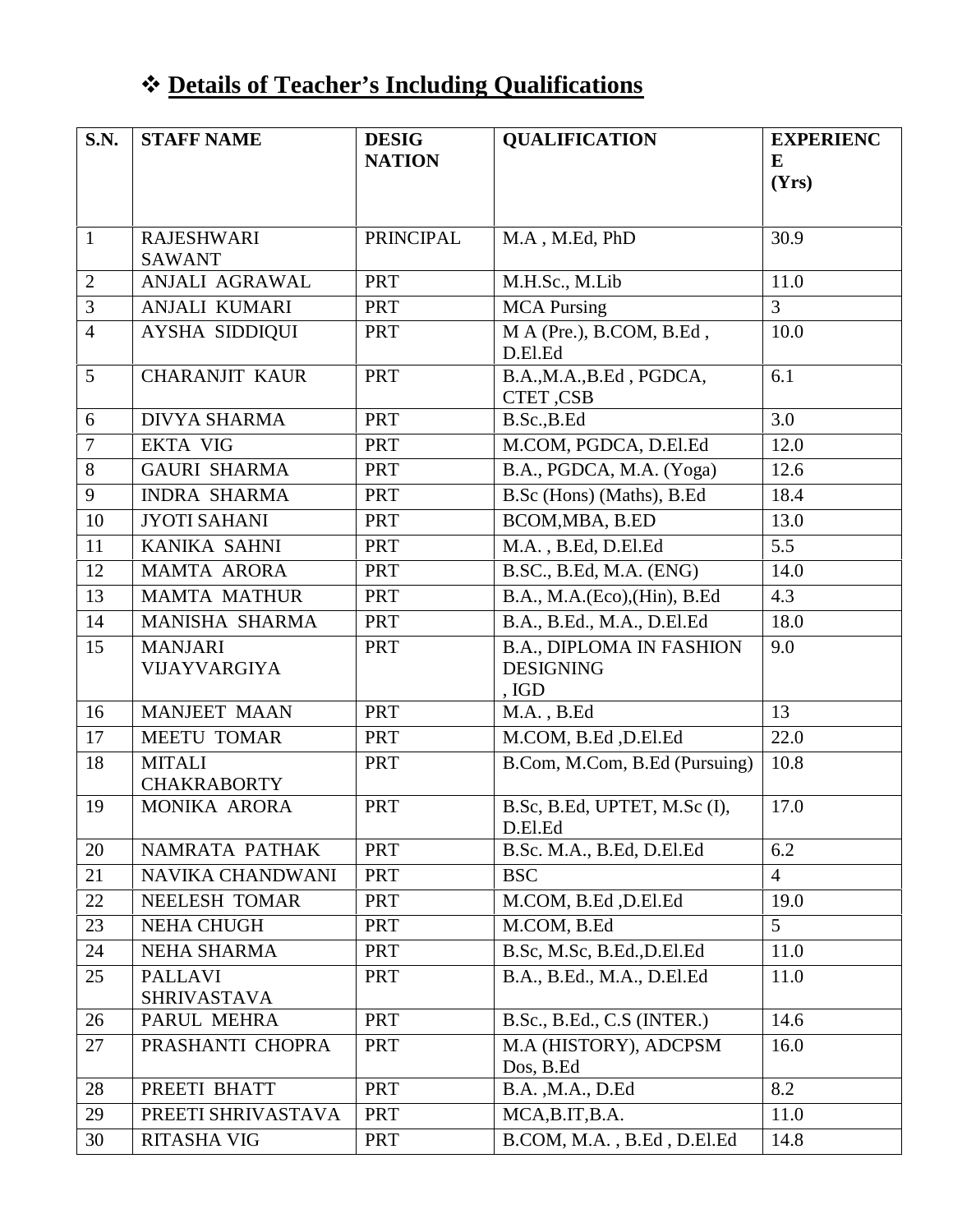|    | <b>MEDIRATTA</b>       |            |                                                        |      |
|----|------------------------|------------|--------------------------------------------------------|------|
| 31 | <b>SAKSHI SHANTAMU</b> | <b>PRT</b> | M.A., M.Phil                                           | 11.0 |
|    | <b>MAINKAR</b>         |            |                                                        |      |
| 32 | SARITA SIKARWAR        | <b>PRT</b> | M.A., B.Ed, D.El.Ed                                    | 10.0 |
| 33 | <b>SEEMA SINGH</b>     | PRT        | B.Sc., M.A., B.Ed, D.El.Ed                             | 11.0 |
| 34 | <b>SHAISTA KHAN</b>    | PRT        | B.A, M.A, PhD                                          | 12.9 |
| 35 | <b>SHALINI MALIK</b>   | <b>PRT</b> | B.A, B.Ed                                              | 20.0 |
| 36 | SHALLU KATARIA         | PRT        | B.A., MBA, B.Ed, D.El.Ed                               | 10.0 |
| 37 | SHIKHA SHARMA          | <b>PRT</b> | M.A., NTT, B.Ed.                                       | 15.0 |
| 38 | SHILPI CHATURVEDI      | <b>PRT</b> | B.Sc., M.A, B.Ed, D.El.Ed                              | 12.8 |
| 39 | SHRADDHA APHALE        | <b>PRT</b> | M.A. (Sanskrit, Hindi), B.Ed                           | 11.8 |
| 40 | <b>SHUBHANGI</b>       | <b>PRT</b> | B.A., M.A. (MUSIC)                                     | 18.8 |
|    | <b>GHUMPHEKAR</b>      |            |                                                        |      |
| 41 | <b>SHWETA TIWARI</b>   | <b>PRT</b> | X, XII, GRADUATION- HOME                               | 6.0  |
|    |                        |            | <b>SCIENCE, POST</b><br><b>GRADUATION - FOOD &amp;</b> |      |
|    |                        |            | NUTRITION, B.ED - SCIENCE                              |      |
|    |                        |            | & ENGLISH                                              |      |
| 42 | <b>SOMA JAIN</b>       | PRT        | M.A. (FINE ARTS), HINDI                                | 16.7 |
| 43 | <b>SONY SHAH</b>       | PRT        | $M.A.$ , $B.Ed$                                        | 20.8 |
| 44 | <b>SUSHMITA ROY</b>    | <b>PRT</b> | B.COM, M.A., B.Ed (Pursuing)                           | 5.1  |
| 45 | <b>SUVIRA GUPTA</b>    | <b>PRT</b> | B.COM, M.A., B.Ed, D.El.Ed                             | 24.5 |
| 46 | <b>SWATI BHATNAGAR</b> | <b>PRT</b> | B.Sc., M.A., B.Ed, D.El.Ed                             | 20.0 |
| 47 | <b>TAPOSHI NATH</b>    | PRT        | M.A, B.ED, D.El.Ed                                     | 28.1 |
| 48 | <b>UMA SHARMA</b>      | <b>PRT</b> | B.Sc., B.Ed                                            | 12   |
| 49 | <b>ADITI BINDAL</b>    | <b>TGT</b> | M.Sc, NIIT Diploma in System                           | 8.0  |
|    |                        |            | Management, B.Ed                                       |      |
| 50 | <b>AFSHAN HUSSAIN</b>  | <b>TGT</b> | MA(Eng), B. ED                                         | 15.0 |
| 51 | <b>ANITA DOGRA</b>     | <b>TGT</b> | B.Sc, B.Ed, PGDCA in C.S,                              | 24.3 |
|    |                        |            | ICWAI (Inter)                                          |      |
| 52 | ANUPAMA SINGH          | <b>TGT</b> | B.A, M.A, B.Ed                                         | 18.4 |
| 53 | <b>ANUPAMA TANDON</b>  | <b>TGT</b> | B.A, M.A, B.Ed                                         | 21.0 |
| 54 | <b>APARNA PATHAK</b>   | <b>TGT</b> | (Pursuing)<br>B.Com, M.B.A, B.Ed                       | 10.9 |
| 55 |                        | <b>TGT</b> |                                                        | 17.6 |
|    | <b>APARNA TIWARI</b>   |            | BCA, MCA                                               |      |
| 56 | <b>ARCHANA WALAMBE</b> | <b>TGT</b> | B.Sc, M.Sc, B.Ed.                                      | 28.0 |
| 57 | <b>BHARTI NIGAM</b>    | <b>TGT</b> | B.A.,M.A.,B.Ed                                         | 10.0 |
| 58 | <b>BHAVANA DUBEY</b>   | <b>TGT</b> | B.A, M.A, B.Ed, M.Ed, MFA                              | 23.0 |
| 59 | <b>BHAVNA MEHRA</b>    | <b>TGT</b> | M.A., B.Ed                                             | 22.0 |
| 60 | <b>BHUMIKA DAWRANI</b> | <b>TGT</b> | B.A, MBA, B.Ed                                         | 6.0  |
| 61 | <b>CHARU BAJORIA</b>   | <b>TGT</b> | B.A.,M.A.,B.Ed                                         | 12.0 |
| 62 | CHITRA BHATNAGAR       | <b>TGT</b> | B.A, M.A, B.Ed, D.El.Ed                                | 16.0 |
| 63 | <b>DEEPA ARORA</b>     | <b>TGT</b> | B.A, M.A, B.Ed, D.Pharma,<br>PHD                       | 16.0 |
| 64 | DEEPA GUPTA            | <b>TGT</b> | B.A., M.A., B.Ed                                       | 17.0 |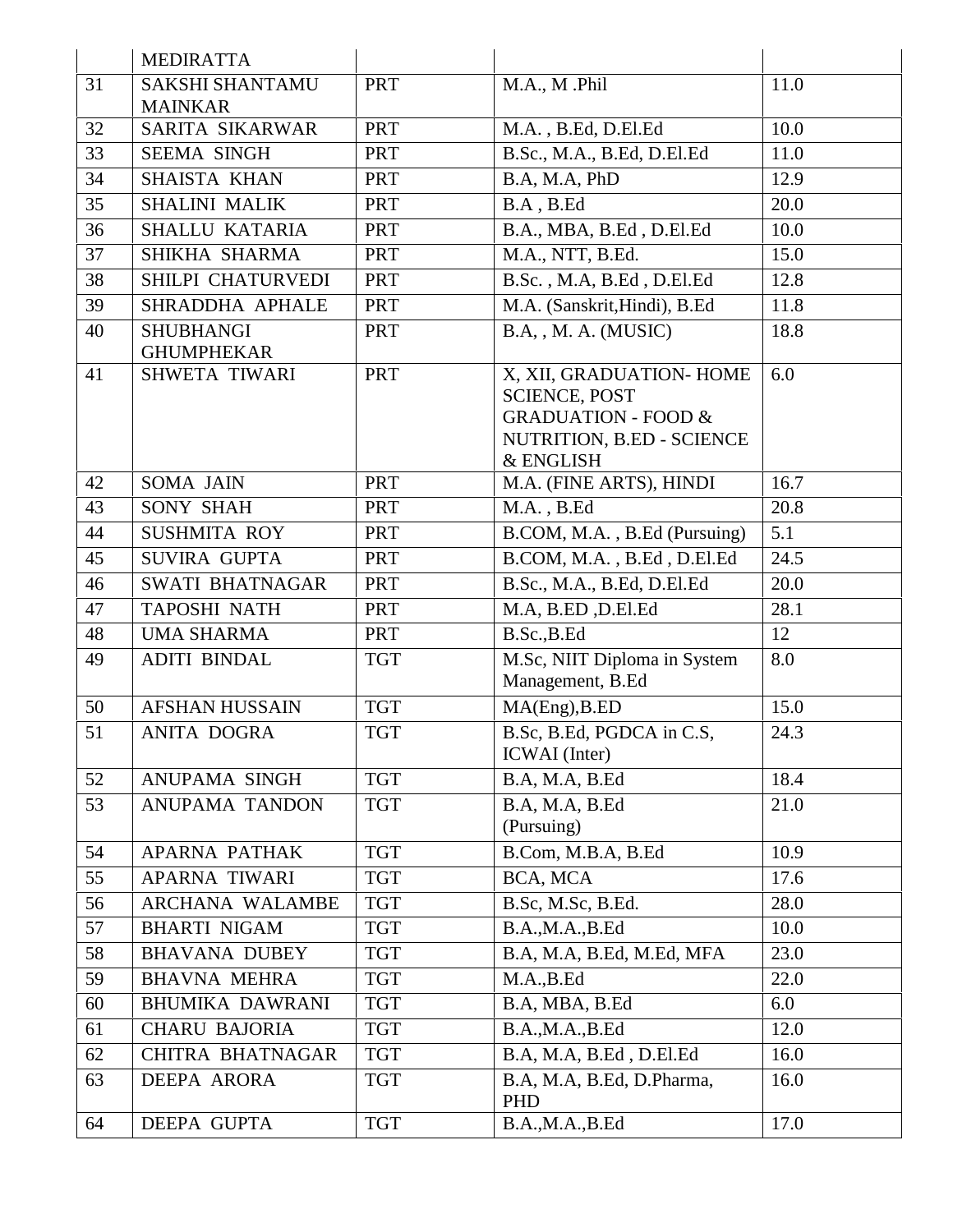| 65  | <b>DEEPA PANDEY</b>                 | <b>TGT</b> | M.A(History), M.A(HIndi),<br>M.A(Political Science), B.Ed,<br><b>CTET</b> | 14.0 |
|-----|-------------------------------------|------------|---------------------------------------------------------------------------|------|
| 66  | DEEPTI SAXENA                       | <b>TGT</b> | B.A.,M.A.,B.Ed                                                            | 23.3 |
| 67  | <b>EKTA SETHI</b>                   | <b>TGT</b> | $M.A.$ , $B.Ed$                                                           | 16.5 |
| 68  | HEMA TALEGAONKAR                    | <b>TGT</b> | B.Sc, M.Sc, B.Ed.                                                         | 16.1 |
| 69  | HEMLATA SHUKLA                      | <b>TGT</b> | M.A, B.Sc., B.Ed, DCA                                                     | 17.0 |
| 70  | <b>JAYA SHARMA</b>                  | <b>TGT</b> | B.Sc, M.Sc, B.Ed, CTET                                                    | 17.1 |
| 71  | <b>JAYATI MUKERJI</b>               | <b>TGT</b> | M.A(Russian), M.A, B.Ed, DIP<br>in COMP                                   | 12.5 |
| 72  | <b>JYOTI AHUJA</b>                  | <b>TGT</b> | B.A, M.A, B.Ed                                                            | 12.0 |
| 73  | KAVITA UPADHYAY                     | <b>TGT</b> | B.A, M.A, B.Ed                                                            | 19.0 |
| 74  | <b>KIRAN KAUR WADHAN</b>            | <b>TGT</b> | <b>B.A., M.A</b><br>(History), M.A. (Eco), B.ED                           | 23.0 |
| 75  | <b>LATA BISHT BATHAM</b>            | <b>TGT</b> | B.sc, MBA, B.Ed                                                           | 5.7  |
| 76  | <b>MADHU PUROHIT</b>                | <b>TGT</b> | B.A, M.A (Philosophy), M.A<br>(English)                                   | 27.6 |
| 77  | <b>MALTI SINGH</b>                  | <b>TGT</b> | B.Ed, M.A (English) P.HD                                                  | 7.0  |
| 78  | MAMATA AGARWAL                      | <b>TGT</b> | B.A, M.A, B.Ed, CTET                                                      | 21.8 |
| 79  | <b>MANJU JADON</b>                  | <b>TGT</b> | M.Sc, M.A, B.Ed, Diploma in<br>CS                                         | 23.0 |
| 80  | <b>MONIKA AHUJA</b>                 | <b>TGT</b> | AMIE, PDIT                                                                | 4.8  |
| 81  | <b>NAVNEETA TOMAR</b>               | <b>TGT</b> | M.SC, B.ED, M.PHIL                                                        | 10.1 |
| 82  | NEHA SHARMA                         | <b>TGT</b> | B.Sc, M.Sc, M.B.A, B.Ed                                                   | 10.0 |
| 83  | PRAFULL NIGAM                       | <b>TGT</b> | B.Sc, M.Sc, B.Ed.                                                         | 20.0 |
| 84  | PRAGYA AGRAWAL                      | <b>TGT</b> | D.Ed, M.A., B.Ed                                                          | 19.6 |
| 85  | PRATEEKSHA TORVE                    | <b>TGT</b> | B.Ped, B.Ed, M.A                                                          | 27.0 |
| 86  | PREETI BHAKRE                       | <b>TGT</b> | B.Sc, M.A., B.Ed                                                          | 28.0 |
| 87  | PRIYA KESARWANI                     | <b>TGT</b> | B.Sc, MCA, B.Ed                                                           | 5.0  |
| 88  | PUNAM SINGH                         | <b>TGT</b> | M.A(Hindi), M.A(Economics),<br>B.Ed                                       | 19.0 |
| 89  | <b>RANJANA PANDEY</b>               | <b>TGT</b> | B.A.,M.A.,B.Ed                                                            | 20.9 |
| 90  | RANJEETA REKHA<br><b>ROBERT</b>     | <b>TGT</b> | <b>B.A. M.A. B.Ed</b>                                                     | 12.6 |
| 91  | <b>REKHA TIWARI</b>                 | <b>TGT</b> | M.H.Sc, M.A, B.Ed, PGDCA                                                  | 26.6 |
| 92  | <b>RICHA NARWAY</b>                 | <b>TGT</b> | $M.A.$ , $B.Ed$                                                           | 17.0 |
| 93  | <b>RICHA GUPTA</b>                  | <b>TGT</b> | B.Sc, M.Sc, B.ED, M.ED                                                    | 18.0 |
| 94  | RITIKA KESWANI                      | <b>TGT</b> | MT, MCA, B.Sc, B.ED                                                       | 1.6  |
| 95  | <b>SAUMYA JAIN</b>                  | <b>TGT</b> | B.Com, M.Com, B.Ed, CTET,<br><b>NIOS PDPET</b>                            | 8.0  |
| 96  | <b>SHABANA FEROZ</b><br><b>KHAN</b> | <b>TGT</b> | B.Com, D.C.A, M.Com, B.Ed                                                 | 19.0 |
| 97  | SHALINI KAUSHIK                     | <b>TGT</b> | B.SC, B.ED, CTET                                                          | 9.4  |
| 98  | <b>SHALINI RATHORE</b>              | <b>TGT</b> | B.Sc, M.Sc, PGDCA, B.Ed                                                   | 20.5 |
| 99  | SHELLY SAXENA                       | <b>TGT</b> | B.IT, MBA, B.Ed                                                           | 7.4  |
| 100 | <b>SHRUTI RATHORE</b>               | <b>TGT</b> | B.COM, M.COM, B.ED                                                        | 5.0  |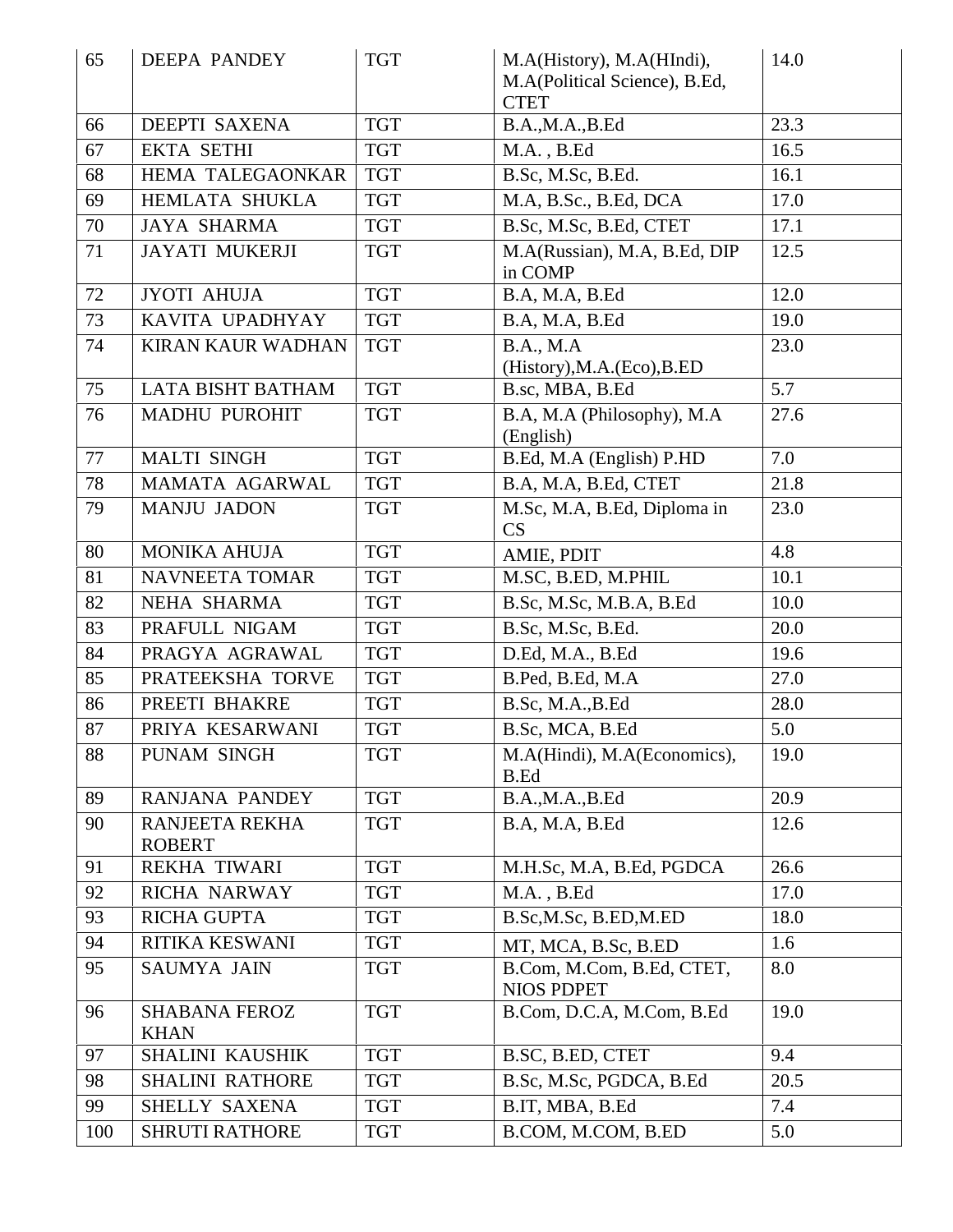| 101 | <b>SUMAN SIKARWAR</b>                    | <b>TGT</b> | $M.A.$ , $B.Ed$                                                     | 22.0 |
|-----|------------------------------------------|------------|---------------------------------------------------------------------|------|
| 102 | <b>SWATI GHATGE</b>                      | <b>TGT</b> | M.A(Sanskrit), M.A(Hindi),                                          | 18.0 |
|     |                                          |            | Diploma                                                             |      |
|     |                                          |            | in French, B.Ed                                                     |      |
| 103 | <b>SWATI GUPTA</b>                       | <b>TGT</b> | B.SC., B.Ed, M.A. (ENG)                                             | 26.6 |
| 104 | <b>SWATI KAPOOR</b>                      | <b>TGT</b> | M.A (Hindi), B.Ed, PHD                                              | 15.0 |
| 105 | <b>SWATI SHARMA</b>                      | <b>TGT</b> | $M.Sc$ (CS), B.Ed, B.A<br>(Geography Hons)                          | 10.0 |
| 106 | TRIPSY KHANDUJA                          | <b>TGT</b> | $M.A.$ , $B.Ed$                                                     | 16.0 |
| 107 | VANDANA SIKARWAR                         | <b>TGT</b> | B.Sc, M.Sc, B.Ed.                                                   | 15.0 |
| 108 | ANJALI BHARGAVA                          | <b>PGT</b> | $M.A.$ , $B.Ed$                                                     | 13.0 |
| 109 | <b>ANJALI SAXENA</b>                     | <b>PGT</b> | B.Com, M.Com, B.Ed                                                  | 11.0 |
| 110 | <b>ANJANI SHUKLA</b>                     | <b>PGT</b> | M.COM, B.Ed                                                         | 13.0 |
| 111 | ANUBHA MAHENDRA                          | <b>PGT</b> | B.A, B.Ed                                                           | 18.0 |
| 112 | <b>ASHA NAGPAL</b>                       | <b>PGT</b> | B.COM, M.A.(POL.SC.) B.Ed                                           | 15.0 |
| 113 | ASHA RANI PACHAURI                       | <b>PGT</b> | B.Sc, M.Sc, B.Ed.                                                   | 28.0 |
| 114 | <b>ASMITA DUBEY</b>                      | <b>PGT</b> | B.Sc.,M.A.(ENG),PGDCA,B.Ed,<br>M.Ed,Ph.D,PGDCFT(PUR)                | 24.0 |
| 115 | <b>BINDHA KAUL</b>                       | <b>PGT</b> | B.Sc, M.Sc, B.Ed.                                                   | 24.0 |
| 116 | <b>DINESH YADAV</b>                      | <b>PGT</b> | M.COM, B.Ed, M.A., UGC NET<br>Qualified                             | 22.0 |
| 117 | <b>HARDEEP GILL</b>                      | <b>PGT</b> | <b>BCCI FITNESS</b><br>COACH, M.COM,<br>MPED, C.P.R., P.hD pursuing | 17.0 |
| 118 | <b>JAYATI SAXENA</b>                     | <b>PGT</b> | B.Sc., MCA, DIPLOMA1-4                                              | 23.0 |
| 119 | KULDIP KUMAR TYAGI                       | <b>PGT</b> | B.Sc, M.Sc, B.Ed.                                                   | 31.0 |
| 120 | <b>MAMTA DUBEY</b>                       | <b>PGT</b> | M.A.(POL.SC),M.A.(HIN),B.Ed                                         | 33.8 |
| 121 | <b>MANJINDER</b><br><b>NAMDHARI</b>      | <b>PGT</b> | B.Sc, M.Sc, B.Ed., M.Ed                                             | 17.5 |
| 122 | <b>MEGHA KHURANA</b>                     | <b>PGT</b> | B.COM, M.COM, CA & PCC,<br>(B.ED PUR.)                              | 4.0  |
| 123 | <b>NARENDRA SINGH</b><br><b>KUSHWAH</b>  | <b>PGT</b> | B.A, B.P.E.D, M.P.E.D, NCC                                          | 12.4 |
| 124 | NEETI RAVI SHARMA                        | <b>PGT</b> | M.Sc, B.Ed, DSM                                                     | 20.0 |
| 125 | PRABHA CHAUHAN                           | <b>PGT</b> | M.A., B.Ed                                                          | 31.0 |
| 126 | PRACHI VAIDYA<br><b>BHATNAGAR</b>        | <b>PGT</b> | M.A (Psychology), M.A<br>(English)                                  | 14.0 |
| 127 | RANJEET KAUR PLAHA                       | <b>PGT</b> | B.A.,M.A.(FINEARTS),IGD<br><b>FINE ARTS</b>                         | 18.0 |
| 128 | <b>SHREE NIGAM</b>                       | <b>PGT</b> | M.A.(SANS), M.PHIL, Ph.D, B.E<br>$\mathbf d$                        | 22.0 |
| 129 | <b>SMRITI KHARE</b>                      | <b>PGT</b> | B.Sc., M.A. (ENG), B.Ed                                             | 26.0 |
| 130 | <b>TARANGINI SINGH</b><br><b>BUNDELA</b> | <b>PGT</b> | M.A.(MASS COMM.)B.Ed                                                | 4.1  |
| 131 | TUHINA CHATURVEDI                        | <b>PGT</b> | B.A.LL.BB, LL.M                                                     | 2.0  |
| 132 | <b>VIKAS JAIN</b>                        | <b>PGT</b> | B.COM, M.B.A (FIN. & MKT.),<br>PH.D (MGT.) Pursuing and B.Ed        | 15.0 |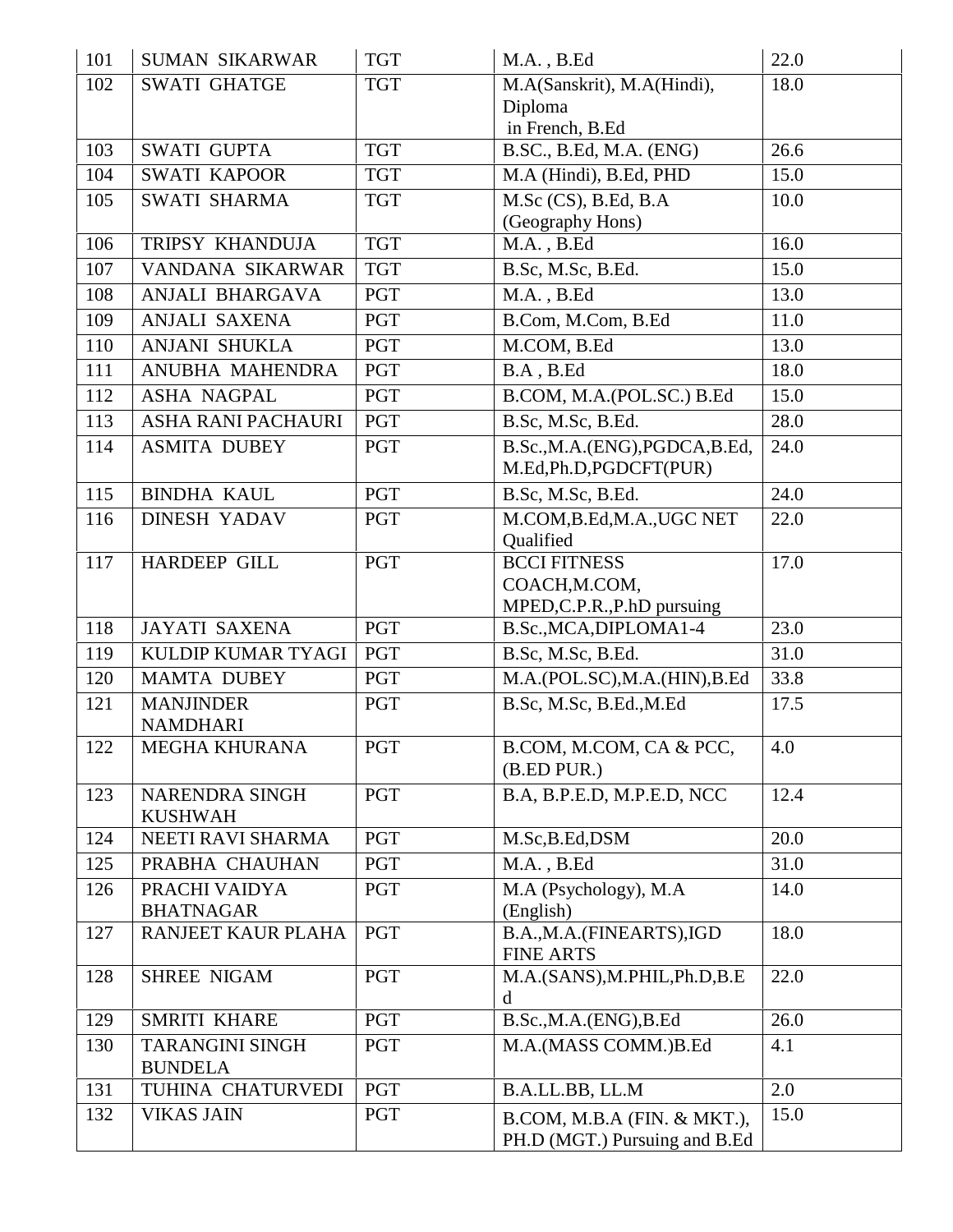| 133 | <b>VIVEK AGARWAL</b>                   | <b>PGT</b>                    | M.A.,M.PHIL,Ph.D,B.Ed                                                       | 19.6 |
|-----|----------------------------------------|-------------------------------|-----------------------------------------------------------------------------|------|
| 134 | <b>ABHINAV SHARMA</b>                  | <b>PET</b>                    | M.P.Ed, B.P.Ed,<br><b>B.COM</b>                                             | 18.0 |
| 135 | <b>HARISH KUMAR</b><br><b>YADAV</b>    | <b>PET</b>                    | M.Com, B.P.ED, Aerobic<br>Diploma, MS                                       | 17.0 |
| 136 | NITIN AGARWAL                          | <b>PET</b>                    | B.Ped, M.Com, Certificate of<br>Health<br>& Injury Management               | 16.0 |
| 137 | <b>SUMIT KUMAR</b><br><b>BHADORIYA</b> | <b>PET</b>                    | B.P.Ed, M.P.Ed                                                              | 7.4  |
| 138 | AMBIKA VACHAANI                        | <b>NON</b><br><b>TEACHING</b> | C.A., M.COM                                                                 | 6.2  |
| 139 | <b>AMRITA SINGH</b><br><b>CHAUHAN</b>  | <b>NON</b><br><b>TEACHING</b> | B.Com, PGDCA,<br>Tally, B.ED                                                | 17.0 |
| 140 | <b>BHAWNA GUPTA</b>                    | <b>NON</b><br><b>TEACHING</b> | BCOM, MCOM, MBEF<br>(MASTERS IN BANKING,<br><b>ECONOMICS &amp; FINANCE)</b> | 5.2  |
| 141 | HEMA KHANWILKAR                        | <b>NON</b><br><b>TEACHING</b> | B.Sc, M.Sc, MBA                                                             | 11.0 |
| 142 | <b>JAGDISH SINGH</b>                   | <b>NON</b><br><b>TEACHING</b> | B.Com, B.A (Dance)                                                          | 16.0 |
| 143 | <b>MANJU PATERIA</b>                   | <b>NON</b><br><b>TEACHING</b> | B.A, M.Lib                                                                  | 11.0 |
| 144 | NAMRATA REVDIKAR                       | <b>NON</b><br><b>TEACHING</b> | M.A (Eco), M.A (Dance)<br>Sangeet Ratna,<br><b>Pusuing PHD</b>              | 16.0 |
| 145 | <b>RAVI PRAKASH JAIN</b>               | <b>NON</b><br><b>TEACHING</b> | <b>B.COM, PGDCA</b>                                                         | 19.0 |
| 146 | <b>SAKSHI PALIWAL</b>                  | <b>NON</b><br><b>TEACHING</b> | BBA, B.ED                                                                   | 7.8  |
| 147 | <b>SUCHETA BOSE LAHA</b>               | <b>NON</b><br><b>TEACHING</b> | M.Sc, M.Ed, M.A (Kathak)                                                    | 15.0 |
| 148 | <b>SUNIL KHARE</b>                     | <b>NON</b><br><b>TEACHING</b> | B.A                                                                         | 21.3 |
| 149 | <b>TEJASWI SINGH</b>                   | <b>NON</b><br><b>TEACHING</b> | BA, LLB(PURSUING)                                                           | 8.2  |
| 150 | VANDANA JADHAV                         | <b>NON</b><br><b>TEACHING</b> | B.A, M.A (SOCIOLOGY)                                                        | 14.5 |
| 151 | VATSALA GOYAL                          | <b>NON</b><br><b>TEACHING</b> | M.Sc, B.Ed.                                                                 | 23   |
| 152 | <b>VIDYA WAKODE</b>                    | <b>NON</b><br><b>TEACHING</b> | B.Sc, M.A, B.Ed, (M.L.T)                                                    | 22.5 |
| 153 | <b>VINI TIWARI</b>                     | <b>NON</b><br><b>TEACHING</b> | M.Com                                                                       | 19.0 |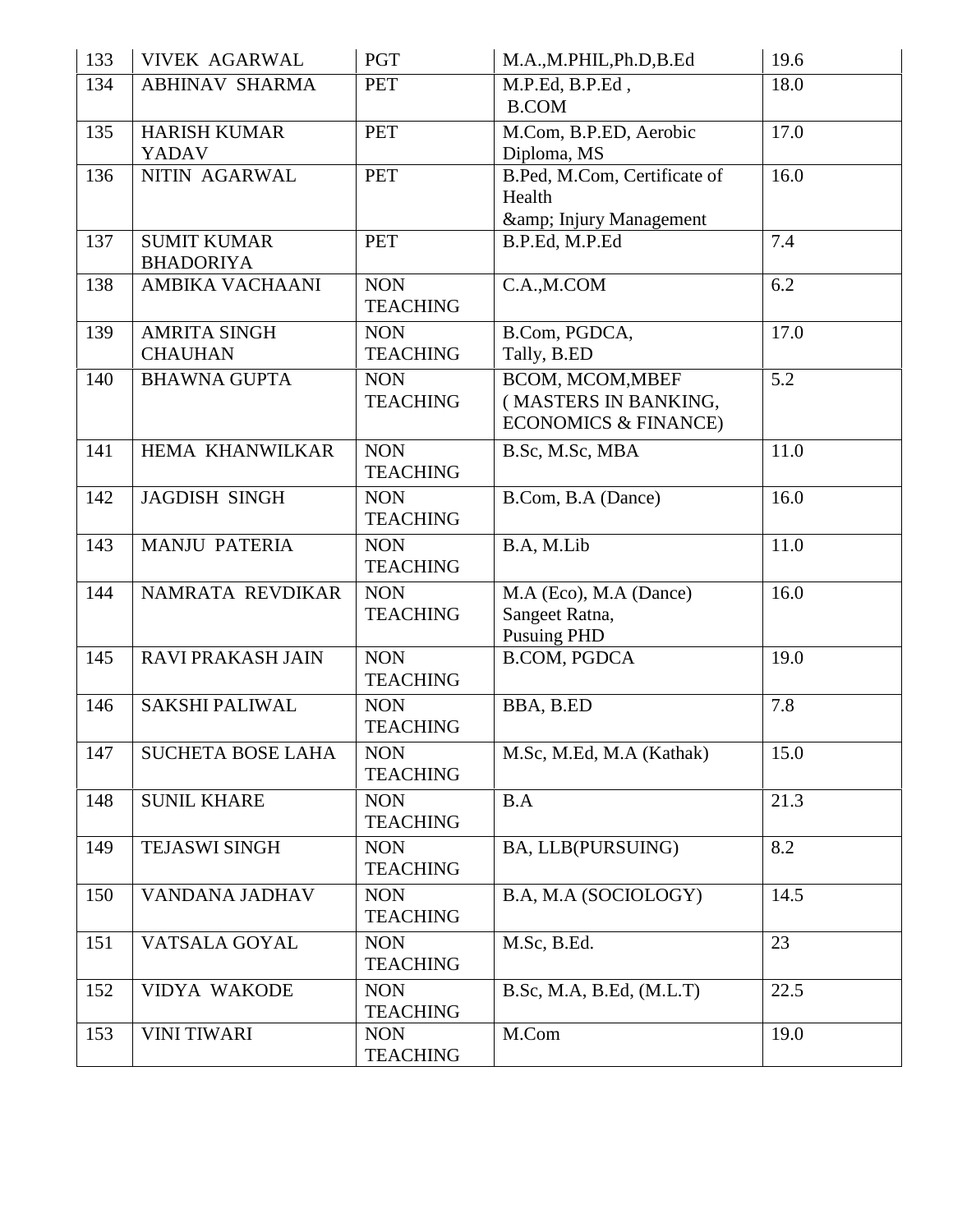| ❖ Details of Teacher's Training |  |
|---------------------------------|--|
|---------------------------------|--|

| List of Workshops (2020-21) |                          |                                                                                |                                                 |                                                                                               |
|-----------------------------|--------------------------|--------------------------------------------------------------------------------|-------------------------------------------------|-----------------------------------------------------------------------------------------------|
| S.No.                       | <b>Date</b>              | Workshop                                                                       | <b>Conducted by</b>                             | <b>Participants</b>                                                                           |
| 1.                          | 21 and 22<br>/April/2020 | QC - Problem Solving Tools<br>and Techniques                                   | <b>QCFI</b>                                     | Ms. Prafull Nigam, Ms.<br>Sucheta Bose Laha, Ms.<br>Anupama Tandon and Ms.<br>Jayati Mukherji |
| 2.                          | 27 and<br>28/April/2020  | Discussion on Finance and<br><b>Stock Management</b>                           | <b>NSMART</b>                                   | Ms. Anjani Shukla and Ms.<br>Megha Khurana                                                    |
| 3.                          | 28/<br>May/2020          | <b>MIE</b> Certification                                                       | Juana Technology<br>for Microsoft               | Faculty members from Junior,<br>Middle and Senior Segment                                     |
| $\overline{4}$ .            | 8/Jun/2020               | <b>Understanding Bloom</b><br>Taxonomy<br>and Its Application in<br>Physics    | <b>CBSE</b>                                     | Ms. Neeti Ravi Sharma                                                                         |
| 5.                          | 8/Jun/2020               | Kolbs Experiential Cycle<br>and Its Application                                | <b>CBSE</b>                                     | Ms. Sandhya Garg                                                                              |
| 6.                          | 9/Jun/2020               | Leading Transformation -<br>Developing Vision and<br><b>Mission for School</b> | <b>CBSE</b>                                     | Dr. Rajeshwari Sawant                                                                         |
| 7.                          | 9/Jun/2020               | Project Work, Practical<br>Work in Accountancy                                 | <b>CBSE</b>                                     | Ms. Anjani Shukla                                                                             |
| 8.                          | 9/Jun/2020               | Synthetic Phonic                                                               | <b>Macmillan Education</b>                      | Ms. Meetu Tomar                                                                               |
| 9.                          | 11/Jun/2020              | <b>Creating Libraries As</b><br>Centre for Learning                            | <b>CBSE</b>                                     | Ms. Anjali Agrawal and Ms.<br>Varsha Saxena                                                   |
| 10.                         | 13/Jun/2020              | Integration of Art and<br>Sports into Academics                                | <b>IPN-Integration</b><br><b>Master Classes</b> | Mr. Hardeep Gill and Ms.<br>Ranjeet Kaur Plaha                                                |
| 11.                         | 14/Jun/2020              | From Space, We Are One<br>with Wing Commander<br>Rakesh Sharma                 | Non Profit<br>Organisation                      | Ms. Navneeta Tomar, Ms.<br>Prafull Nigam                                                      |
| 12.                         | 15/Jun/2020              | <b>Essentials of A Lesson Plan</b><br>in Physics                               | <b>CBSE</b>                                     | Ms. Mansi Gulwani                                                                             |
| 13.                         | 15/Jun/2020              | Hearing Impairment - Nature<br>and<br>Strategies for Inclusion                 | <b>CBSE</b>                                     | Ms. Prachi Vaidya Bhatnagar<br>and Ms. Bharti Nigam                                           |
| 14.                         | 15/Jun/2020              | Whole School Approach to<br>Fitness (Kick - off Webinar)                       | <b>CBSE</b> with Fit India                      | Dr.Rajeshwari Sawant                                                                          |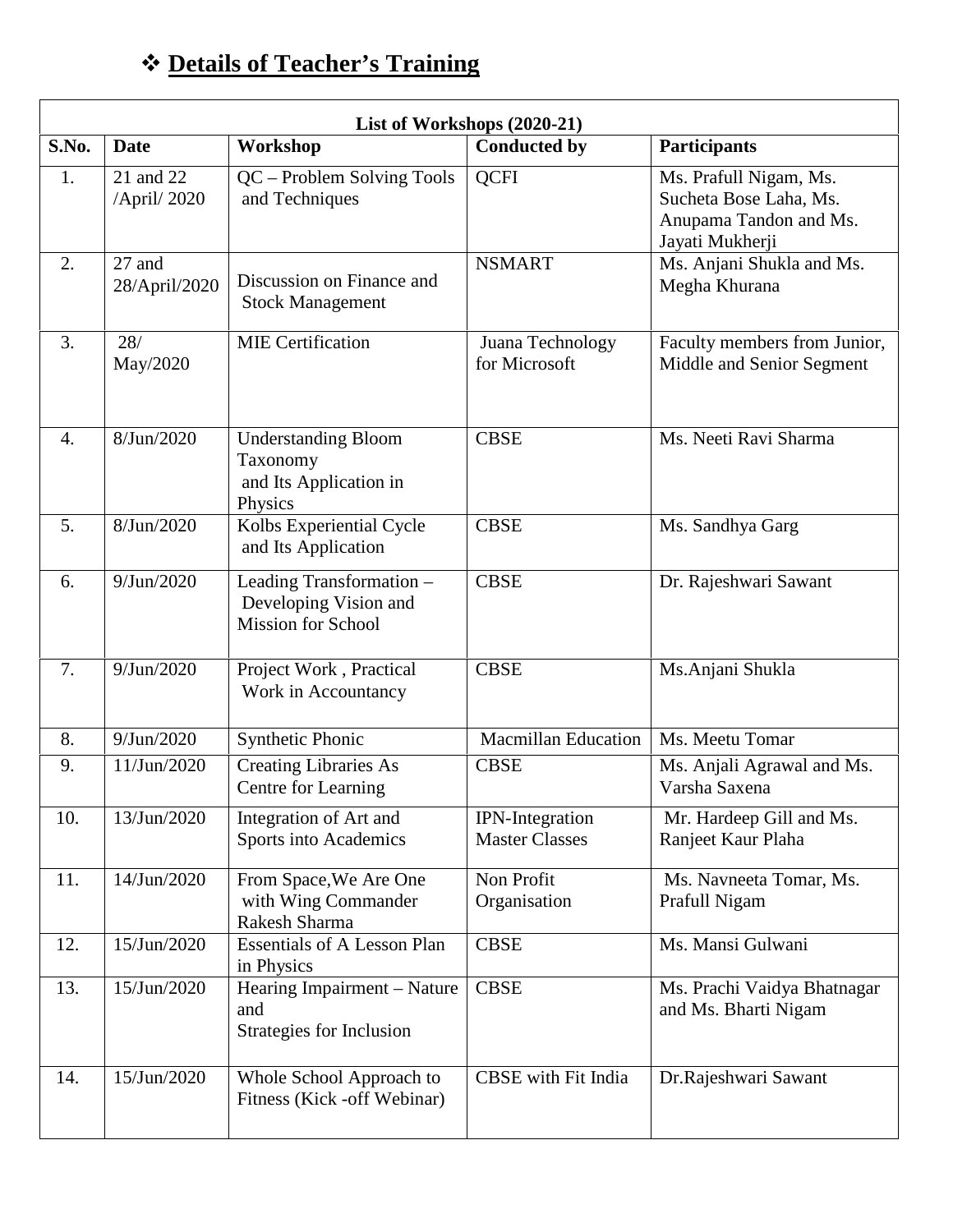| 15. | 15/Jun/2020           | <b>Virtual Master Class Series-</b><br>The Future of Space -<br>Turning Science Fiction into<br>Reality in the Classroom                      | <b>CBSE</b> in Association<br>with Australian Trade<br>and Investment<br>Commission<br>(Austrade) | Dr.Rajeshwari Sawant and<br>Ms.Navneeta Tomar                                                                                      |
|-----|-----------------------|-----------------------------------------------------------------------------------------------------------------------------------------------|---------------------------------------------------------------------------------------------------|------------------------------------------------------------------------------------------------------------------------------------|
| 16  | 15/Jun/2020           | The Values to Reckon,<br>Need of Value Education                                                                                              | <b>CBSE</b>                                                                                       | Ms.Shalini Kaushik,<br>Ms.Sakshi Mainkar                                                                                           |
| 17  | 16/Jun/2020           | Perspective Building<br>on Life Skills                                                                                                        | <b>CBSE</b>                                                                                       | Ms. Sucheta Bose Laha                                                                                                              |
| 18. | 16/Jun/2020           | <b>Virtual Master Class Series-</b><br>Leading Digital Learning                                                                               | <b>CBSE</b> in Association<br>with Australian Trade<br>and Investment<br>Commission<br>(Austrade) | Dr.Rajeshwari Sawant                                                                                                               |
| 19  | 17/Jun/2020           | Perspective Building on Life<br><b>Skills</b>                                                                                                 | <b>CBSE</b>                                                                                       | Ms. Meetu Tomar                                                                                                                    |
| 20  | 18/Jun/2020           | <b>Virtual Master Class Series-</b><br><b>Transformative Career and</b><br>Life Lessons from The<br>Pandemic-through The Lens<br>of Economics | <b>CBSE</b> in Association<br>with Australian Trade<br>and Investment<br>Commission<br>(Austrade) | Dr.Rajeshwari Sawant and<br>Mr.Dinesh Yadav                                                                                        |
| 21  | 18/Jun/2020           | Enhancing Life Skills -<br>Empathy                                                                                                            | <b>CBSE</b>                                                                                       | Ms. Swati Bhatnagar and Ms.<br>Swati Gupta                                                                                         |
| 22  | 18/Jun/2020           | Joyful Assessment In Maths                                                                                                                    | <b>CBSE</b>                                                                                       | Ms. Anita Dogra and Ms. Lata<br><b>Bisht</b>                                                                                       |
| 23  | 18 to 28/Jun/<br>2020 | <b>Fitness Assessment of</b><br>School Going Children                                                                                         | CBSE and Khelo<br>India, SAI                                                                      | Mr. Hardeep Gill, Mr.<br>Narendra Kushwaha, Mr.<br>Nitin Agrawal, Mr. Sumit<br>Bhadauria and Mr. Harish<br>Yadav                   |
| 24  | 19/Jun/2020           | <b>Virtual Master Class Series-</b><br>Do Goldfish Really Have A<br>Longer Attention Span Than<br><b>Students of Today?</b>                   | <b>CBSE</b> in Association<br>with Australian Trade<br>and Investment<br>Commission<br>(Austrade) | Dr.Rajeshwari Sawant,<br>Ms.Manjnder Namdhari                                                                                      |
| 25  | 19/Jun/2020           | <b>Enhancing Life Skills-</b><br><b>Decision Making</b>                                                                                       | <b>CBSE</b>                                                                                       | Mr.Sushil Kashyap                                                                                                                  |
| 26  | 20/Jun/2020           | Magic of Gratitude                                                                                                                            | <b>CBSE</b>                                                                                       | Ms. Aparna Pathak and Ms.<br>Aditi Bindal                                                                                          |
| 27  | 20/Jun/2020           | Peer Pressure                                                                                                                                 | Notebook                                                                                          | Dr. Asmita Dubey, Ms. Shelly<br>Saxena, Ms. Sucheta Bose<br>Laha, Ms. Prachi Vaidya<br>Bhatnagar and Ms.Tarangini<br>Singh Bundela |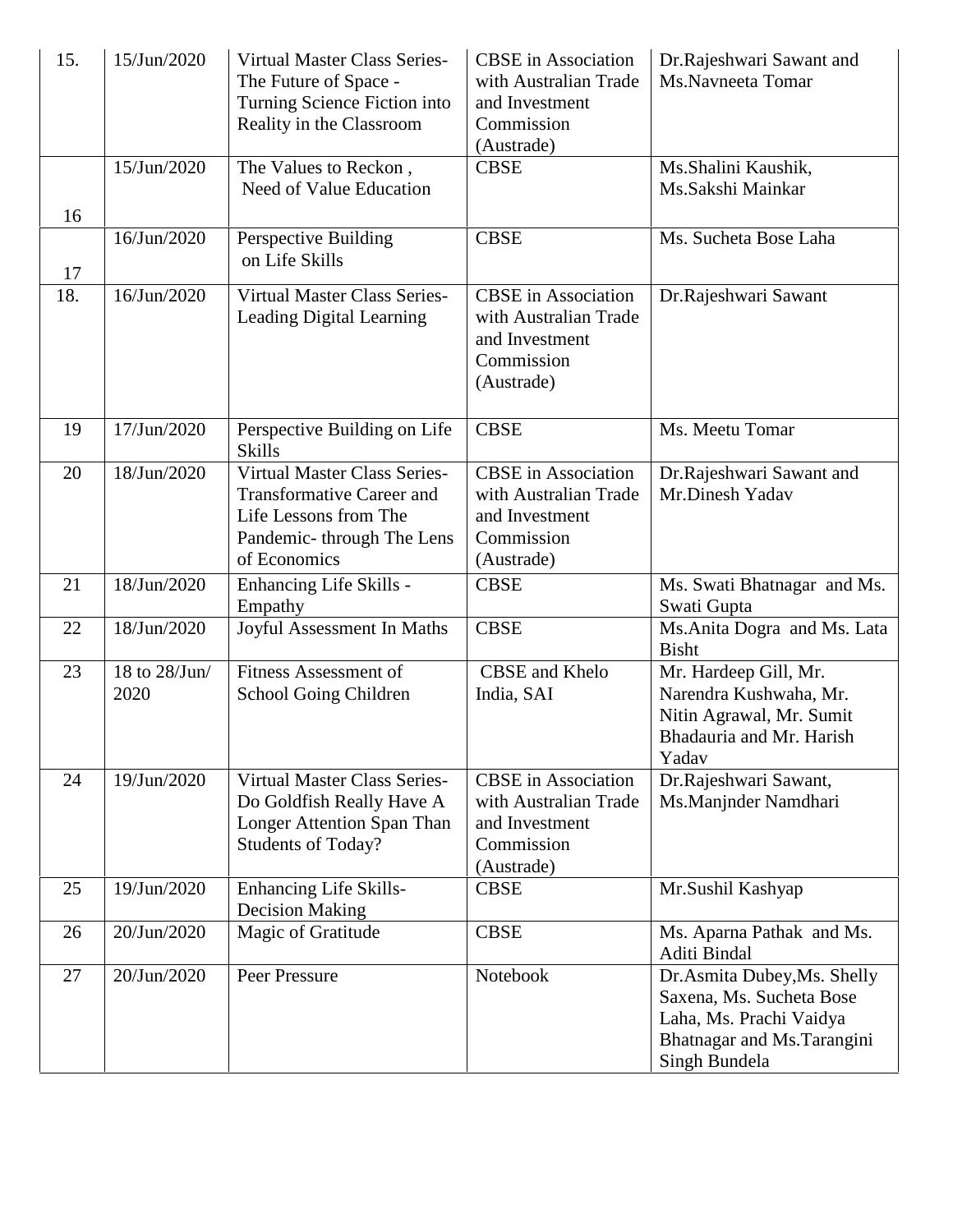| 28 | 22/Jun/2020            | <b>Virtual Master Class Series-</b><br>Digital and Social Media<br><b>Strategies for Schools</b>         | <b>CBSE</b> in Association<br>with Australian Trade<br>and Investment<br>Commission<br>(Austrade) | Ms.Anita Wadhwani,<br>Mr.Sabnani and Ms.Tarangini<br>Singh Bundela                                                                                |
|----|------------------------|----------------------------------------------------------------------------------------------------------|---------------------------------------------------------------------------------------------------|---------------------------------------------------------------------------------------------------------------------------------------------------|
| 29 | 23/Jun/2020            | <b>Virtual Master Class Series-</b><br><b>Iterating Workplace</b><br>Practices Post COVID - 19<br>Crisis | <b>CBSE</b> in Association<br>with Australian Trade<br>and Investment<br>Commission<br>(Austrade) | Dr.Rajeshwari Sawant, Ms.<br>Bindha Kaul and Ms. Shalini<br>Malik                                                                                 |
| 30 | 24/Jun/2020            | My Favorite Teacher                                                                                      | Notebook                                                                                          | Ms. Meetu Tomar, Ms. Suman<br>Sikarwar and Ms.Bhumika<br>Dawrani                                                                                  |
| 31 | 25/Jun/2020            | Webinar on LQC                                                                                           | <b>QCFI</b>                                                                                       | QC Team Facilitators of<br>School                                                                                                                 |
| 32 | 25/Jun/2020            | <b>Managing Change</b>                                                                                   | Sahodaya and<br>Yakurey                                                                           | Dr.Rajeshwari Sawant, Ms.<br>Bindha Kaul, Ms.Shalini<br>Malik, Dr. Asmita Dubey and<br>Ms.Sucheta Bose Laha                                       |
| 33 | 27 and 28/<br>Jun/2020 | New Normal                                                                                               | <b>IPN</b>                                                                                        | Dr.Rajeshwari Sawant (Panel<br>Expert), Ms. Bindha Kaul,<br>Ms.Shalini Malik, Dr. Asmita<br>Dubey, Ms. Shelly Saxena and<br>Ms. Sucheta Bose Laha |
| 34 | 28/Jun/2020            | <b>Session on Story Telling</b>                                                                          | P.N.Panicker<br>Foundation, Kerala<br>on Behalf of CBSE                                           | Ms. Sucheta Bose Laha and<br>Ms. Anjali Agarwal                                                                                                   |
| 35 | 30/Jun/2020            | Introduction and Brief of<br>'Happiness Curriculum'                                                      | <b>Blue Orb Foundation</b>                                                                        | Ms. Sucheta Bose Laha, Ms.<br>Meetu Tomar, Ms. Shelly<br>Saxena, Ms. Shalini Malik and<br>Dr.Asmita Dubey                                         |
| 36 | 4/Jul/2020             | Dealing Adolescence                                                                                      | Notebook                                                                                          | Ms. Punam Singh, Ms. Deepa<br>Arora and Ms. Bhavna Dubey                                                                                          |
| 37 | 7/Jul/2020             | Career Counseling on HR                                                                                  | Ms.Alisha Dhanjal                                                                                 | Dr. Asmita Dubey and Ms.<br>Sucheta Bose Laha                                                                                                     |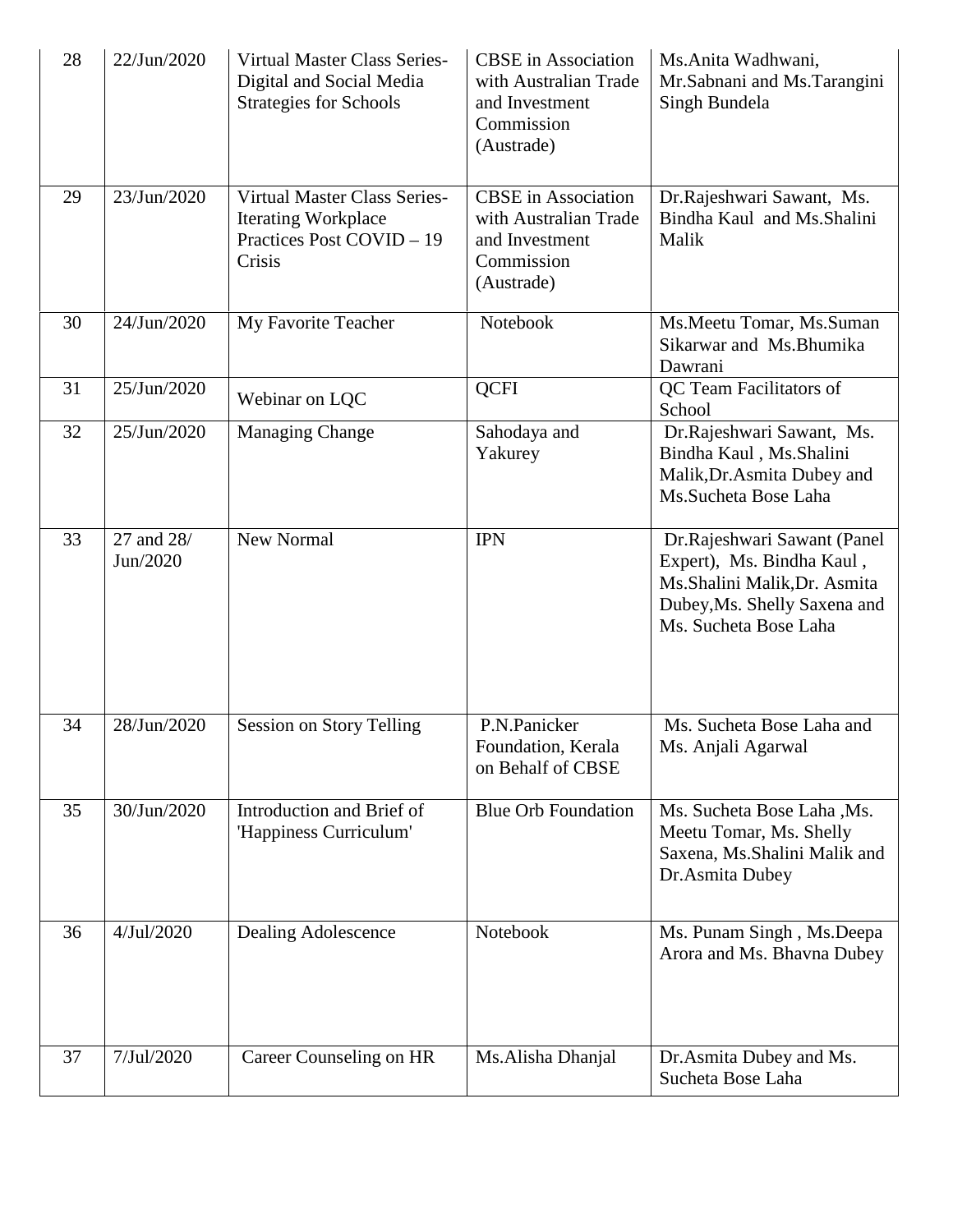| 38       | 8/Jul/2020                                     | Leadership Lesson                                                                                                                                        | <b>IPN</b>                                                                      | Ms. Bindha Kaul, Ms. Shalini<br>Malik and Ms. Sucheta Bose<br>Laha                                                                                                                                                                             |
|----------|------------------------------------------------|----------------------------------------------------------------------------------------------------------------------------------------------------------|---------------------------------------------------------------------------------|------------------------------------------------------------------------------------------------------------------------------------------------------------------------------------------------------------------------------------------------|
| 39       | 8/Jul/2020                                     | Nurturing Global Talent                                                                                                                                  | Notebook                                                                        | Ms. Malti Singh and Ms. Jyoti<br>Ahuja                                                                                                                                                                                                         |
| 40       | 10/Jul/2020                                    | Joyful Assessment In Maths                                                                                                                               | <b>CBSE</b>                                                                     | Ms.Parul Mehra                                                                                                                                                                                                                                 |
| 41       | 11/Jul/2020                                    | Power of Why                                                                                                                                             | Notebook                                                                        | Ms. Jaya Sharma, Ms. Promila<br>Verma, Ms. Manju Jadon and<br>Ms. Kavita Upadhyay                                                                                                                                                              |
| 42       | 11/Jul/2020                                    | Art in Maths                                                                                                                                             | <b>CBSE</b>                                                                     | Ms. Anubha Mahindra                                                                                                                                                                                                                            |
| 43<br>44 | 17/Jul/2020<br>21/Jul/2020                     | <b>Alternative Academic</b><br>Calendar<br>Leading Transformation in<br>An Era of Digital Learning                                                       | <b>CBSE</b><br><b>CBSE</b>                                                      | Dr. Rajeshwari Sawant, Ms.<br>Neeti Ravi Sharma,<br>Ms.Bindha Kaul,<br>Ms.<br>Shalini Malik, Ms. Sucheta<br>Dr. Asmita<br>Bose Laha,<br>Dubey , Ms. Meetu Tomar and<br>Ms.Pratiksha Torve<br>Ms. Neeti Ravi Sharma,<br>Ms. Bindha Kaul and Ms. |
|          |                                                |                                                                                                                                                          |                                                                                 | Shalini Malik                                                                                                                                                                                                                                  |
| 45       | 23 and<br>24/July/ 2020                        | Psychological Strategies for<br>Winning                                                                                                                  | Indra Gandhi<br>Institute of Physical<br><b>Education and Sports</b><br>Science | Dr. Asmita Dubey, Ms.<br>Prafull Nigam<br>and Mr. Hardeep Gill                                                                                                                                                                                 |
| 46       | 30/Jul/2020                                    | Using Mobile Device to<br><b>Transform Early Age Math</b><br>Education                                                                                   | <b>IPN</b>                                                                      | Ms.Pragya Agarwal,<br>Ms.Parul Mehra, Ms. Monika<br>Arora, Ms. Ayesha Siddqui                                                                                                                                                                  |
| 47       | 4 July to 8<br>Aug 2020<br>(every<br>Saturday) | Happiness Curriculum                                                                                                                                     | <b>Blue Orb Foundation</b>                                                      | Ms. Sucheta Bose Laha, Ms.<br>Shelly Saxena and Dr. Asmita<br>Dubey                                                                                                                                                                            |
| 48       | 4/Aug/2020                                     | <b>Transformational Training</b><br><b>Week'- Global Best Practices</b><br>in Using Technology and<br>Digitization to Enhance<br><b>Student Outcomes</b> | <b>CBSE</b>                                                                     | Ms. Vini Tiwari                                                                                                                                                                                                                                |
| 49       | 5/Aug/2020                                     | <b>Transformational Training</b><br>Week'-Experiential Learning<br>and Pedagogy in The<br>Primary School Years                                           | <b>CBSE</b>                                                                     | Ms. Shalini Malik                                                                                                                                                                                                                              |
| 50       | 8/Aug/2020                                     | Jar Decor Workshop                                                                                                                                       | Insta Handle-Two<br><b>Artsy Sisters</b>                                        | Ms. Ranjeet Kaur Plaha                                                                                                                                                                                                                         |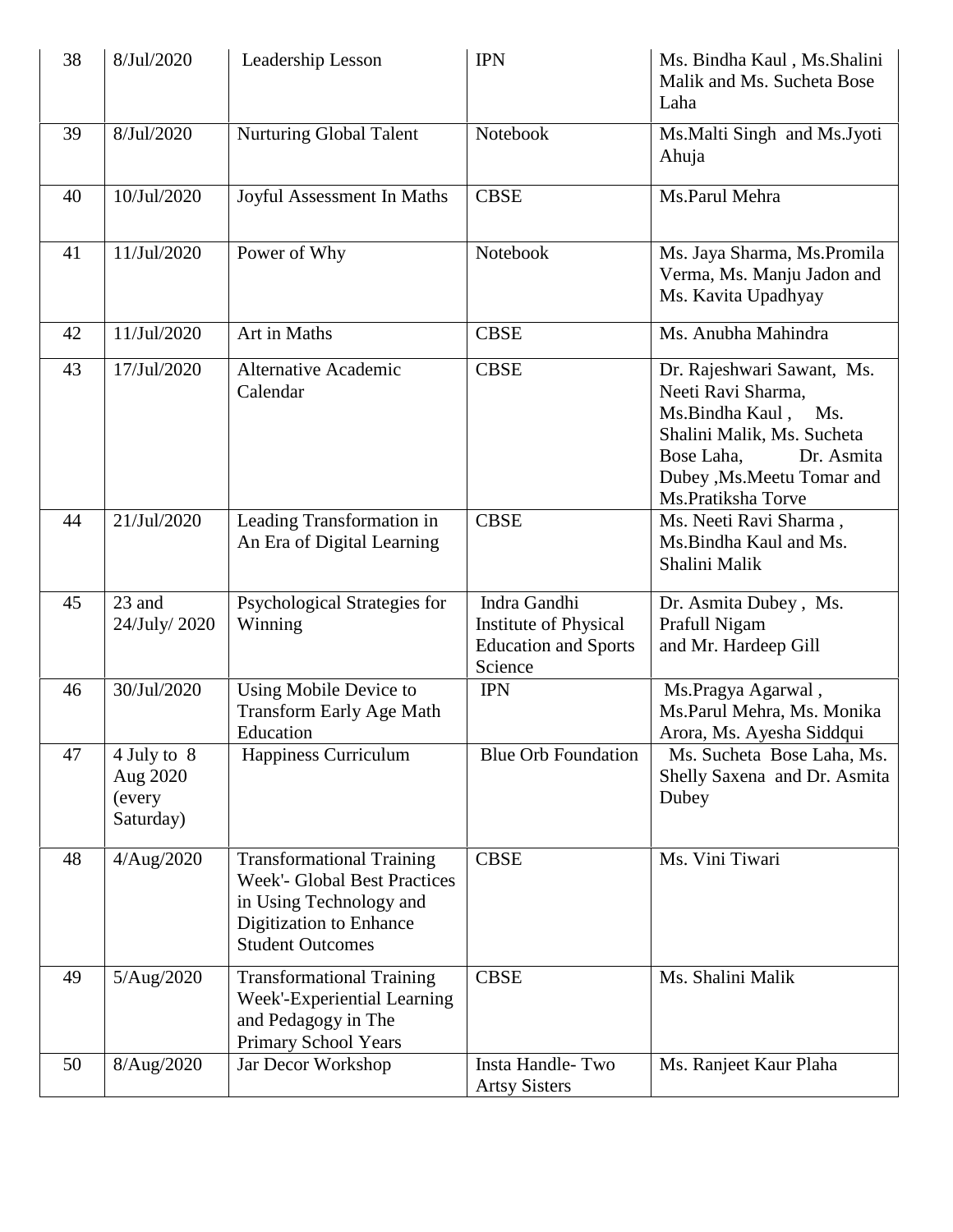| 51 | 14/Aug/2020              | <b>Mathematical Pedagogical</b><br>Challenges and<br>Opportunities          | <b>IPN</b>                                                                                      | Ms. Neha Chugh, Ms. Shalu<br>Kataria, Ms.Somya Jain, , Ms.<br>Priya Kesarwani and Ms.<br>Pragya Agrawal                                                                                |
|----|--------------------------|-----------------------------------------------------------------------------|-------------------------------------------------------------------------------------------------|----------------------------------------------------------------------------------------------------------------------------------------------------------------------------------------|
| 52 | 16/Sep/2020              | Problem Solving in Maths                                                    | <b>IPN</b>                                                                                      | Ms. Neha Chugh                                                                                                                                                                         |
| 53 | 18/Sep/2020              | Emotional Well Being and<br><b>Stress Management</b>                        | Jindal Institute of<br><b>Behavioural Sciences</b><br>O.P. Jindal Global<br>University, Sonipat | Faculty members from Junior,<br>Middle and Senior segment                                                                                                                              |
| 54 | 28/Sep/2020              | Introduction to Arts and How<br>Arts is Powerful Engagement<br>Tool         | <b>CBSE</b>                                                                                     | Ms. Prachi Vaidya Bhatnagar                                                                                                                                                            |
| 55 | 8/Oct/2020               | Introduction to Arts and How<br>Arts Is Powerful Engagement<br>Tool         | <b>CBSE</b>                                                                                     | Ms. Sucheta Bose Laha                                                                                                                                                                  |
| 56 | 6/Nov/2020               | The Future of Education-<br>Financial Literacy &<br>Entreperneurship        | <b>Eminent Educators'</b><br><b>COLLOQUIUM</b>                                                  | Ms. Neha Chugh                                                                                                                                                                         |
| 57 | 10/Nov/2020              | <b>Blended Learning with</b><br><b>Britannica</b>                           | IPN India and<br>Britannica (U.K)                                                               | Ms. Bindha Kaul, Ms. Shalini<br>Malik and Ms. Vini Tiwari                                                                                                                              |
| 58 | 18/Nov/2020              | <b>Healthy Life Style Week</b>                                              | <b>Adolescent Health</b><br>Academy                                                             | Ms. Aditi Bindal, Ms.<br>Anubha Mahindra, Ms. Prachi<br>Vaidya Bhatnagar, Ms.<br>Prafull Nigam, Ms. Bhanvna<br>Dubey, Ms. Smriti Khare,<br>Dr. Asmita Dubey and Ms.<br>Bhumika Dawrani |
| 59 | 18/Dec/2020              | Female Pelvic Pain<br>Association                                           | <b>FEPPA</b>                                                                                    | Faculty members from Junior,<br>Middle and Senior segment                                                                                                                              |
| 60 | 23 Feb to 31<br>Mar 2021 | Experiential Learning and<br><b>Competency Based</b><br>Education           | <b>CBSE</b>                                                                                     | 101 Faculty members from<br>Junior, Middle and Senior<br>Segment Completed the<br>Course                                                                                               |
| 61 | 27/Feb/2021              | Adobe Spark (Premium<br>Licenses for Academic Use)                          | Microsoft-Juana Tech                                                                            | Faculty members from<br>Junior, Middle and Senior<br>Segment Completed the<br>Course                                                                                                   |
| 62 | 27/Feb/2021              | Visual Design for<br>Understanding                                          | Propel Thy Learning                                                                             | Ms. Sucheta Bose Laha and<br>Ms. Tejaswi Singh                                                                                                                                         |
| 63 | 5/Mar/2021               | Project Paradigm "Dealing<br>with Disruptions Born Out of<br>The Pandemic " | <b>ICTRC</b>                                                                                    | Ms. Prachi Vaidya Bhatnagar                                                                                                                                                            |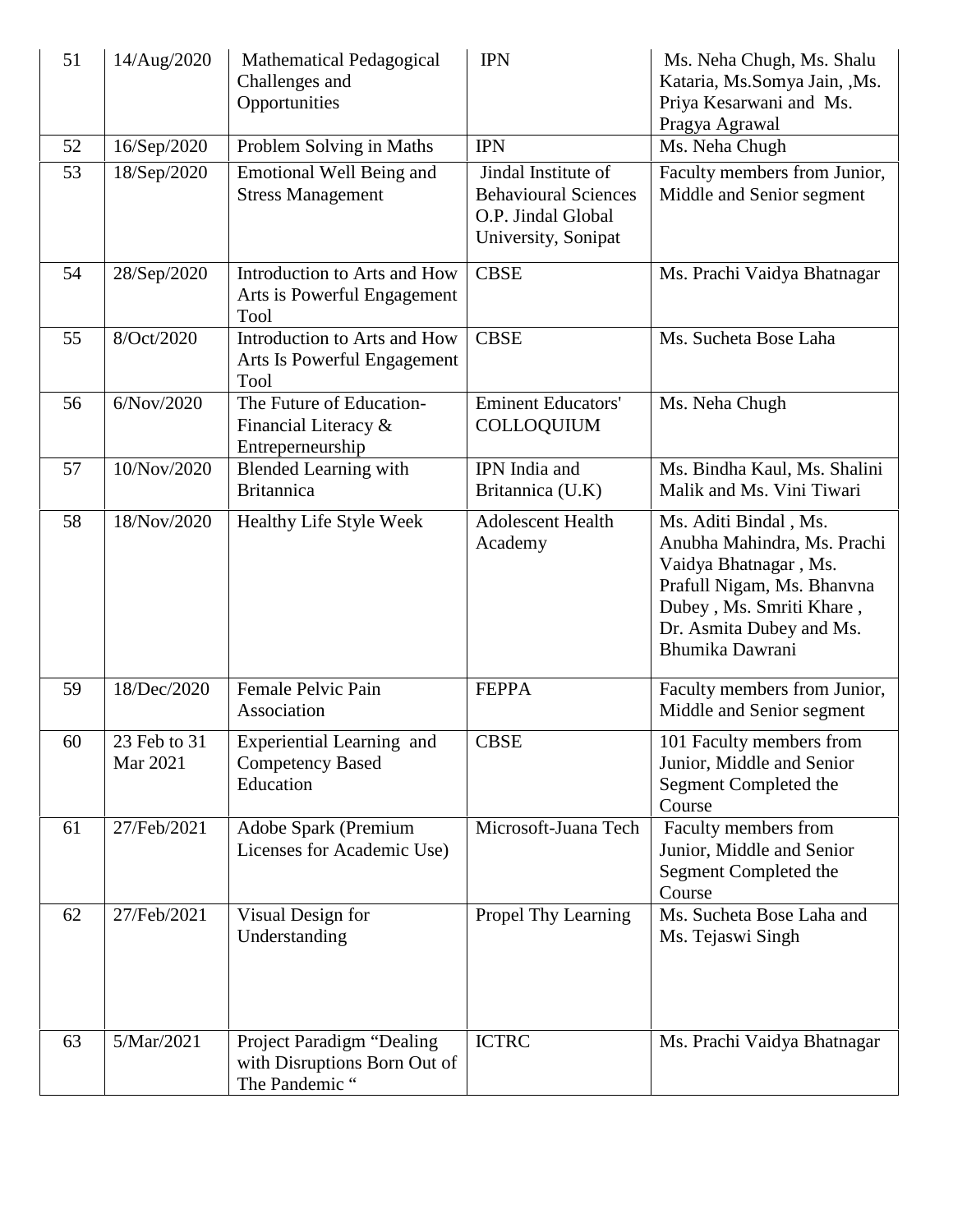| 64 | 8/Mar/2021  | Better Allies in Workplace<br>The Role of Men and<br>Women | Propel Thy Learning        | Ms. Sucheta Bose Laha, Ms.<br>Bindha Kaul and Ms. Shalini<br>Malik                         |
|----|-------------|------------------------------------------------------------|----------------------------|--------------------------------------------------------------------------------------------|
| 65 | 27/Mar/2021 | Role of Culture, Language<br>and Heritage in Education     | <b>Propel Thy Learning</b> | Ms. Sucheta Bose Laha, Ms.<br>Tejaswi Singh, Ms. Richa<br>Narway and Ms. Sakshi<br>Mainkar |

## **Co Scholastic Achievements 2020-21**

- Gwalior Glory High School honoured with Eminence Award by Dainik Bhaskarat Raj Bhavan , Bhopal in December 2020 in recognition of outstanding work.
- In the International Adolescent Summit on Life Skills, Gender, Safety, Health and Wellbeing organized by Expressions India and National Book Trust , India , Appreciation Certificate awarded to Glorians for participation in Literary and Cultural Competitions- Thematic Painting , Indian Classical Dance, Young Orators Championship, Street Play and Allied Innovative Events: YuvaSansad –National Youth Parliament on Health and Wellbeing, Thematic Short Films and Workshop on Book Reading , Life Skills and Wellbeing. Citation of Honour awarded for Distinguished Participation to the Principal.
- World Record Star 2020- Glorian Ansh Pratap Singh Jadon (class X) adjudicated as one of the longest Piano players in the World.
- Daksh Sahani (class V) grabbed position in 'WORLD BOOK OF RECORDS, LONDON'. He made a record of being the fastest to tell the names of the currencies, in a minute, of different countries .
- In Inter School Literary Competition 'Kaleidoscope' Aymen Khan (class III) won 1st position in Poets Combat, Tanmay Saluja (class IV ) emerged as winner in Story Beatz and Aahana Kulshreshtha (class V ) secured 1st position in Speech Weavers.
- Glorians participated in various committees in Symbiosis Model United Nations Conference 2021 (SYMUNC' 21) held online by Symbiosis Centre for Management Studies, Noida and gathered appreciation. Delegate Anshika Gupta (class XI ) won Special Mention Award.
- The school organized Youth Parliament a program initiated by the Ministry of the Parliamentary Affairs which aims at enabling the student community to understand the working of the parliament, research, debate, discuss and form opinions and views on the ongoing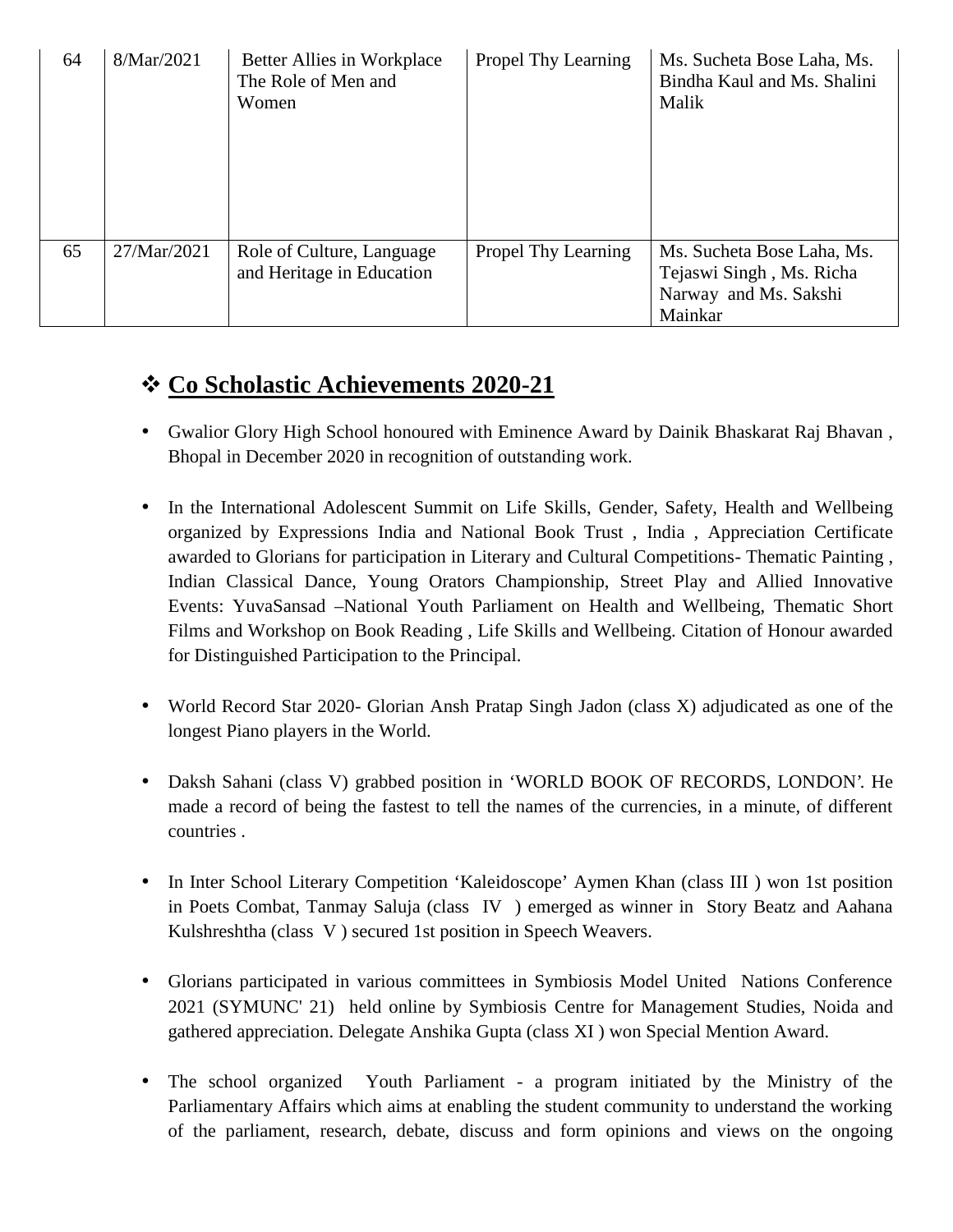pressing issues of the country. It helps to enrich the minds of the future leaders, voters and debaters and prepare them to make better decisions for the country. The agenda for the discussion was 'Review of the National Education Policy 2020' and the students were assigned Portfolio of the parliamentarians.The students put forward their view, identified the problems, exchanged ideas and collaborated to find solutions to the same. The event experienced enthusiastic participation from the students and willingness to come up with practical solutions that benefit the community and the nation as a whole. Participants were honored with various awards- Best Speaker, High Commendation, Special Mention and Verbal Mention.

- Students have bagged meritorious positions in various Olympiads by Science Olympiad Foundation.
- School LQC Team comprising of students from class IX Shuchi Laha, Gunnika Batra and Lavika Batra won Par Excellence Award at the 34<sup>th</sup> National Convention on Quality Concepts 2020 for case study presentation on 'Impact of Online Learning on Physical and Mental Health of High School Students'. The team has qualified for the International Convention on Quality Control Circle 2021. Submission by Shuchi Laha also bagged the Best Cartoon Award.
- Shri Ram Chandra Mission, United Nations Information Centre and the Heartfulness Education Trust organised 'Heartfulness Essay Event 2020'. Glorian Deepanshi Gupta (class X) secured Fifth Position in Madhya Pradesh in category 1 ( classes IX-XII) for her English essay writing.
- Shuchi Laha (class IX) bagged 4th position in the Scholastic Writing Awards 2020. Her story 'Hope' was published in book by Scholastic. She also got the opportunity to attend a two day virtual workshop mentored by Ms. Varsha Seshan, author of the books - Sisters At New Dawn and The Story- Catcher, after the book launch.
- In Katha Utsav 2020, Shuchi Laha (class IX) got selected to attend a ten day workshop under the guidance of known poet Ms. Rachna Kulshreshth, along with 15 other young writers and she emerged as a winner from India's largest Creative Writing Festival.
- TanmayBhargava( class III )participated in MYNEP COMPETITION (Based on New National Educational Policy) organized by – Vidya Bharti Akhil Bhartiya Shiksha Sanstha and secured 100% Marks.
- Glorian Atharv Rastogi (class IV ) secured 1st Runners Up Trophy and Certificate in the order of merit and stood at Rank 2 in the 15th STATE LEVEL 'UCMAS ABACUS and MENTAL ARITHMETIC Competition 2020.'
- Akanksha Dwivedi (class XII) and Sakshi Agarwal (class XI) were awarded with Certificate of Excellence at Zero Hour Online International Inter – School Debate 2020.
- Shreya Deolia (class IX) and Rashi Jain (class X) participated in (online) INCA NATIONAL MAP QUIZ.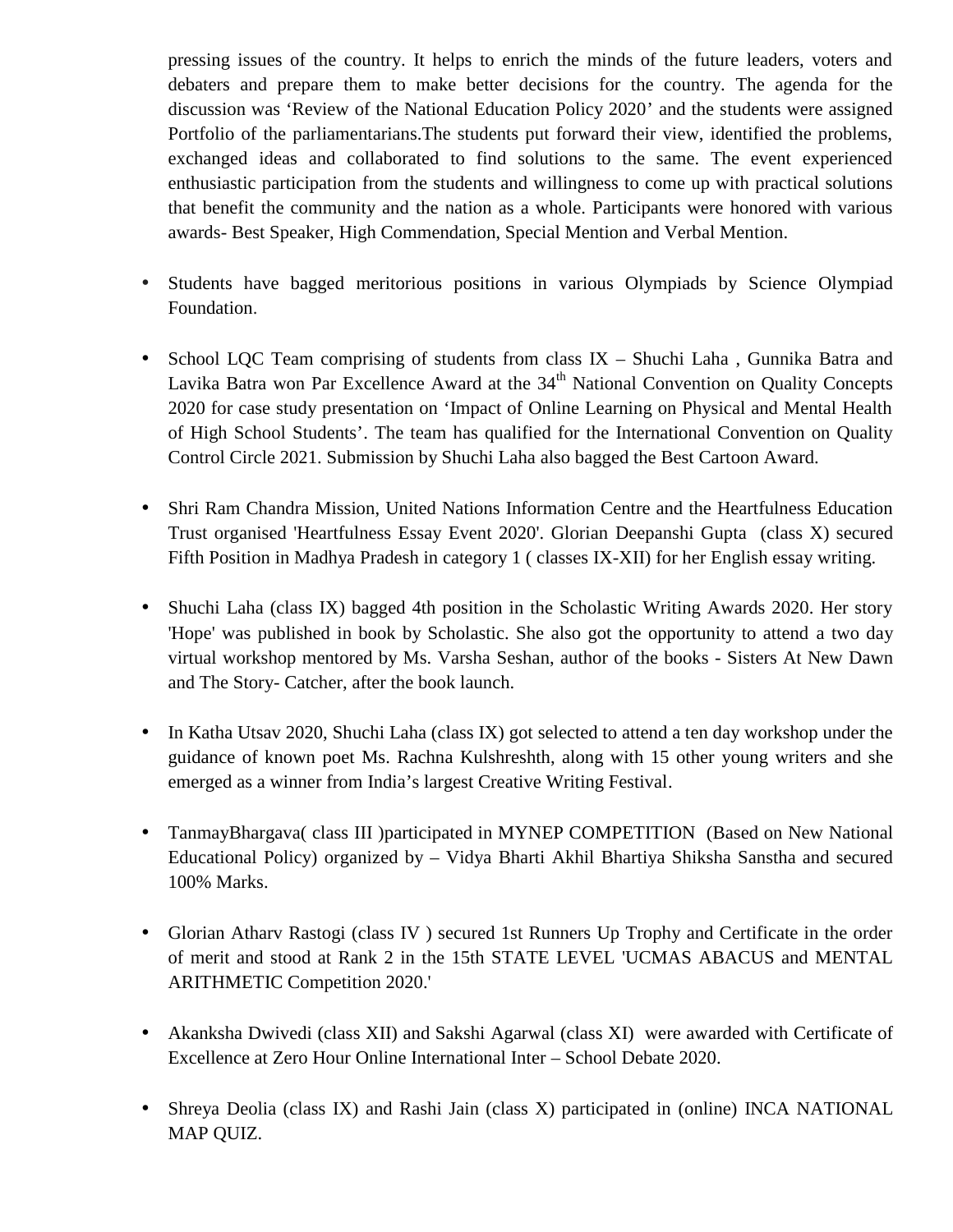- Tanushka Agrawal (Class X) bagged 1st position in Quiz Mind Scribbles, organized by The Institute of Electrical and Electronics Engineers (IEEE) Student Branch JIIT, Noida on the auspicious occasion of IEEE Day.It was conducted for the students of classes IX to XII and 1st year students. 300 participants across the country participated in the quiz.
- In Indiannica Quiz League conducted by Indiannica Publication and Siddharth Basu, Amishi Ojha (classVIII) and Darshil Jain ( class VI) emerged as winners of Regional Round and secured 5th position in IQL Semi Finals in West Zone.
- VijitaGabra ( class IX) , Rishima Ambey ( class VI) , Saanvi Garg (class VI) , Pranav Goyal (class IX) have been certified as Game Developers by White Hat Jr.
- Glorians of class XII proved their mettle in 'CREATIVE HANDS 2021 CREATIVITY UNLIMITED' , an online Inter Collegiate Annual Academic Fest, organized by NITTE School of Fashion Technology & Interior Design Bangalore.Jagrati Jain bagged 1st prize in 'Wealth out of Waste'.Rutupurn aShantanu Mainkar bagged 2nd prize in'Poster Presentation'.Prerna Dhameja bagged 3rd prize in 'T-Shirt Painting' and'Quiz'
- Glorian Jigyasa Agrawal (class III) participated in online Peace Poster Making Contest organised by LIONS CLUB, Gwalior and won the third prize.
- In various Literary and Cultural Competitions organized by Ramkrishna Mission Schools, Gwalior, on the occasion of 158<sup>th</sup> Birth Anniversary of Swami Vivekananda, Glorians honoured with Certificate of Achievement.
- Participation in National Competition 'Nature in Danger' conducted by INTACH on theme 'Care and Conserve'.
- The confident personality and presentation skills made Glorians succeed in Beauty Pageants–
	- Mishka Dubey (class I) won'Style Fiestaa MS. LITTLE INDIA' Title in India's Online Fashion Pageant. She also turned out to be the first model on the cover page of Gwalior's first Fashion Magazine, SHAPES AND SHADES .
	- Parvi Dhaulakhandi ( Class XI) was selected as finalist of Miss Teen Diva 2020 from Madhya Pradesh and was conferred with the title of Miss Popular in the finale which was held in Delhi.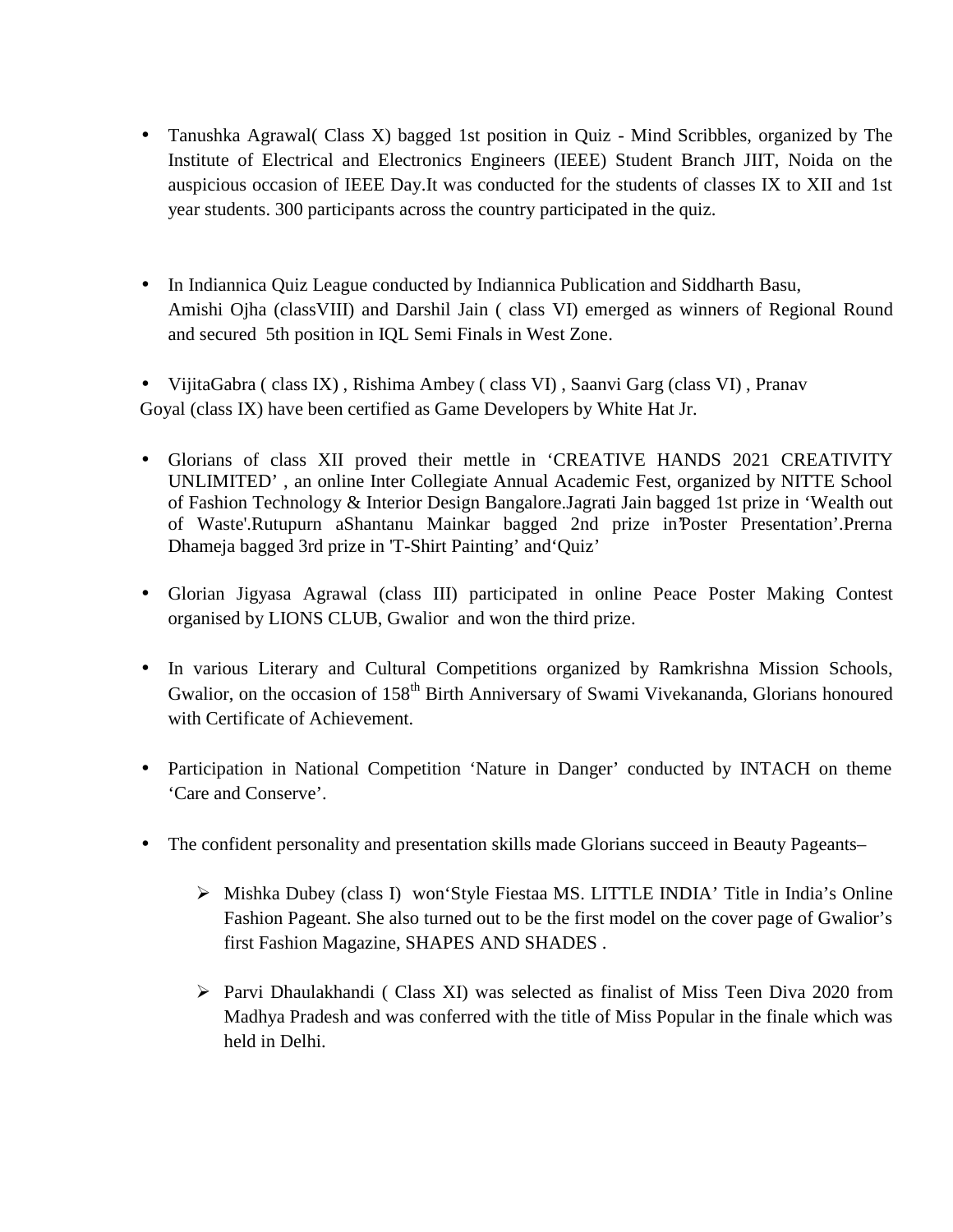## **Efforts made in the field of Environment Education**

Due to the unprecedented situation of COVID 19, the Eco-Club established to motivate and stimulate the young minds towards creating awareness towards importance of Environmental protection and improvement, had put efforts virtually throughout the session and effectively spread the message of environmental conservation. Through various modes, on days of observances and via different competitions, all the stakeholders were motivated to take active role in conservation, promoting Eco Friendly behavior and attitude.

- **22nd April 2020- Earth Day -** The first initiative of the session was melodious musical rendition on Earth Day by the members of Eco Club.
- **5 th June 2020 - World Environment Day-** The drastic climate change due to human actions and negligence is perhaps the most serious threat we are facing. On the World Environmental Day Glorians took an oath to plant more and more trees and the video was also shared for the same to bring attention towards the matter.
- **22nd August 2020 – 'Green Ganesha' Campaign :** Glorians made eco friendly Ganesha to promote the campaign. It has been proved time again that the old rituals of Indian culture are environment friendly. Enthusiastic Glorians made Lord Ganesha idols using clay and soil with devotion, passion and creativity.
- **16th September 2020 - World Ozone Day –** On the theme of World Ozone Day 2020 'Ozone for life' to show alertness and awareness towards ozone layer, members of Eco Club of the school prepared charts and spread the message around the theme for the year.
- **•**  $2^{nd}$  **October 2020- Swachhata Pakhwada** -Every year with a vision to make Swachh Bharat Abhiyaan a success, Environmental Planning and Coordination Organization (EPCO) organizes Swachhata Pakhwada. The Eco Club conducted many activities such as essay writing and poster making to raise awareness about various environmental issues.
- **15th October 2020 - Global Hand Washing Day-** To understand and spread the importance of hand washing, Glorians moved and grooved on a song promoting habits related to Hygiene during their virtual class.
- **16th October 2020 - World Food Day-** Food is the essence of life and the bedrock of our cultures and communities. On the occasion of World Food Day the Glorians put forth a very viable message which rightly serves as 'Food for thought' making people think about the pressing issues related to food security and nutritious diet for all.
- **November 2020- Diwali Celebration –**
- $\triangleright$  "If earthen lamps are used in cities like a 'fashion statement', it would help the village poor prosper." This Statement by our Honourable Prime Minister is an inspiration to initiate his vision and go **\*vocal for local\*** for our young Glorians as they appealed for everybody's support.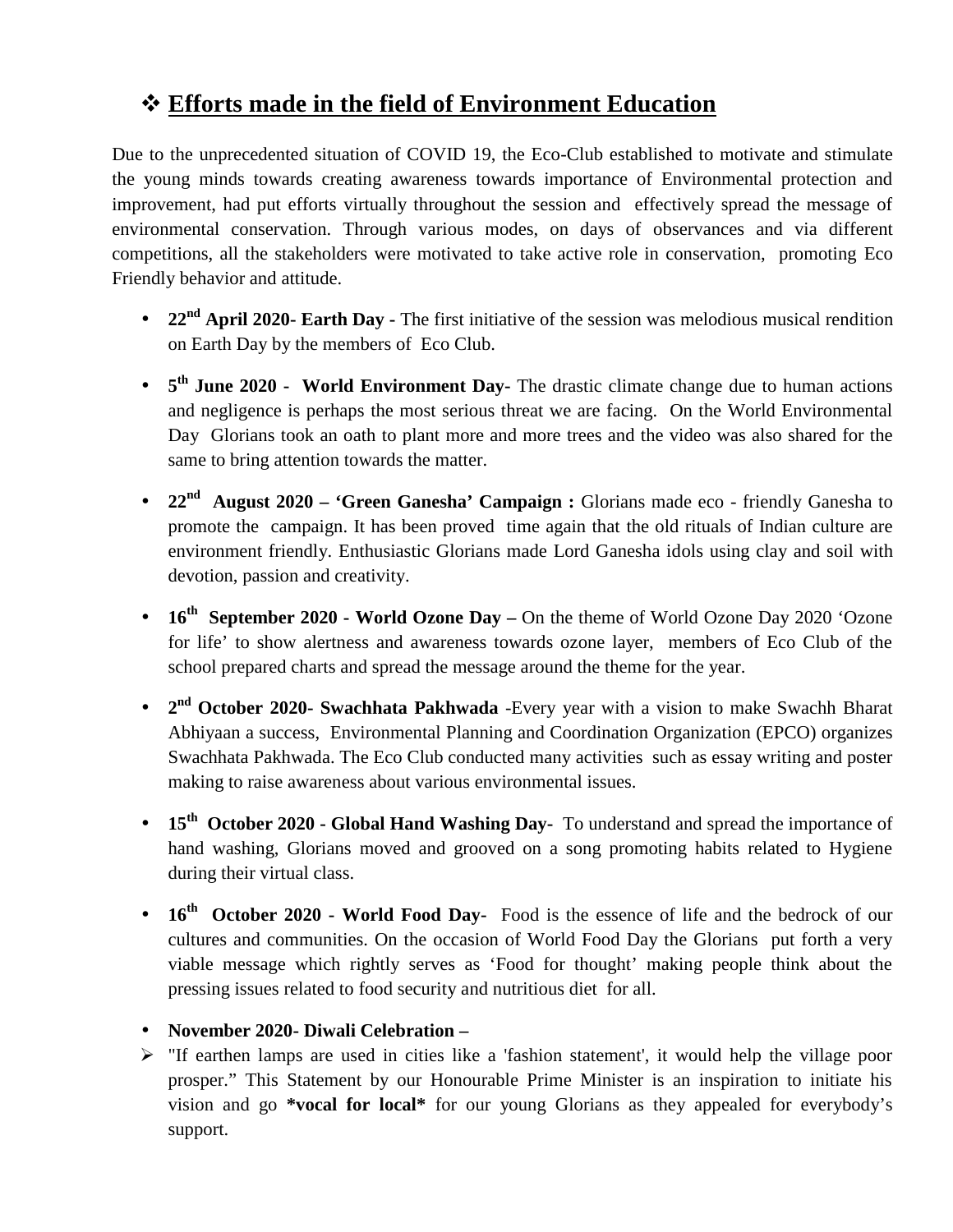- **Gifting a plant** to someone shows them that you care about their health. Plants can be gifted on all occasions. They are a sign of respect, telling someone that you trust them, and telling them that they have a nurturing nature. Plants, flowers and other foliage symbolize emotions, ideas and actions. Each plant has its own meaning and surrounding yourself with plants symbolizes things you want or value and can create a positive environment. Glorians gifted plants to their family and friends and appealed everyone to celebrate eco friendly Diwali.
- **7th November 2020- National Cancer Awareness Day** To increase awareness about cancer prevention and early detection among the general public Glorians illustrated various factors causing cancer and prevention against it.
- **•**  $2^{nd}$  **December 2020 - National Pollution Control Day-** A poster making competition was organized in the virtual class.
- **14th December 2020 -National Energy Conservation Day** A lecture was organized for the students to make them aware about the conservation of energy.
- **28th February 2021- Science Day -**A video on the essence 'knowledge belongs to humanity and is the torch which illuminates the world' and celebrating the contribution of the Indian Scientists was an appreciated effort.
- 22<sup>nd</sup> March 2021 **-** World Water Day- The world water day celebrates the importance of water and raises awareness about the global water crisis. The theme of world water day 2021 was 'Valuing Water' . Awareness was raised about the importance of water through beautiful 'Jal Daan Song'.

Feeling of accomplishment always enhances confidence and eagerness to be better than the best-Integrating this objective with spreading messages and creating awareness about Health and Environment , competitions were also conducted-

- a) **Mask Making Competition-** Promoting one of the MUST DO action in the current time wearing mask to keep oneself Safe.
- b) The festive fervor of Diwali Celebration could be felt virtually as Pollution Free Diwali , Eco Friendly Diwali were the themes for various competitions that were organized - **Slogan Writing , Green Card Making , Lantern Making** etc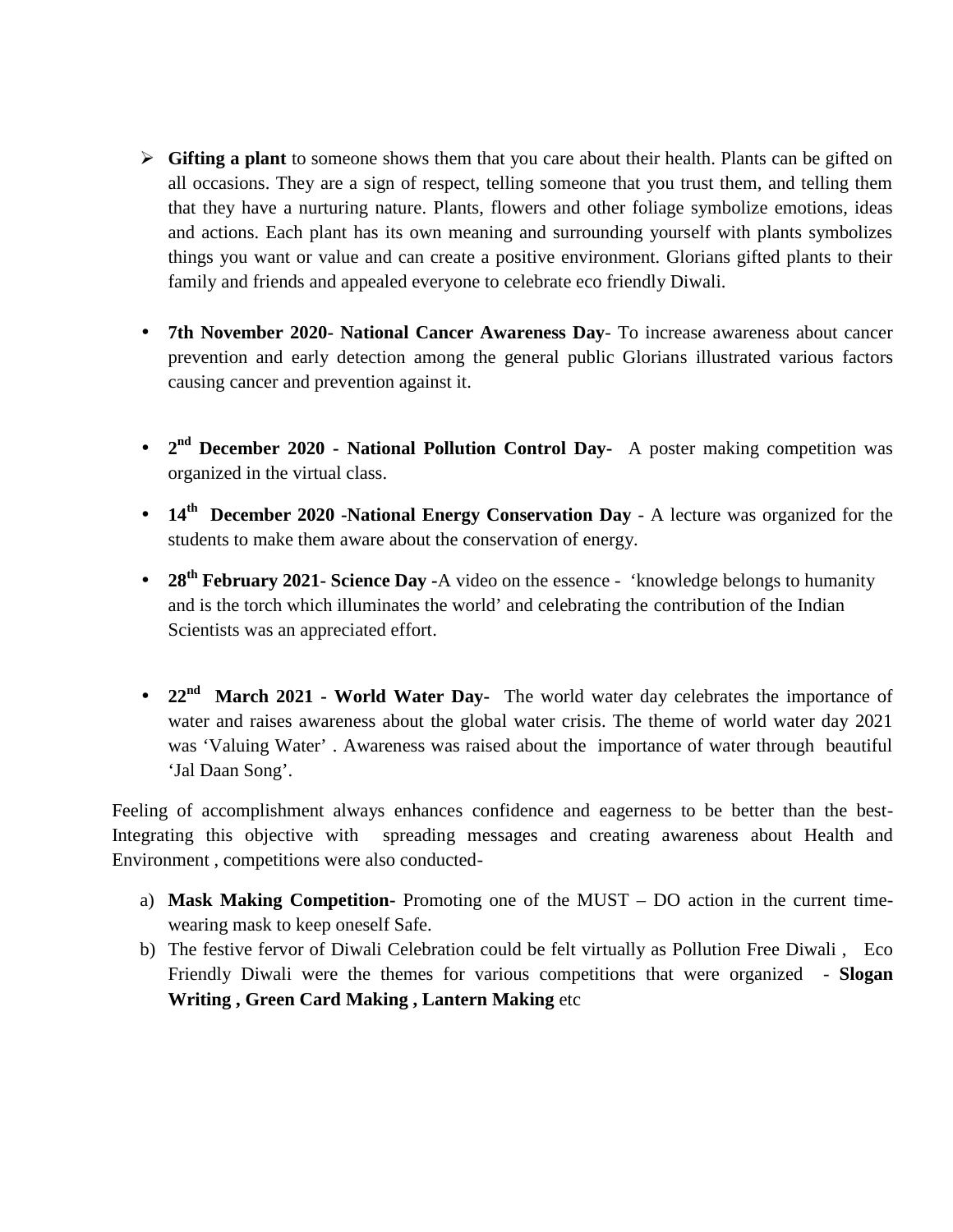## **Sports Achievements 2020-21**

#### **SKATING**:

The school Skating team has brought honour to the school in this session with its electrifying performance.

Mst. Shrey Mishra participated in the M.P State Skating Championship at ITM Global, Gwalior and won a Gold medal and 2 Silver medals in U-16 category. Additionally, Ms. Priyadarshini Singh Kushwah won 3 silver medals in U-10 category. Both the players participated in the National Championshipheld atMohali.

#### **CHESS:**

At the National Rabbit Chess Championship 2021 at Bareli, Raisen, Mst. Ojasva Singh won Gold Medal andat National Chess Tournament at Sagar , Bareli the brilliant player won all the rounds. The Glorian Chess Champ to his credit has the experience of participating in International Chess Tournament 2021 which was held in Serbia, finishing the Tournament as the International Championship runner up. Ojasva's excellence in the game has been recognized by the International Chess Federation and he has been conferred with the title of 'Candidate Master ' in the year 2021.This title will take Ojasva closer to the Grand Master title.

#### **YOGA:**

At the Gwalior Dist. Online Yoga Championship, Ms. Manasvi Gupta won Silver Medal in U-12 category.

#### **NCC:**

Glorian NCC cadets won accolades & many prizes in competitions that took place in one week long 'Ek Bharat Shreshth Bharat' programme conducted by 3 MP Girls Battalion in LNUPE Gwalior. NCC cadets AnanyaPathak and Shambhavi Singh bagged second position in 'Know Your State' - a State Level Competition . NCC cadet AnanyaPathak also won  $2<sup>nd</sup>$  position in Quiz Competition.

#### **CRICKET:**

Mst. Armaan S. Parihar participated in the U-18 Division Tournament 2020-21, held at Gwalior in U- 19 category.

#### **FENCING:**

At the  $2<sup>nd</sup>$  Sub-Junior State Fencing Championship 2020-21 at Bhopal, displaying agility and strength, Ms. TrapatiYadav and Ms. ManasviBhardwaj won Gold Medal. Mst. Adamya S. Kaurav won Silver Medal.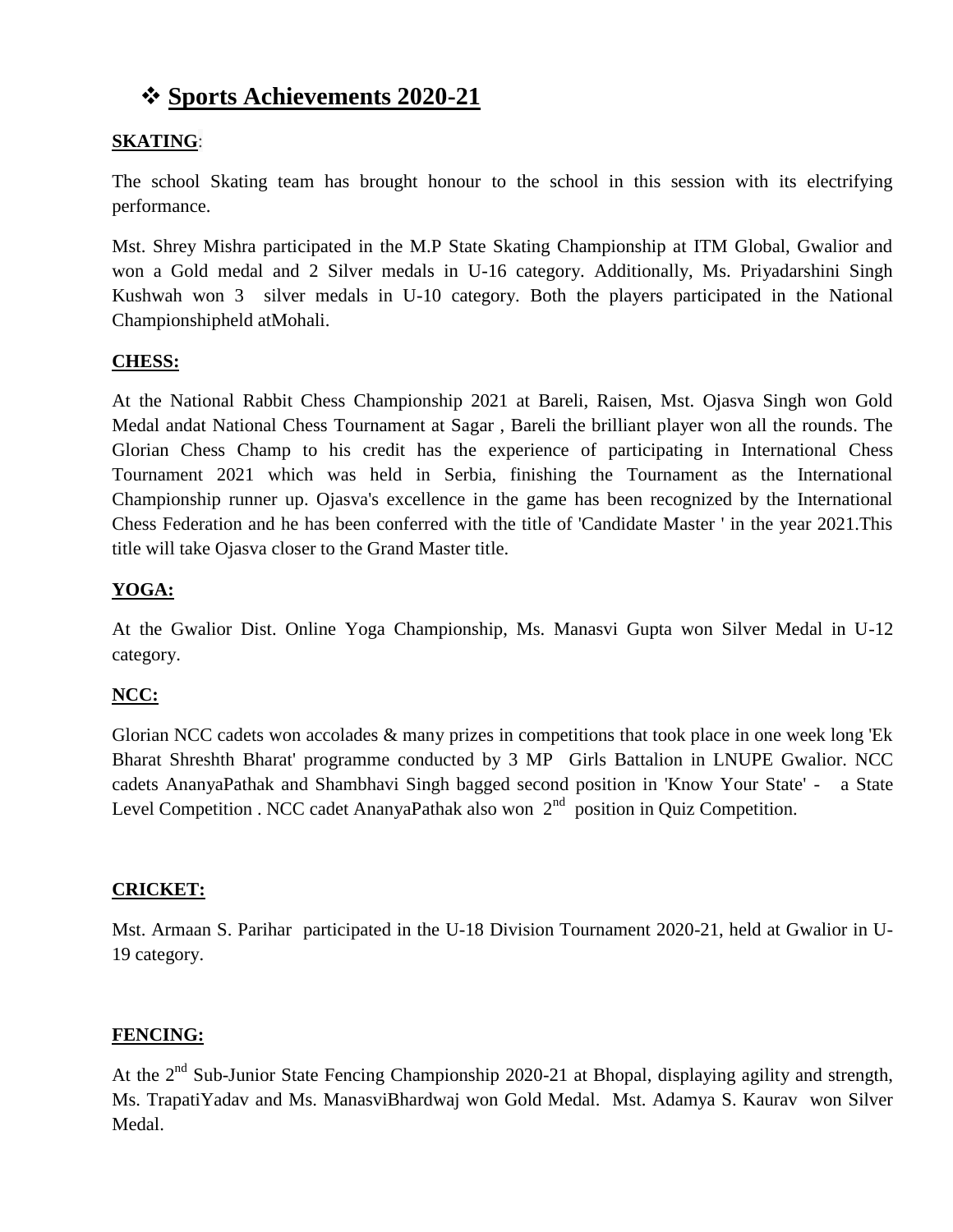Mst. Adamya S. Kaurav participated in 22<sup>nd</sup> Sub- Junior National Fencing Championship at Cuttack, Orissa.

#### **LAWN TENNIS:**

The School Lawn Tennis team has brought accolades to the school.

Our Tennis stalwarts Mst. Kush Arjeria, Mst. Yashraj Sharma and Mst. Rudra Batham brought laurels to the school with their commendable performances.

At the Talent National Series held at Bhopal, Mst. Rudra Batham bagged 1<sup>st</sup> position and won a Gold Medal (U-12) . He has won the title of being the No.1 player of India in the U-12 age group by All India Tennis Association.

At the All India Championship Series, held at Sonipat, Mst. Yashraj Sharma bagged 1<sup>st</sup> position in U-19 category.

At the All-India championship held at Noida, Mst. Kush Arjeria bagged the  $2<sup>nd</sup>$  position in the U-19 Boys category. He is currently India Number 21 in Boys U- 18 Category by All India Tennis Association.

#### **VOLLEYBALL:**

Another asset of our school.

At the 43 Sub-Junior National Volleyball Championship held at Netaji Stadium, Tamil Nadu in U-17 category, Mst. Sarthak Jadon played League Matches.

#### **KARATE:**

Mst. Himansh Keswani of class I won Silver Medal in Online District Karate Championship organized by Gwalior District Karate Development Association.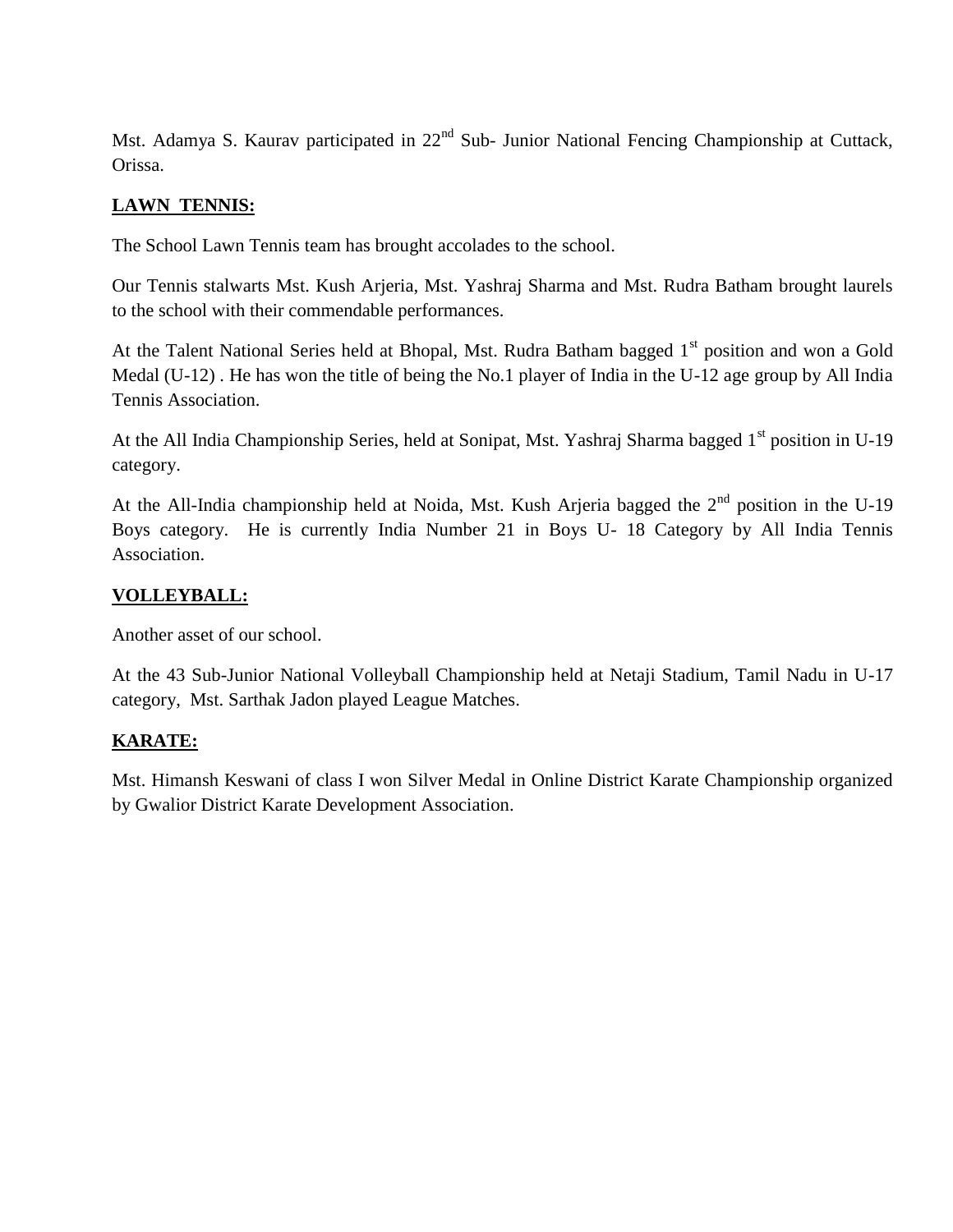## **Innovations**

- Glorian Janit Sachdeva ( class XI) brought laurels by securing First Rank in State Level Camp Examination of Vidyarthi Vigyan Manthan-India's Largest Science Talent Search for New India Using Digital Devices 2020-21.
- Shourya Bansal (class V) selected for State Level for the project 'Sensor Watch for Visually Impaired' in National Children's Science Congress.
- Glorian Indrajeet Singh Kushwah (Class V) participated in Model Making Science Craft,ISRO Cyberspace Competition 2020 . He has been honoured with appreciation certificate for his exceptionally creative Model.
- Inspire Awards: Manak 2020-21( Million Minds Augmenting National Aspirations and Knowledge), by NIF , India- It provides a platform for creative and innovative ideas to be presented by inviting maximum five ideas from each school for competition. It was organised from June 2020 to September 2020. Students of our school actively participated in it and out of five submissions , idea by Kanupriya Sharma, class VII, has been selected for District Level competition. Her idea is to create SWEAT POWERED SHIRT. Through her idea she has tried to show that sweat is not just a waste water running out of our body but it can act as a source of fuel to generate energy and this can be done with the process known as Electrolysis where salts present in sweat can be utilized to generate energy and this energy can be used further for various purpose.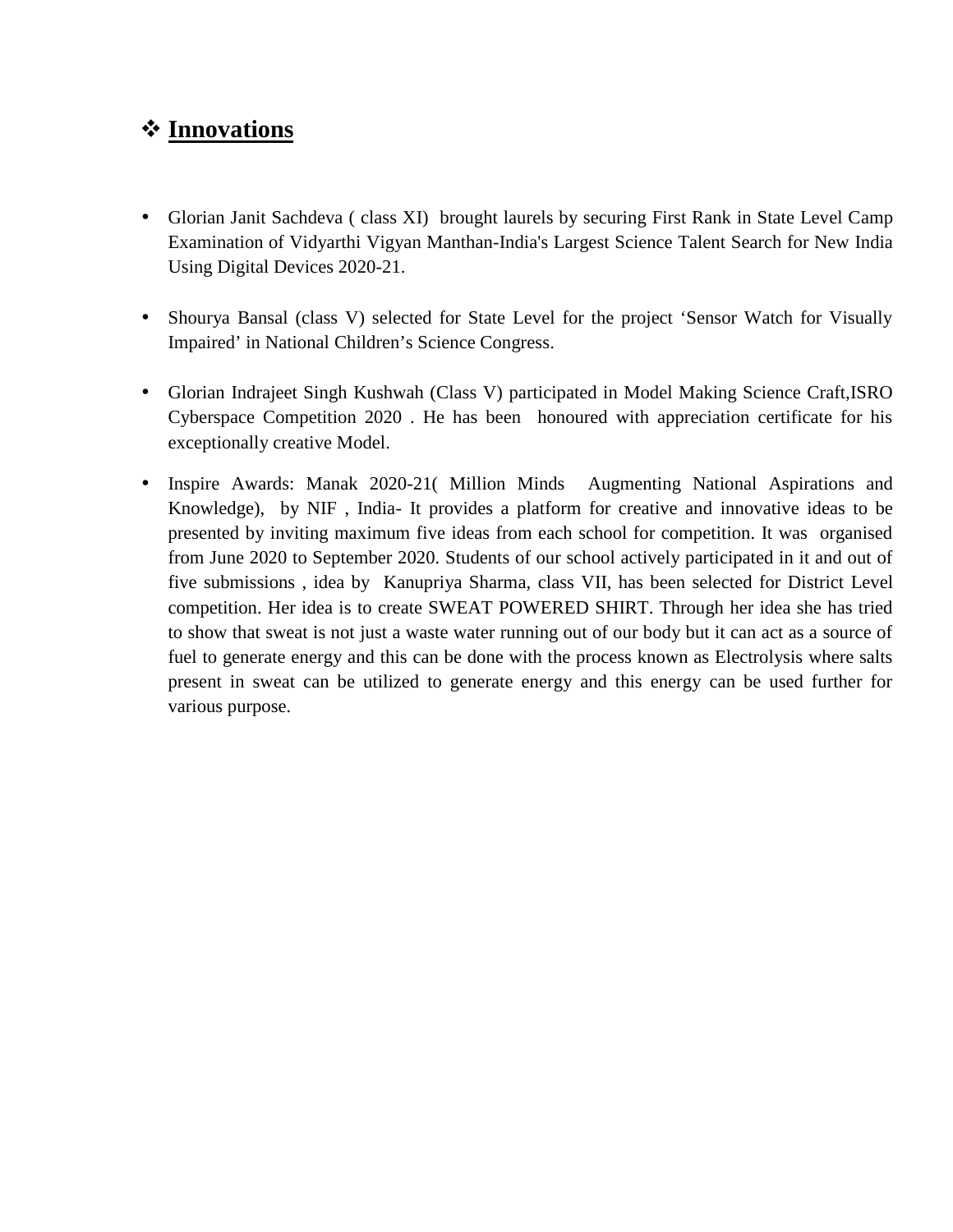## **Final Result Analysis**

#### **Session 2020-21**

#### **Class I to XII**

| <b>Class</b>           | <b>Student Appeared</b> | <b>Student Passed</b> | <b>Pass Percentage</b> |
|------------------------|-------------------------|-----------------------|------------------------|
|                        |                         |                       |                        |
| $\bf I$                | $45\,$                  | 45                    | $100~\%$               |
| $\rm II$               | 83                      | 83                    | $100\ \%$              |
| $\rm III$              | 348                     | 348                   | $100\ \%$              |
| ${\rm IV}$             | 365                     | 365                   | $100\ \%$              |
| $\mathbf V$            | 348                     | 348                   | 100 %                  |
| VI                     | 353                     | 353                   | $100~\%$               |
| $\rm{VII}$             | 347                     | 347                   | $100~\%$               |
| ${\rm VIII}$           | 340                     | 340                   | $100\ \%$              |
| ${\rm IX}$             | 338                     | 338                   | $100~\%$               |
| $\mathbf X$            | 327                     | 327                   | $100~\%$               |
| $\mathbf{X}\mathbf{I}$ | $251\,$                 | $251\,$               | $100\,\%$              |
| $\mbox{XII}$           | 231                     | $231\,$               | $100\ \%$              |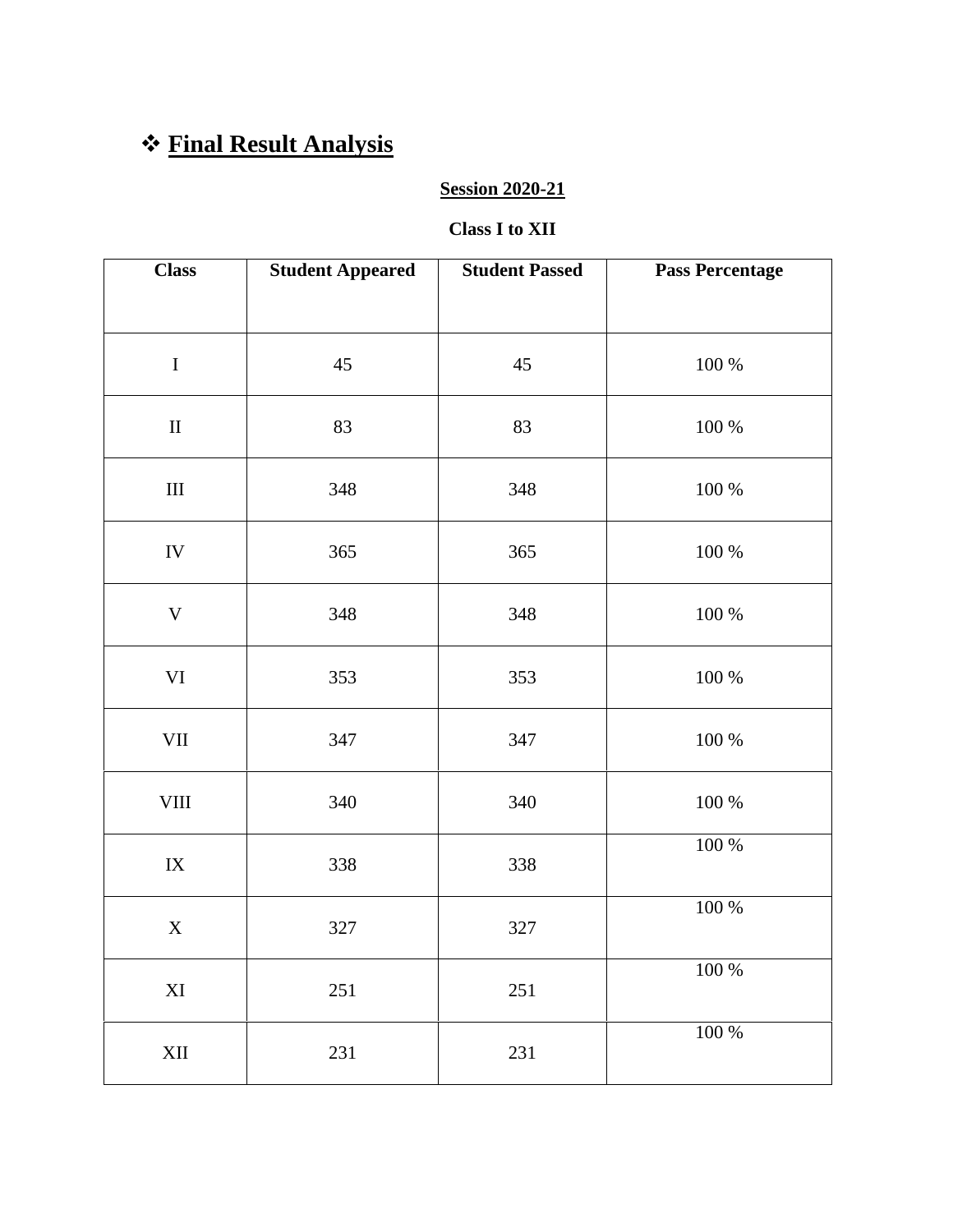## **PTA ACTIVITIES**

Conducting effective parent – teacher conferences can boost family involvement in the classroom and help promote positive outcomes for us, our students and our parents.

It is indeed beneficial in many ways-

 $\triangleright$  Teachers can share academic progress of the child based on classroom observations, testing data, assessments and assignments.

Discuss enrichment or intervention strategies to support students' learning.

 $\triangleright$  Discuss issues that may require attention of parents and family members and participation to improve the child's performance.

#### **Brief Meetings –**

Parent teacher activities are usually once in a month in the form of brief meetings. Its important to discuss factors that can affect learning such as studentbehaviour, work habits, peer problems etc. Parents and educators are both part of the instructional team and these meetings are important to strengthen that bond.

#### **Queries Sorting and Counselling of Parents** –

Teachers provide suggestions for better assessment of students and to support learning at home. Parents also benefit from sorting queries and doubts they have regarding academics or their child's performance and behaviour. Teachers are the best counselors. It has been observed that the teachers leave a great impact on both – Parents and students.

#### **Mutual Participation of Parent/ Teacher -**

Teaching is a two way process. The goal of it is to shape a better future of a child. Many parents compare their child to their peers, remind them that each child is special in his/her own way and has individual instructional levels. Teachers guide parents on how can they help their child to develop their social and academic skills.

#### **Feedback and Outcome** –

Schools incorporateParent Teacher activities like – Open House, Interaction through phone calls, Workshops for parents, Communication with father and mother regarding school system etc. These activities are very important for students' overall development and to maintain clarity and usefulness in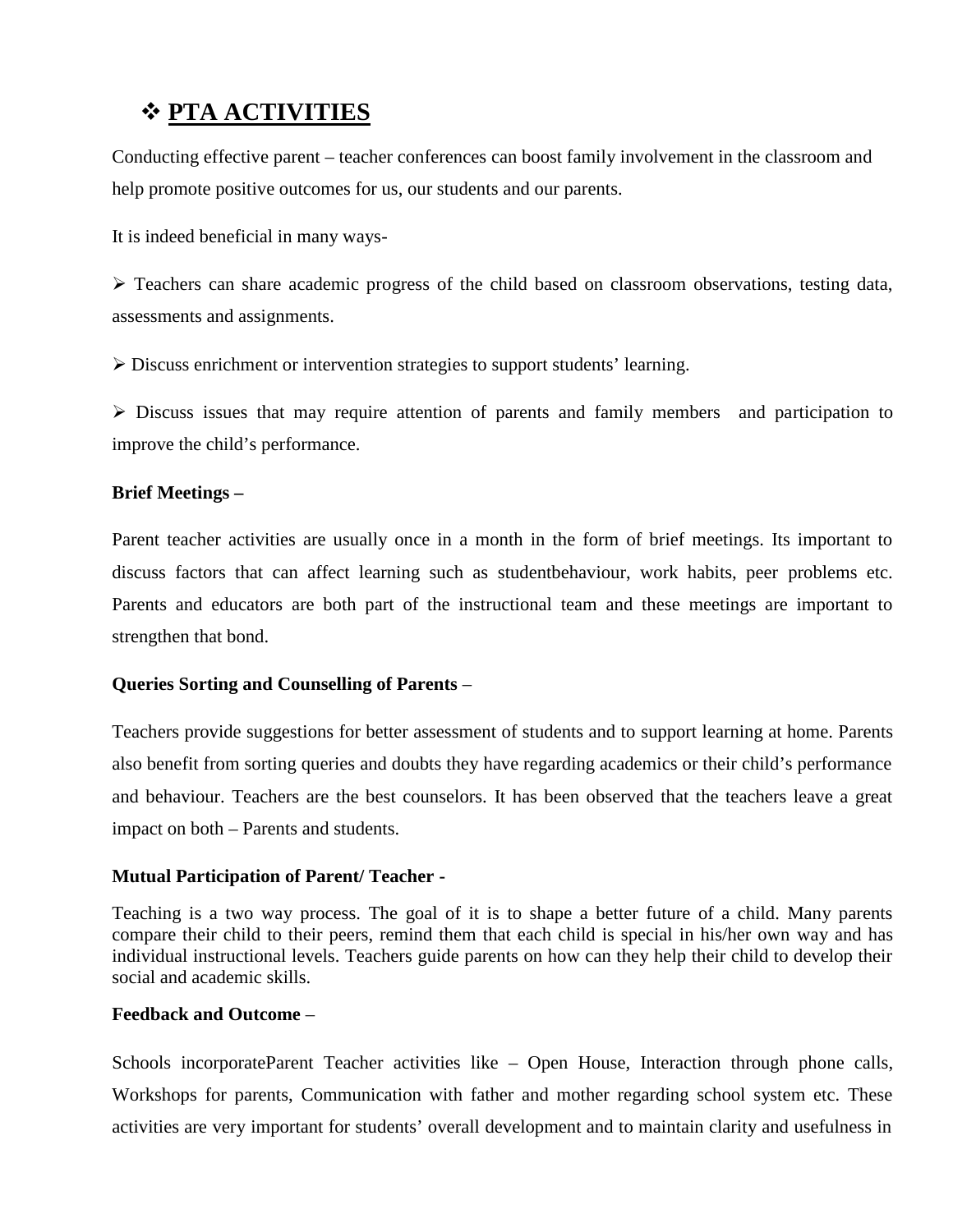communication. Parents and teachers should have the information they need to help students to enhance their skills and achieve success academically.

In short Parent- teacher collaboration is a simple practical tool for fostering communication between home and school.

**"At the end of the day, the most overwhelming key to a child's success is the positive involvement of parents and teachers."**

## **SMC Important discussion points**

#### 1. **Progress of Online Classes for students due to Covid-19 Pandemic through MS Teams**

The school has tied up with Microsoft Teams for imparting online teaching for all classes. The online classes are more convenient, as it can provide vibrant and dynamic teaching and learning environment. The classes will run for all the classes from I to XII.

#### 2. **Online Exam Conduction through MS Teams**

School Exams will be conducted in online mode only at regular intervals. The exams will be conducted through MCB Software and MS Teams.

#### 3. **Formulation of evaluation criteria for student exams**

The Exam evaluation criteria for the session 20-21 will differ from the regular test evaluation process. The exam will be in form of MCQs, Project, Activity based and descriptive test for higher classes on MS Teams. The School with conduct online test on MS Teams on monthly basis. The conduction of practicals for class X and XII will also be conducted on MS Teams.

#### 4. **Teachers Training on MS Teams**

Teachers training were scheduled for teachers by Microsoft Teams in 3 parts followed by doubt clearing session. The teachers were also given in house training by the IT department to address their issues and queries in the software, Demo PPTs and Online Sessions were organized from time to time to keep the teachers updated on the software developments.

#### 5. **Organizing online competitions and activities**

The school is organizing various online competitions and activities for students every month so that students remain active at home. The events include Debates, Maths puzzles, Reading Activities, Quizzes and Drawing etc.

#### 6. **Fee rebate to students due to Covid-19 Pandemic for session 2020-21**

Covid rebate is being given to the parent to give them relief during this pandemic time. The management has come to the decision to offer a COVID REBATE of Rs. 400/- each month for classes 1 to 3 and Rs. 600/- each month for classes 4 to 12 on the School fees for the ACADEMIC